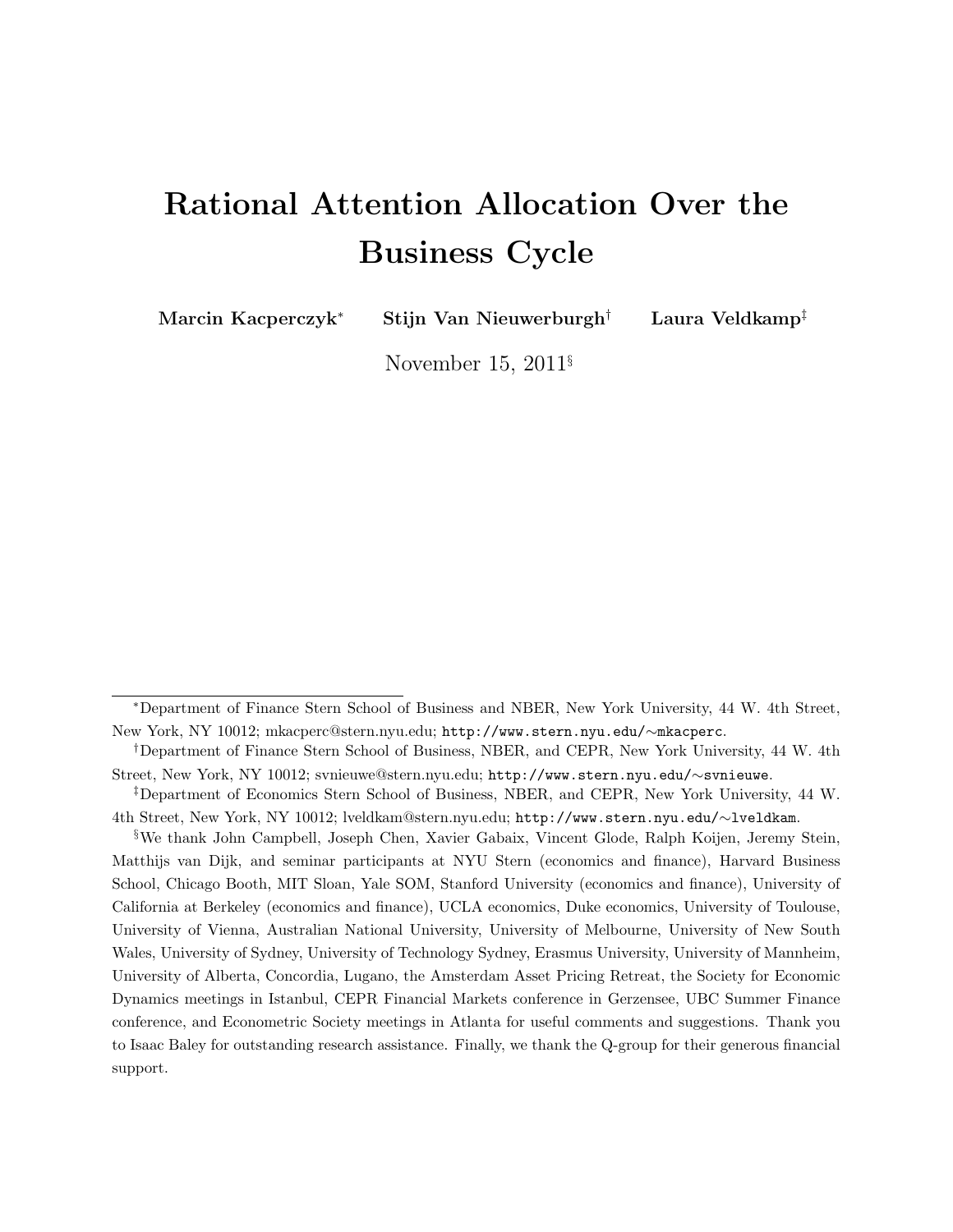#### **Abstract**

The literature assessing whether mutual fund managers have skill typically regards skill as an immutable attribute of the manager or the fund. Yet, many measures of skill, such as returns, alphas, and measures of stock-picking and market-timing, appear to vary over the business cycle. Because time-varying ability seems far-fetched, these results call into question the existence of skill itself. This paper offers a rational explanation, arguing that skill is a general cognitive ability that can be applied to different tasks, such as picking stocks or market timing. Using tools from the rational inattention literature, we show that the relative value of these tasks varies cyclically. The model generates indirect predictions for the dispersion and returns of fund portfolios that distinguish this explanation from others and which are supported by the data. In turn, these findings offer useful evidence to support the notion of rational attention allocation.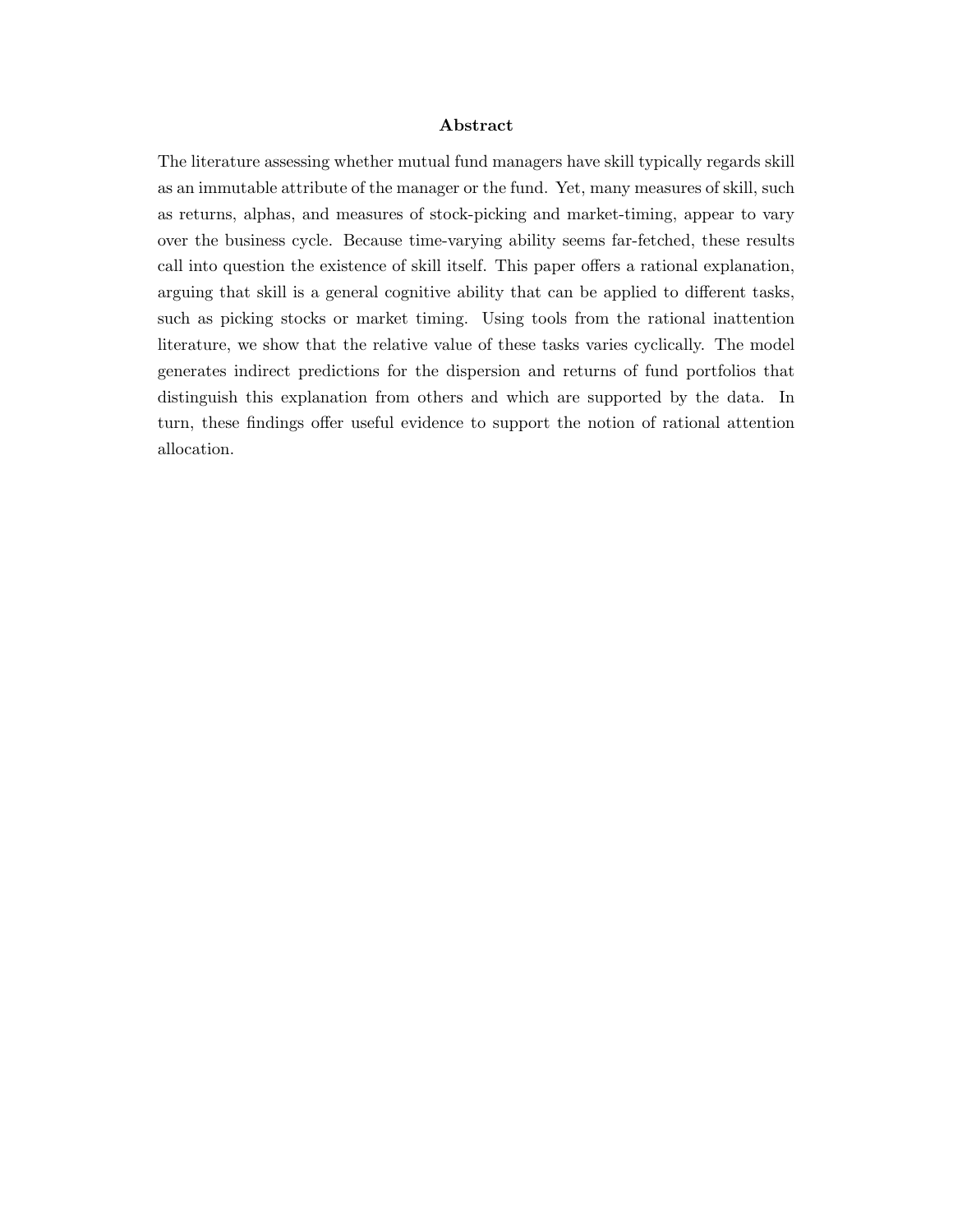"What information consumes is rather obvious: It consumes the attention of its recipients. Hence a wealth of information creates a poverty of attention, and a need to allocate that attention efficiently among the overabundance of information sources that might consume it." Simon (1971)

The literature that evaluates skills of mutual fund managers typically regards skill as an immutable attribute of the manager or the fund.<sup>1</sup> Yet, many skill measures vary over the business cycle, such as returns, alphas (Glode 2011), and measures of stock-picking and market-timing (Kacperczyk, Van Nieuwerburgh, and Veldkamp 2011) (hereafter "KVV"). Because time-varying ability seems far-fetched, these results call into question the existence of skill itself. This paper examines a rational explanation for time-varying skill, where skill is a general cognitive ability that can be applied to different tasks, such as picking stocks or market timing, at different points in time. Each period, skilled managers choose how much of their time or cognitive ability (call that "attention") to allocate to each task. When the economic environment changes, the relative payoffs of paying attention to market timing and stock selection shift. The resulting fluctuations in attention allocation look like time-varying skill. While this story might sound plausible, it leaves open three questions. First, why would a manager want his attention allocation to depend on the state of the business cycle? Second, do the manager's attention choices exhibit the same pattern as the time-varying skill observed in the data? If managers want to allocate more attention to stock-picking in booms, do we see better stock picking in booms? Third, if there are many skilled and unskilled managers in an asset market, would the time-series and cross-sectional portfolio and return patterns resemble those in the data? This paper builds a simple theory of attention allocation and portfolio choice and subjects it to these three tests.

The model uses tools from the rational inattention literature (Sims 2003) to analyze the trade-off between allocating attention to each task. In recessions, the abundance of aggregate risk and its high price both work in the same direction to make market timing more valuable. The model generates indirect predictions for the dispersion and returns of fund portfolios that distinguish this explanation from other potential explanations for time-varying skill. It reveals that when skilled managers devote more time to market timing, portfolio dispersion is higher, both among skilled managers and between skilled and unskilled

<sup>1</sup>For theoretical models, see e.g., Mamaysky and Spiegel (2002), Berk and Green (2004), Kaniel and Kondor (2010), Cuoco and Kaniel (2010), Vayanos and Woolley (2010), Chien, Cole, and Lustig (2010), Chapman, Evans, and Xu (2010), and Pástor and Stambaugh (2010). A number of recent papers in the empirical mutual fund literature also find that some managers have skill, e.g., Kacperczyk, Sialm, and Zheng (2005, 2008), Kacperczyk and Seru (2007), Cremers and Petajisto (2009), Huang, Sialm, and Zhang (2011), Koijen (2010), and Baker, Litov, Wachter, and Wurgler (2010).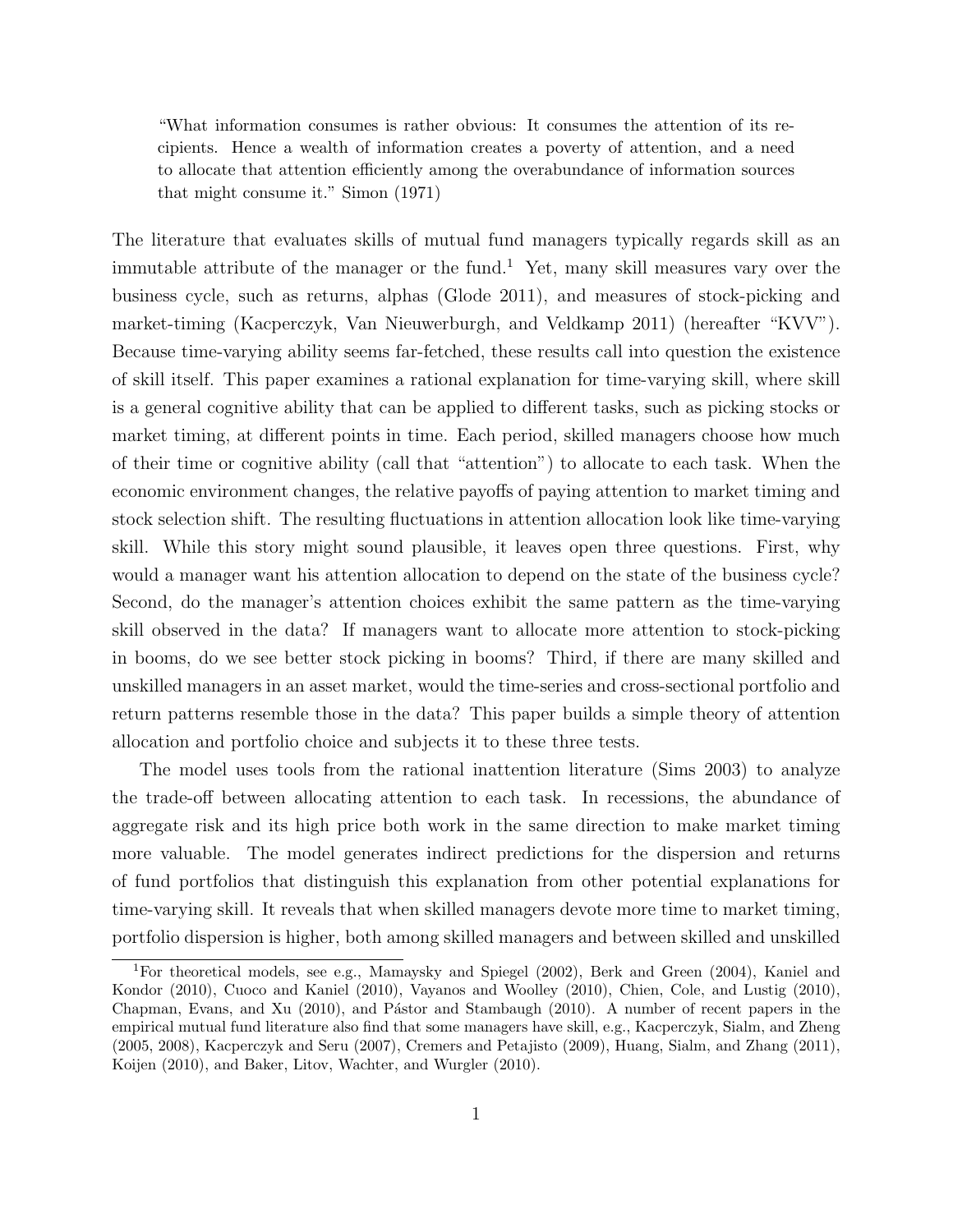managers. It predicts that recessions are times when skilled managers outperform others by a larger margin. Finally, it predicts that volatility and recessions should each have an independent effect on attention, dispersion, and performance. All of these predictions are borne out in the mutual fund data.

These findings offer useful evidence to support a variety of theories that use rational attention allocation to explain phenomena in many economic environments. Recent work has shown that introducing attention constraints into decision problems can help explain observed consumption, price-setting, and investment patterns as well as the timing of government announcements and the propensity for governments to be unprepared for rare events.<sup>2</sup> An obstacle to the progress of this line of work is that information is not directly observable, precluding a direct test of whether decision makers actually allocate their attention in a value-maximizing way. While papers such as Klenow and Willis (2007), Mondria, Wu, and Zhang (2010) and Mackowiak, Moench, and Wiederholt (2009) have also tested predictions of rational inattention models, none has looked for evidence that attention is reallocated, arguably a more stringent test of the theory.

To surmount the problem that attention is unobservable, our model uses an observable variable – the state of the business cycle – to predict attention allocation. Attention, in turn, predicts aggregate investment patterns. Because the theory begins and ends with observable variables, it becomes testable. To carry out these tests, we use data on actively managed equity mutual funds. A wealth of detailed data on portfolio holdings and returns makes this industry an ideal setting in which to test whether decision makers allocate attention optimally.

To explore whether a rational attention allocation can explain the behavior of mutual fund managers, we build a general equilibrium model in which a fraction of investment managers have skill. These skilled managers can observe a fixed number of signals about asset payoffs and choose what fraction of those signals will contain aggregate versus stockspecific information. We think of aggregate signals as macroeconomic data that affect future cash flows of all firms, and of stock-specific signals as firm-level data that forecast the part of firms' future cash flows that is independent of the aggregate shocks. Based on their signals, skilled managers form portfolios, choosing larger portfolio weights for assets that are more

<sup>2</sup>See, for example, Sims (2003) on consumption, Ma´ckowiak and Wiederholt (2009a, 2009b), and Matejka (2011) on price setting, and Van Nieuwerburgh and Veldkamp (2009, 2010) and Kondor (2009) on financial investment. Reis (2011) considers the optimal timing of government announcements and Mackowiak and Wiederholt (2011) use rational inattention constraint to model the allocation of cognitive energy to planning for rare events. A related attention constraint called inattentiveness is explored in Reis (2006). Veldkamp (2011) provides a survey of this literature.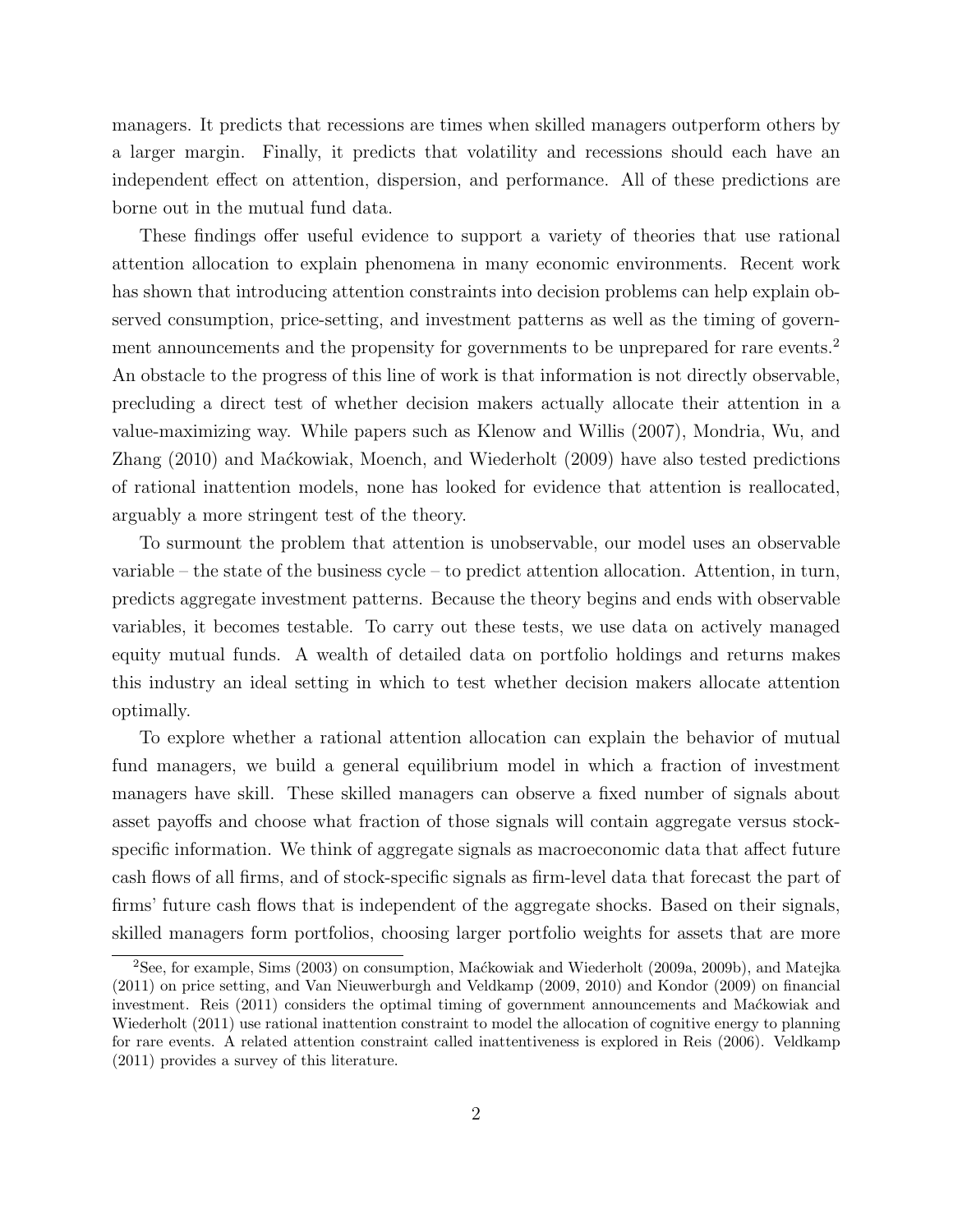likely to have high returns.

The model produces four main predictions. The first prediction is that attention should be reallocated over the business cycle. In the data, recessions are times when unexpected returns are low, aggregate volatility rises, and the price of risk surges. When we embed these three forces in our model, the first has little effect on attention allocation, but the second and third forces both draw attention to aggregate shocks in recessions. The increased volatility of aggregate shocks makes it optimal to allocate more attention to them, because it is more valuable to pay attention to more uncertain outcomes. The elevated price of risk amplifies this reallocation: Since aggregate shocks affect a large fraction of the portfolio's value, paying attention to aggregate shocks resolves more portfolio risk than learning about stock-specific risks. When the price of risk is high, such risk-minimizing attention choices become more valuable. While the idea that it is more valuable to shift attention to more volatile shocks may not be all that surprising, whether changes in the price of risk would amplify or counteract this effect is not obvious.

The second and third predictions do not come from the reallocation of attention. Rather, they help to distinguish this theory from non-informational alternatives and support the idea that at least some portfolio managers are engaging in value-maximizing behavior. The second prediction is counter-cyclical dispersion in portfolio holdings and profits. In recessions, when aggregate shocks to asset payoffs are larger in magnitude, asset payoffs exhibit more comovement. Thus, any portfolio strategies that put exogenously fixed weights on assets would have returns that also comove more in recessions. In contrast, when investment managers learn about asset payoffs and manage their portfolios according to what they learn, fund returns comove *less* in recessions. The reason is that when aggregate shocks become more volatile, managers who learn about aggregate shocks put less weight on their common prior beliefs, which have less predictive power, and more weight on their heterogeneous signals. This generates more heterogeneous beliefs in recessions and therefore more heterogeneous investment strategies and fund returns.

Third, the model predicts time variation in fund performance. Since the average fund can only outperform the market if there are other, non-fund investors who underperform, the model also includes unskilled non-fund investors. Because asset payoffs are more uncertain, recessions are times when information is more valuable. Therefore, the informational advantage of the skilled over the unskilled increases and generates higher returns for informed managers. The average fund's outperformance rises.

The fourth prediction is perhaps the most specific to our theory. It argues that all three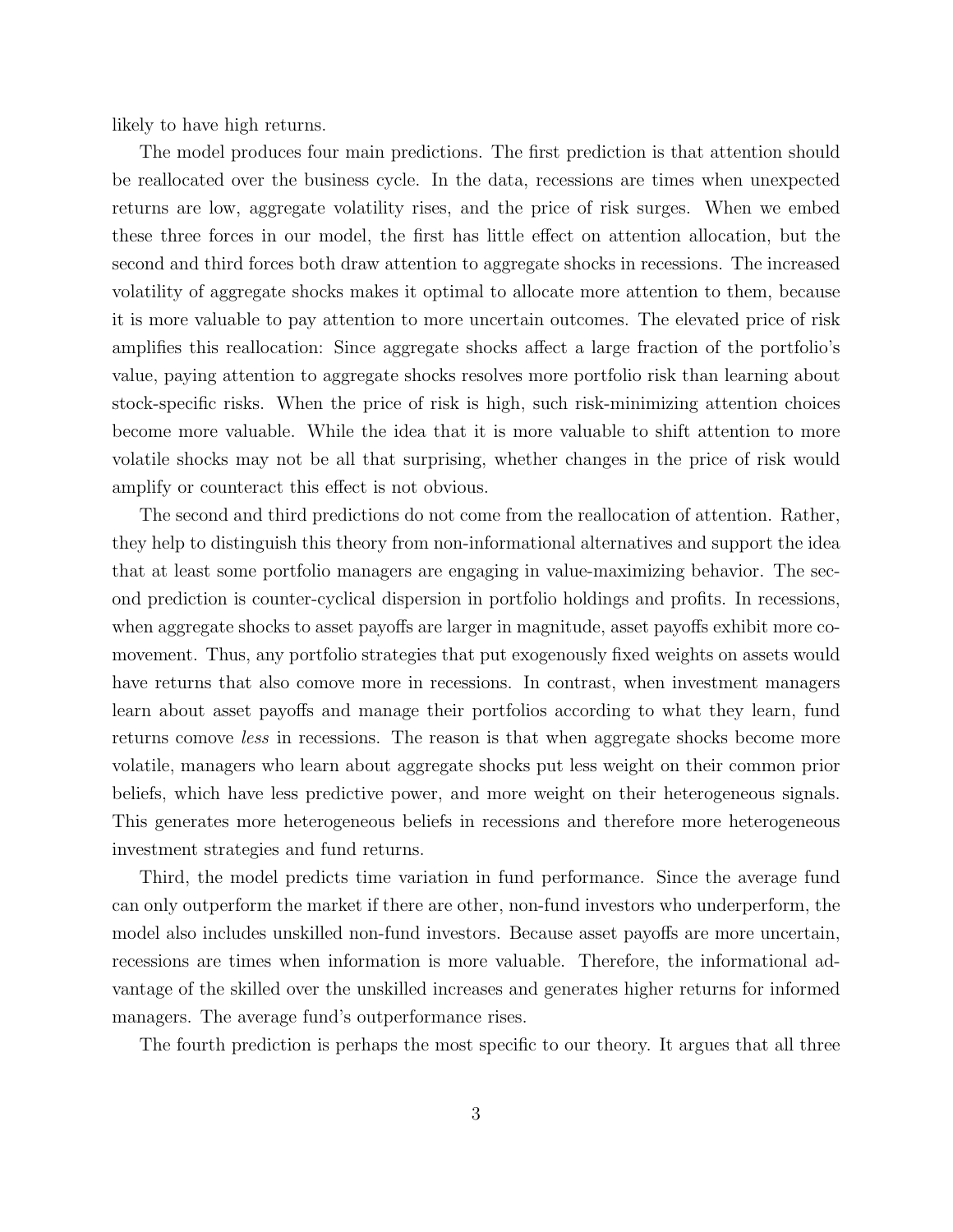of the above effects of recessions come in part from high aggregate volatility, and in part from the high price of risk. Therefore, periods of high aggregate volatility should be periods in which attention is allocated to aggregate shocks, portfolio dispersion is high, and skilled funds outperform. Then, after controlling for volatility, there should also be an additional positive effect of recessions on all three measures. This additional effect comes from the fact that recessions are also times when the price of risk is high. In other words, both volatility and the price of risk have separate effects on skill, dispersion, and performance.

We test the model's four main predictions on the universe of actively managed U.S. mutual funds. To test the first prediction, a key insight is that managers can only choose portfolios that covary with shocks they pay attention to. Thus, to detect cyclical changes in attention, we should look for changes in covariances. KVV does precisely this. They estimate the covariance of each fund's portfolio holdings with the aggregate payoff shock, proxied by innovations in industrial production growth. This covariance measures a manager's ability to time the market by increasing (decreasing) her portfolio positions in anticipation of good (bad) macroeconomic news. This timing covariance rises in recessions. KVV also calculate the covariance of a fund's portfolio holdings with asset-specific shocks, proxied by innovations in earnings. This covariance measures managers' ability to pick stocks that subsequently experience unexpectedly high earnings. Consistent with the theory, this stock-picking covariance increases in expansions.

Second, we test for cyclical changes in portfolio dispersion. We find that, in recessions, funds hold portfolios that differ more from one another. As a result, their cross-sectional return dispersion increases, consistent with the theory. In the model, much of this dispersion comes from taking different bets on market outcomes, which should show up as dispersion in CAPM betas. We indeed find evidence in the data for higher beta dispersion in recessions as well.

Third, we document fund outperformance in recessions.<sup>3</sup> Risk-adjusted excess fund returns (alphas) are around 1.8 to 2.4% per year higher in recessions, depending on the specification. Gross alphas (before fees) are not statistically different from zero in expansions, but they are positive  $(2.1\%)$  in recessions.<sup>4</sup> These cyclical differences are statistically and

<sup>3</sup>Empirical work by Moskowitz (2000), Kosowski (2006), Lynch and Wachter (2007), and Glode (2011) also documents such evidence, but their focus is solely on performance, not on managers' attention allocation nor their investment strategies. Furthermore, these studies are silent on the specific mechanism that drives the outperformance result, which is one of the main contributions of our paper.

<sup>&</sup>lt;sup>4</sup>Net alphas (after fees) are negative in expansions  $(-0.9\%)$  and positive  $(1.0\%)$  in recessions. Since funds do not set fees in our model, we have no predictions about after-fee alphas. For a theory about why we should expect net alphas to be zero, see Berk and Green (2004).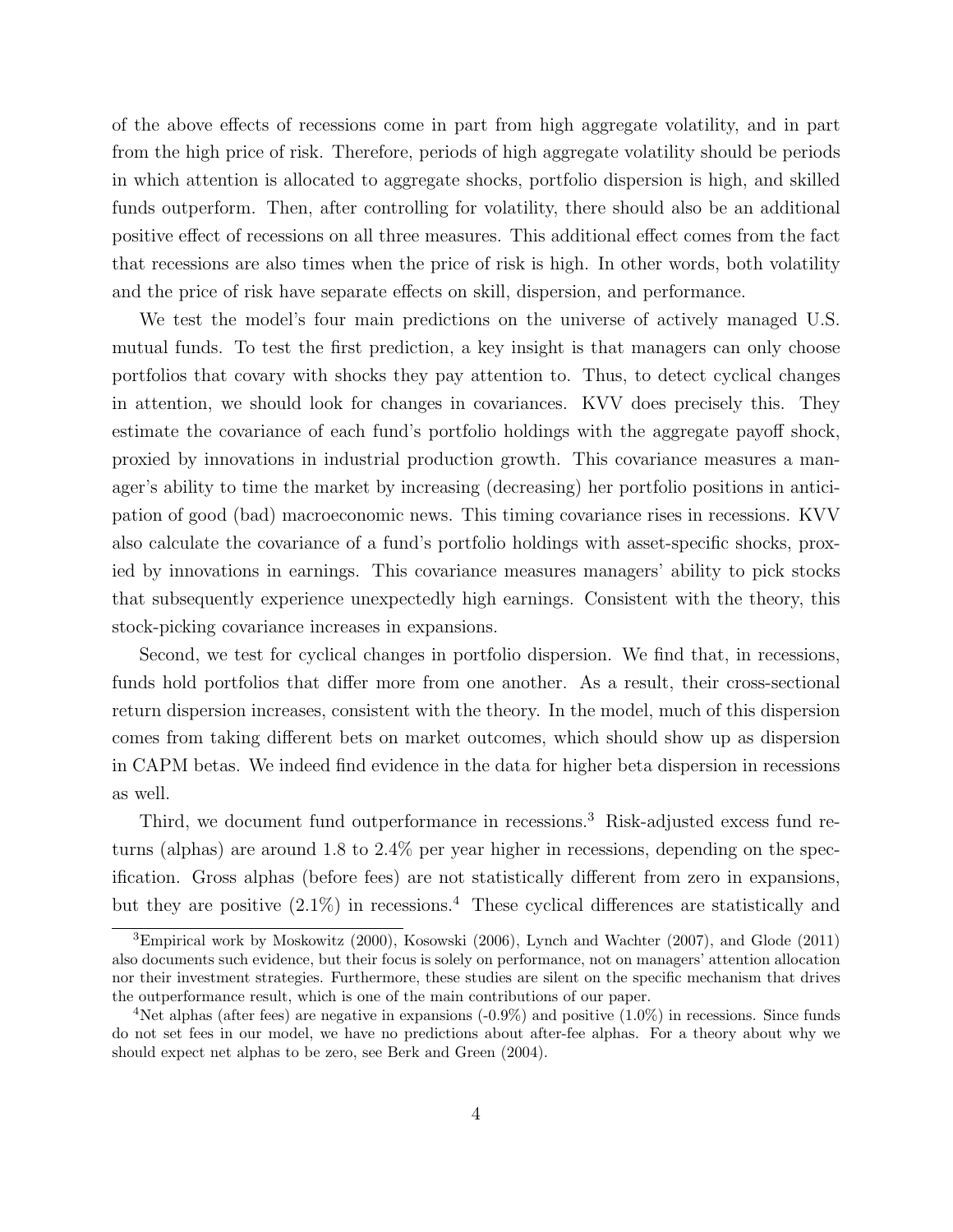economically significant.

Fourth, we document an effect of recessions on covariance, dispersion, and performance, above and beyond that which comes from volatility alone. When we use both a recession indicator and aggregate volatility as explanatory variables, we find that both contribute about equally to our three main results. Showing that these results are truly business-cycle phenomena – as opposed to merely high volatility phenomena – is interesting because it connects these results with the existing macroeconomics literature on rational inattention, e.g., Maćkowiak and Wiederholt (2009a, 2009b).

The rest of the paper is organized as follows. Section 1 lays out our model. After describing the setup, we characterize the optimal information and investment choices of skilled and unskilled investors. We show how equilibrium asset prices are formed. We derive theoretical predictions for funds' attention allocation, portfolio dispersion, and performance. Section 2 tests the model's predictions using the context of actively managed mutual funds. Section 3 discusses alternative explanations. We conclude that while a handful of theories could explain one or two of the facts we document, few, if any, alternatives would explain why covariance, dispersion, and performance all vary both with macroeconomic volatility and with recessions.

# **1 Model**

We develop a stylized model whose purpose is to understand how the optimal attention allocation of investment managers depends on the business cycle and how attention affects asset holdings and asset prices. Most of the complexity of the model comes from the fact that it is an equilibrium model. But in order to study the effects of attention on asset holdings, asset prices and fund performance, having an equilibrium model is a necessity. The equilibrium model makes it clear that, while investors might all pay more attention to a particular asset, they cannot all hold more of that asset, because the market must clear. Similarly, an equilibrium model ensures that for every investor that outperforms, there is someone who underperforms as well.

#### **1.1 Setup**

We consider a three-period model. At time 1, skilled investment managers choose how to allocate their attention across aggregate and asset-specific shocks. At time 2, all investors choose their portfolios of risky and riskless assets. At time 3, asset payoffs and utility are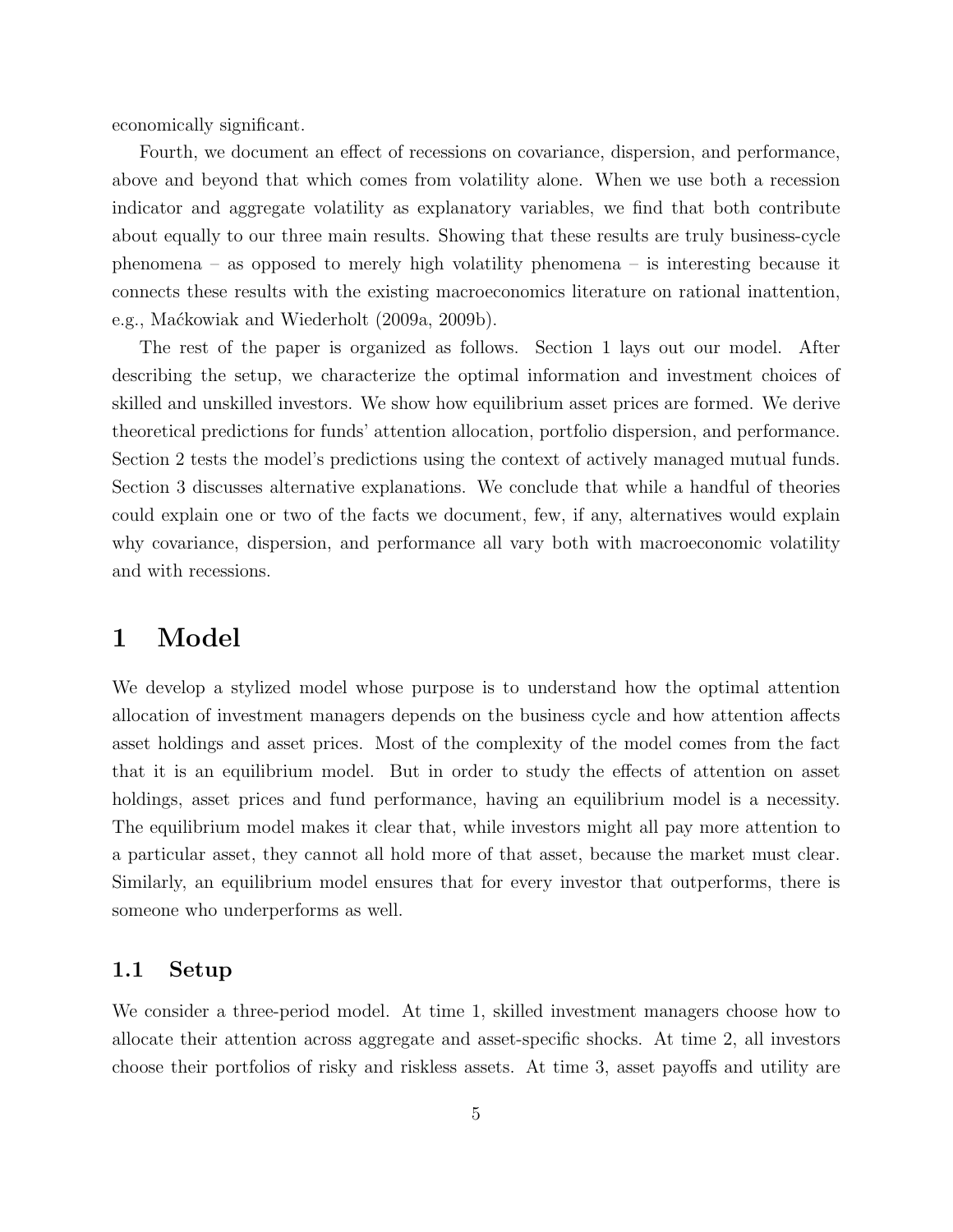realized. Since this is a static model, the investment world is either in the recession (R) or in the expansion state  $(E)$ .<sup>5</sup>

**Assets** The model features three assets. Assets 1 and 2 have random payoffs *f* with respective loadings  $b_1, b_2$  on an aggregate shock a, and face stock-specific shocks  $s_1, s_2$ . The third asset, *c*, is a composite asset. Its payoff has no stock-specific shock and a loading of one on the aggregate shock. We use this composite asset as a stand-in for all other assets to avoid the curse of dimensionality in the optimal attention allocation problem. Formally,

$$
f_i = \mu_i + b_i a + s_i, \ i \in \{1, 2\}
$$

$$
f_c = \mu_c + a
$$

where the shocks  $a \sim N(0, \sigma_a)$  and  $s_i \sim N(0, \sigma_i)$ , for  $i \in \{1, 2\}$ . At time 1, the distribution of payoffs is common knowledge; all investors have common priors about payoffs  $f \sim N(\mu, \Sigma)$ . Let  $E_1$ ,  $V_1$  denote expectations and variances conditioned on this information. Specifically,  $E_1[f_i] = \mu_i$ . The prior covariance matrix of the payoffs,  $\Sigma$ , has the following entries:  $\Sigma_{ii} =$  $b_i^2 \sigma_a + \sigma_i$  and  $\Sigma_{ij} = b_i b_j \sigma_a$ . In matrix notation:

$$
\Sigma = bb'\sigma_a + \left[\begin{array}{ccc} \sigma_1 & 0 & 0 \\ 0 & \sigma_2 & 0 \\ 0 & 0 & 0 \end{array}\right]
$$

where the vector *b* is defined as  $b = [b_1 b_2 1]'$ . In addition to the three risky assets, there exists a risk-free asset that pays a net return, *r*.

**Investors** We consider a continuum of atomless investors. In the model, the only ex-ante difference between investors is that a fraction  $\chi$  of them have *skill*, meaning that they can choose to observe a set of informative signals about the payoff shocks *a* or *s<sup>i</sup>* . We call these investors skilled mutual funds and describe their signal choice problem below. The remaining unskilled investors observe no information other than their prior beliefs.

Some of the unskilled investors are mutual fund managers. As in reality, there are also

<sup>5</sup>We do not consider transitions between recessions and expansions, although such an extension would be easy in our setting because assets are short lived and their payoffs are realized and known to all investors at the end of each period. Thus, a dynamic model would amount to a succession of static models that are either in the expansion or in the recession state.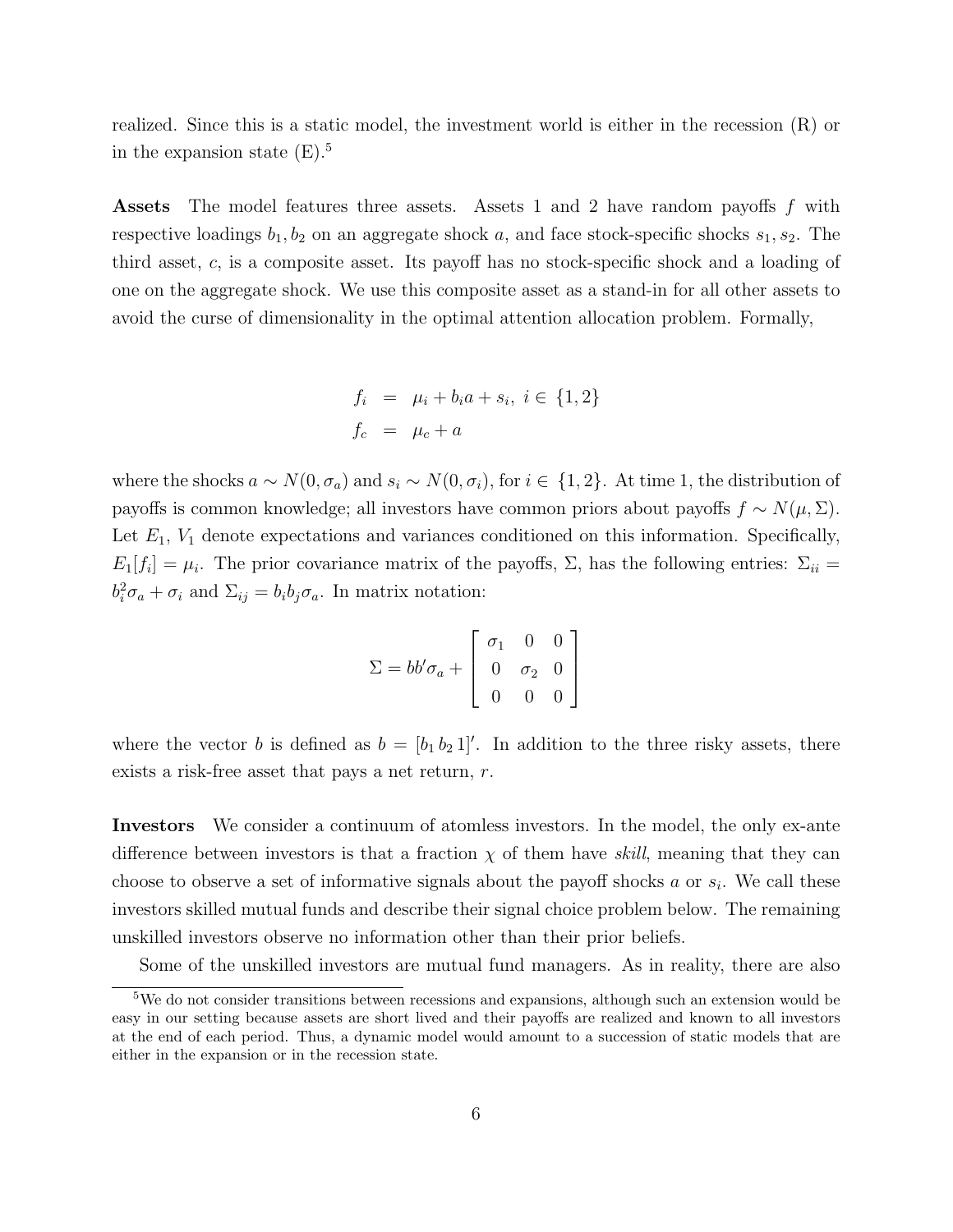non-fund investors. We assume that they are unskilled.<sup>6</sup> The reason for modeling nonfund investors is that without them, the sum of all funds' holdings would have to equal the market (market clearing) and therefore, the average fund return would have to equal the market return. There could be no excess return in expansions or recessions.

**Bayesian Updating** At time 2, each skilled investment manager observes signal realizations. Signals are random draws from a distribution that is centered around the true payoff shock, with a variance equal to the inverse of the signal precision that was chosen at time 1. Thus, skilled manager *j*'s signals are  $\eta_{aj} = a + e_{aj}, \eta_{1j} = s_1 + e_{1j},$  and  $\eta_{2j} = s_2 + e_{2j}$ where  $e_{aj} \sim N(0, K_{aj}^{-1}), e_{1j} \sim N(0, K_{1j}^{-1}),$  and  $e_{2j} \sim N(0, K_{2j}^{-1})$  are independent of each other and across fund managers. Managers combine signal realizations with priors to update their beliefs, using Bayes' law.

Of course, asset prices contain payoff-relevant information as well. Lemma 2 in Appendix A establishes that managers always prefer to process additional private signals, rather than to use the same amount of capacity to process the information in prices. Therefore, we model managers as if they observed prices, but did not exert the mental effort required to infer the payoff-relevant signals.<sup>7</sup>

Since the resulting posterior beliefs (conditional on time-2 information) are such that payoffs are normally distributed, they can be fully described by posterior means,  $(\hat{a}_j, \hat{s}_{ij})$ , and variances,  $(\hat{\sigma}_{ai}, \hat{\sigma}_{ij})$ . More precisely, posterior precisions are the sum of prior and signal precisions:  $\hat{\sigma}_{aj}^{-1} = \sigma_a^{-1} + K_{aj}$  and  $\hat{\sigma}_{ij}^{-1} = \sigma_i^{-1} + K_{ij}$ . The posterior means of the stockspecific shocks,  $\hat{s}_{ij}$ , are a precision-weighted linear combination of the prior belief that  $s_i = 0$ and the signal  $\eta_i$ :  $\hat{s}_{ij} = K_{ij} \eta_{ij}/(K_{ij} + \sigma_i^{-1})$ . Simplifying yields  $\hat{s}_{ij} = (1 - \hat{\sigma}_{ij} \sigma_i^{-1}) \eta_{ij}$  and  $\hat{a}_j = (1 - \hat{\sigma}_{aj}\sigma_a^{-1})\eta_{aj}$ . Next, we convert posterior beliefs about the underlying shocks into posterior beliefs about the asset payoffs. Let  $\hat{\Sigma}_j$  be the posterior variance-covariance matrix of payoffs *f*:

$$
\hat{\Sigma}_j = bb'\hat{\sigma}_{aj} + \begin{bmatrix} \hat{\sigma}_{1j} & 0 & 0 \\ 0 & \hat{\sigma}_{2j} & 0 \\ 0 & 0 & 0 \end{bmatrix}
$$

<sup>6</sup>For our results, it is sufficient to assume that the fraction of non-fund investors that are unskilled is higher than that for the investment managers (funds).

<sup>7</sup>We could allow managers to infer this information and subtract the amount of attention required to infer this information from their total attention endowment. That would not change the basic result that investors prefer to learn more about more volatile risks (see Van Nieuwerburgh and Veldkamp (2009)).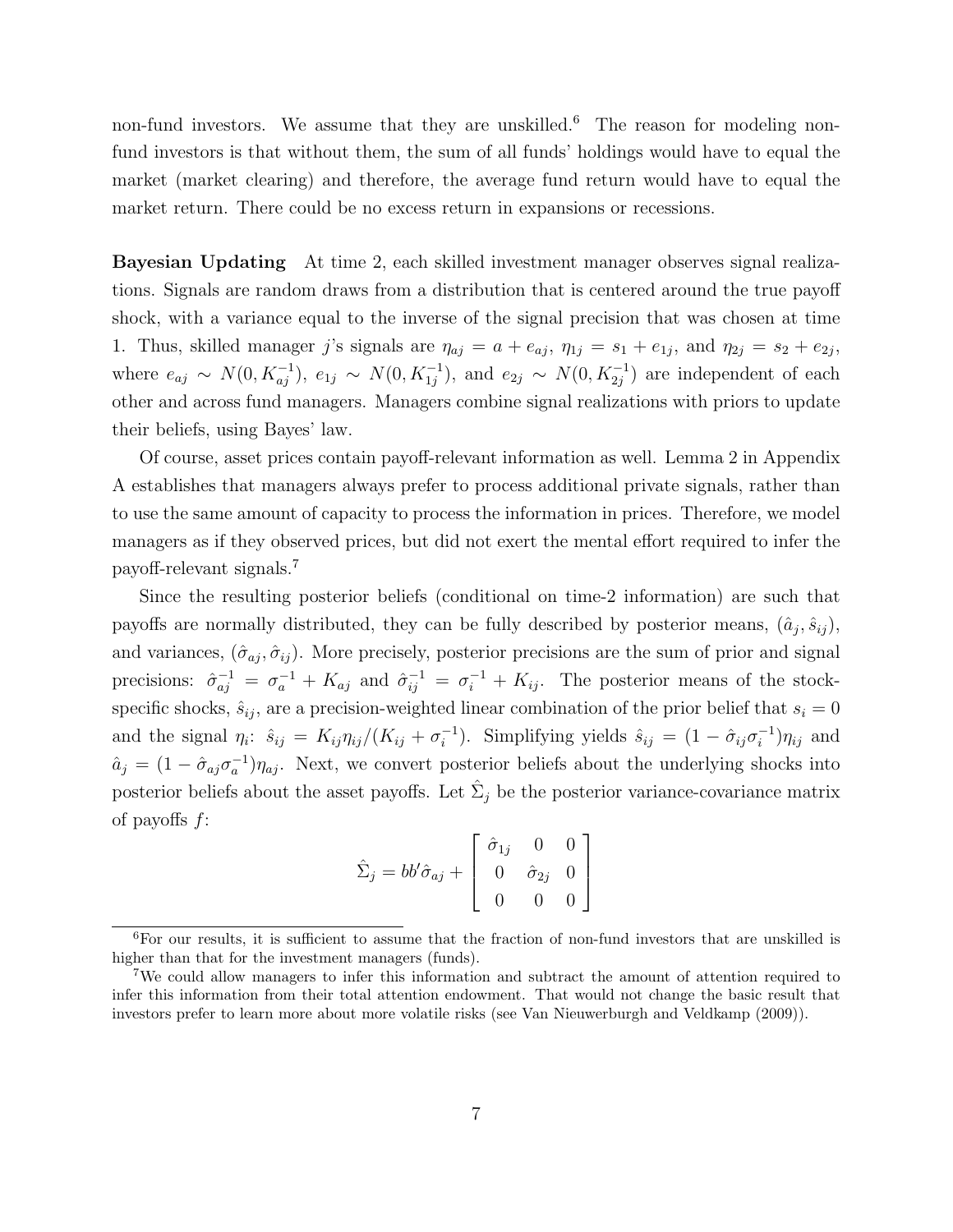Likewise, let  $\hat{\mu}_j$  be the  $3 \times 1$  vector of posterior expected payoffs:

$$
\hat{\mu}_j = [\mu_1 + b_1 \hat{a}_j + \hat{s}_{1j}, \ \mu_2 + b_2 \hat{a}_j + \hat{s}_{2j}, \ \mu_c + \hat{a}_j]'
$$
(1)

For any unskilled manager or investor:  $\hat{\mu}_j = \mu$  and  $\hat{\Sigma}_j = \Sigma$ .

**Modeling recessions** The asset pricing literature identifies three principal effects of recessions: (1) returns are unexpectedly low, (2) returns are more volatile, and (3) the price of risk is high. Section 2.2 discusses the empirical evidence supporting the latter two effects. To capture the return volatility effect (2) in the model, we assume that the prior variance of the aggregate shock in recessions  $(R)$  is higher than the one in expansions  $(E)$ :  $\sigma_a(R) > \sigma_a(E)$ . To capture the varying price of risk (3), we vary the parameter that governs the price of risk, which is risk aversion. We assume  $\rho(R) > \rho(E)$ . We continue to use  $\sigma_a$  and  $\rho$  to denote aggregate shock variance and risk aversion in the current business cycle state.

The first effect of recessions, unexpectedly low returns, cannot affect attention allocation because attention must be allocated before returns are observed. Yet, unexpected returns could affect managers' return covariances. The difficulty in analyzing this effect is that since agents in our model always know the current state of the business cycle, they cannot be systematically surprised by low asset payoffs in recessions. When low payoffs are expected, asset prices fall, leaving returns unaffected. Therefore, exploring (1) requires a slightly modified model that relaxes rational expectations. The Supplementary Appendix explores this model numerically and shows that the unexpectedly low returns have little effect on the results.<sup>8</sup> The main body of the paper explores the volatility and price of risk effects.

**Portfolio Choice Problem** We solve this model by backward induction. We first solve for the optimal portfolio choice at time 2 and substitute in that solution into the time-1 optimal attention allocation problem.

Investors are each endowed with initial wealth, *W*0. They have mean-variance preferences over time-3 wealth, with a risk-aversion coefficient,  $\rho$ . Let  $E_2$  and  $V_2$  denote expectations and variances conditioned on all information known at time 2. Thus, investor  $j$  chooses  $q_j$ to maximize time-2 expected utility,  $U_{2j}$ :

$$
U_{2j} = \rho E_2[W_j] - \frac{\rho^2}{2} V_2[W_j]
$$
\n(2)

<sup>&</sup>lt;sup>8</sup>The supplementary appendix is a separate document, not intended for publication.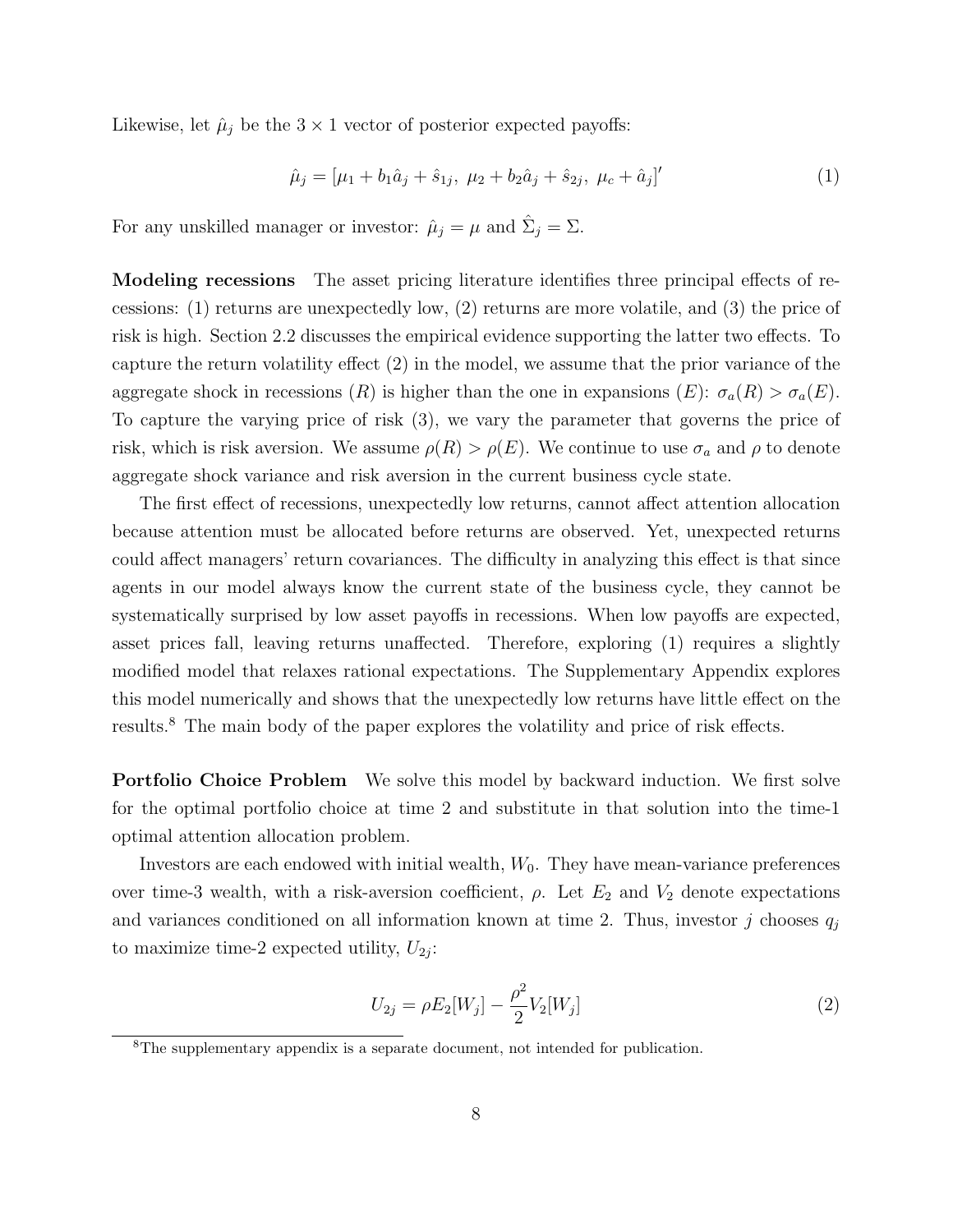subject to the budget constraint:

$$
W_j = rW_0 + q_j'(f - pr.)\tag{3}
$$

Since there are no wealth effects with exponential utility, we normalize  $W_0$  to zero for the theoretical results. After having received the signals and having observed the prices of the risky assets,  $p$ , the investment manager chooses risky asset holdings,  $q_j$ , where  $p$  and  $q_j$  are 3-by-1 vectors.

**Asset Prices** Equilibrium asset prices are determined by market clearing:

$$
\int q_j dj = \bar{x} + x,\tag{4}
$$

where the left-hand side of the equation is the vector of aggregate demand and the righthand side is the vector of aggregate supply. As in the standard noisy rational expectations equilibrium model, the asset supply is random to prevent the price from fully revealing the information of informed investors. We denote the  $3 \times 1$  noisy asset supply vector by  $\bar{x} + x$ , with a random component  $x \sim N(0, \sigma_x I)$ .

**Attention Allocation Problem** At time 1, a skilled investment manager *j* chooses the precisions of signals about the payoff-relevant shocks *a*, *s*1, or *s*<sup>2</sup> that she will receive at time 2. We denote these signal precisions by  $K_{aj}$ ,  $K_{1j}$ , and  $K_{2j}$ , respectively. These choices maximize time-1 expected utility,  $U_{1j}$ , over the fund's terminal wealth:

$$
U_{1j} = E_1 \left[ \rho E_2[W_j] - \frac{\rho^2}{2} V_2[W_j] \right],\tag{5}
$$

subject to two constraints.

The first constraint is the *information capacity constraint*. It states that the sum of the signal precisions must not exceed the information capacity:

$$
K_{1j} + K_{2j} + K_{aj} \le K.
$$
\n(6)

Note that our model holds each manager's total attention fixed and studies its allocation in recessions and expansions. In Section 1.9, we allow a manager to choose how much capacity for attention to acquire.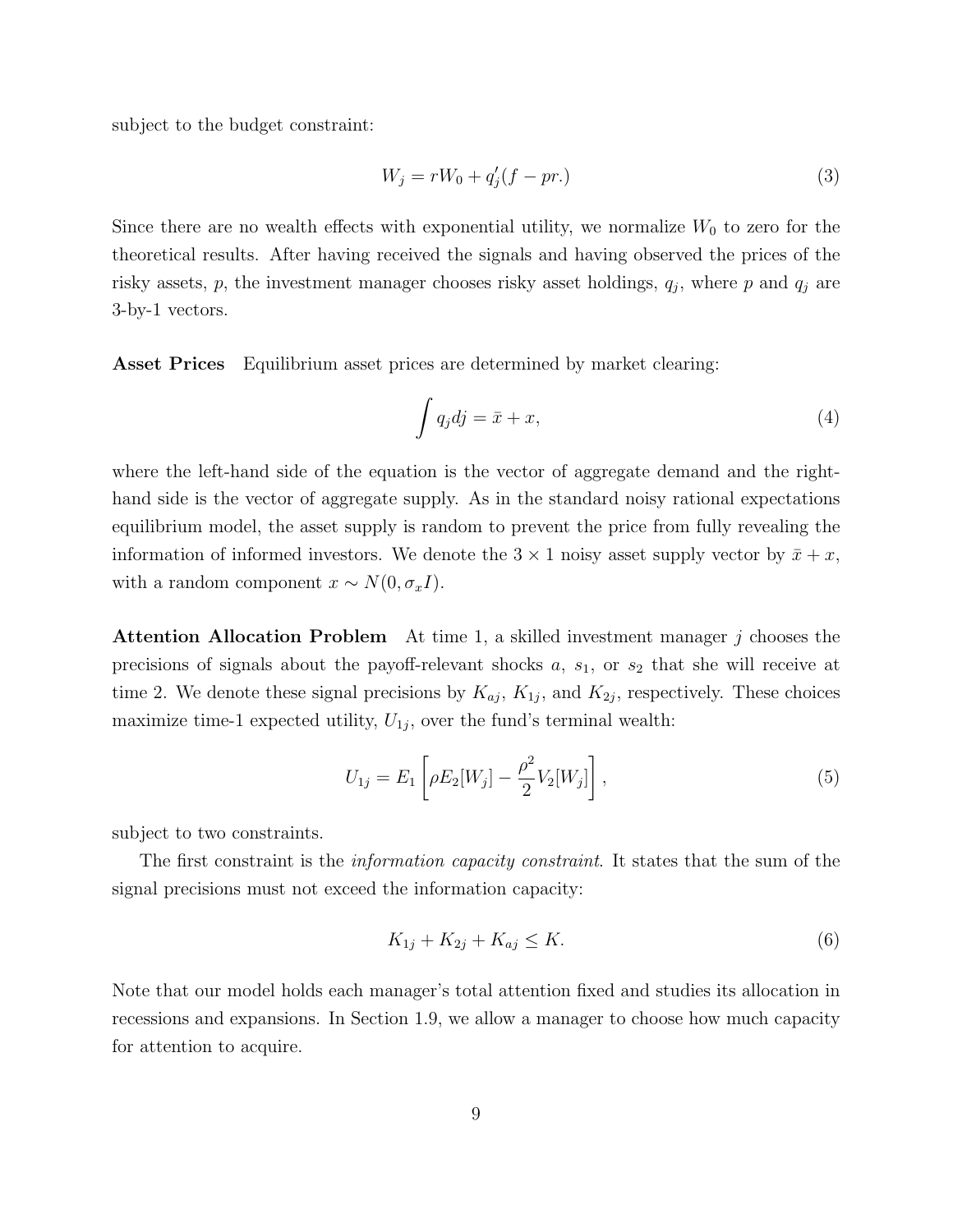Unskilled investors have no information capacity,  $K = 0$ . In Bayesian updating with normal variables, observing one signal with precision  $\tau^{-1}$  or two signals, each with precision  $\tau^{-1/2}$ , is equivalent. Therefore, one interpretation of the capacity constraint is that it allows the manager to observe *N* signal draws, each with precision *K/N*, for large *N*. The investment manager then chooses how many of those N signals will be about each shock.<sup>9</sup>

The second constraint is the *no-forgetting constraint*, which ensures that the chosen precisions are non-negative:

$$
K_{1j} \ge 0 \t K_{2j} \ge 0 \t K_{aj} \ge 0. \t(7)
$$

It prevents the manager from erasing any prior information, to make room to gather new information about another shock.

### **1.2 Model Solution**

Substituting the budget constraint (3) into the objective function (2) and taking the firstorder condition with respect to  $q_j$  reveals that optimal holdings are increasing in the investor's risk tolerance, precision of beliefs, and expected return on the assets:

$$
q_j = \frac{1}{\rho} \hat{\Sigma}_j^{-1} (\hat{\mu}_j - pr). \tag{8}
$$

Since uninformed fund managers and non-fund investors have identical beliefs,  $\hat{\mu}_j = \mu$  and  $\hat{\Sigma}_j = \Sigma$ , they hold identical portfolios  $\rho^{-1} \Sigma^{-1} (\mu - pr)$ .

Using the market-clearing condition (4), equilibrium asset prices are linear in payoffs and supply shocks. We derive the linear coefficients *A*, *B* and *C* such that:

**Lemma 1.**  $p = \frac{1}{r}$  $\frac{1}{r}(A + Bf + Cx)$ 

A detailed derivation of expected utility and the proofs of this and all further propositions are in Appendix A.

Substituting optimal risky asset holdings from equation (8) into the first-period objective function (5) yields:  $U_{1j} = \frac{1}{2}E_1 \left[ (\hat{\mu}_j - pr) \hat{\Sigma}_j^{-1} (\hat{\mu}_j - pr) \right]$ . Because asset prices are linear functions of normally distributed payoffs and asset supplies, expected excess returns,  $\hat{\mu}_j - pr$ ,

<sup>9</sup>The results are not sensitive to the additive nature of the information capacity constraint. They also hold, for example, for a product constraint on precisions. The entropy constraints often used in information theory take this multiplicative form. Results available upon request.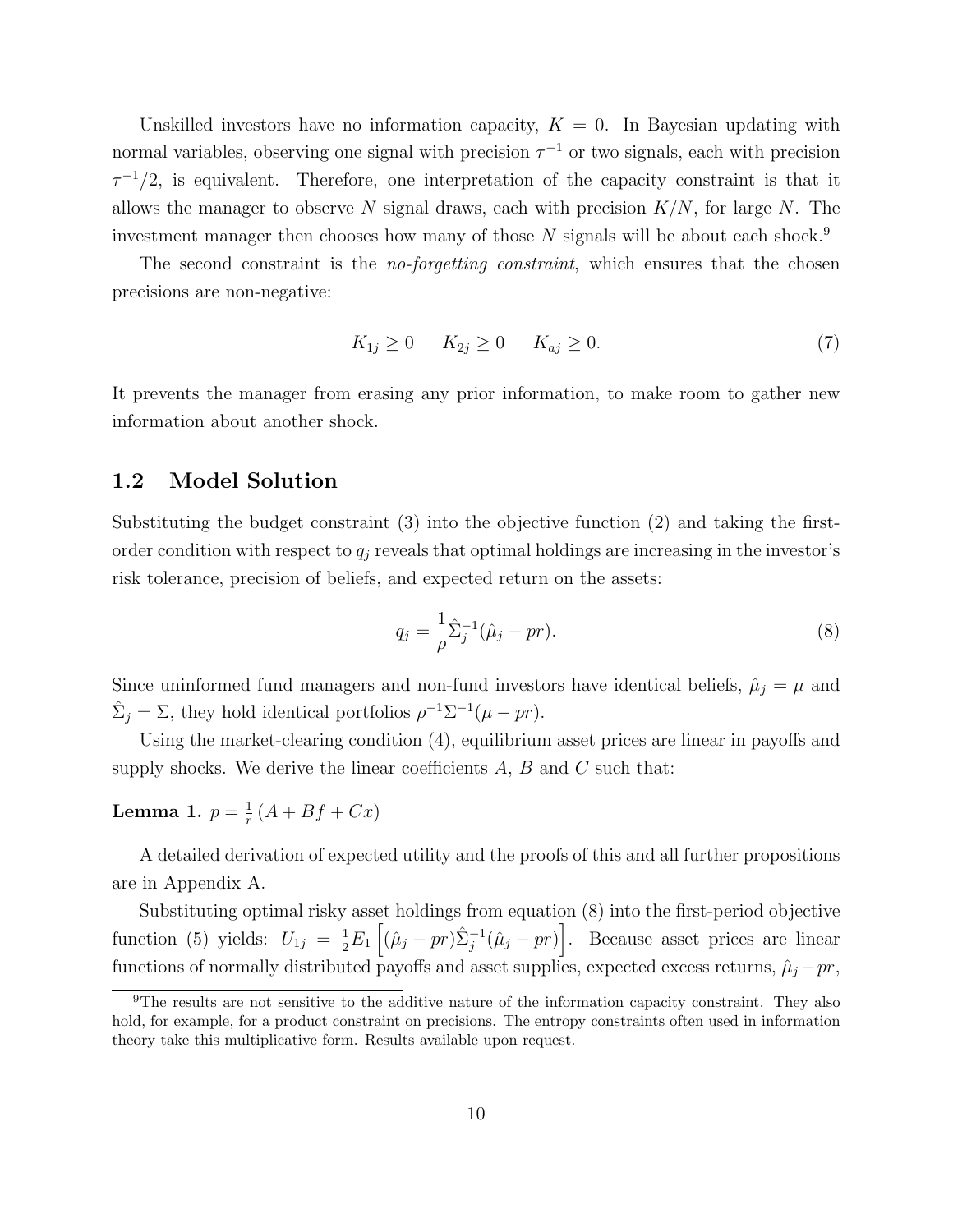are normally distributed as well. Therefore,  $(\hat{\mu}_j - pr)\hat{\Sigma}_j^{-1}(\hat{\mu}_j - pr)$  is a non-central  $\chi^2$ distributed variable, with mean<sup>10</sup>

$$
U_{1j} = \frac{1}{2}trace(\hat{\Sigma}_j^{-1}V_1[\hat{\mu}_j - pr]) + \frac{1}{2}E_1[\hat{\mu}_j - pr]'\hat{\Sigma}_j^{-1}E_1[\hat{\mu}_j - pr].
$$
\n(9)

### **1.3 Bringing Model to Data**

The following sections explain the model's four key predictions: attention allocation, dispersion in investors' portfolios, average performance, and the effect of recessions on these objects beyond that of aggregate volatility. For each prediction, we state a hypothesis and explain how we test it.

Our empirical measures use conventional definitions of asset returns, portfolio returns, and portfolio weights. Risky asset returns are defined as  $R^i \equiv \frac{f_i}{r_i}$  $\frac{f_i}{p_i}$ −1, for  $i \in \{1, 2, c\}$ , while the risk-free asset return is  $R^0 \equiv \frac{1+r}{1} - 1 = r$ . We define the market return as the value-weighted average of the individual asset returns:  $R^m \equiv \sum_{i \in \{1,2,c\}} w_i^m R^i$ , where  $w_i^m \equiv \frac{p_i q_i}{\sum_{k \in \{1,2,6\}} p_k}$  $\frac{p_i q_i}{k \in \{1, 2, c\}} \frac{p_k q_k}{p_k q_k}$  and  $q_i \equiv \int_j q_i^j$ *i*<sub>i</sub> is the total demand for asset *j*. Likewise, a fund *j*'s return is  $R^j \equiv \sum_{i \in \{0,1,2,c\}} w_i^j R^i$ , where  $w_i^j \equiv \frac{p_i q_i^j}{\sum_{k \in \{0,1,2,c\}} p_k q_k^j}$ . It follows that end-of-period wealth (assets under management) equals beginning-of-period wealth times the fund return:  $W^j = W^j_0$  $C_0^{j}(1+R^j).$ 

### **1.4 Prediction 1: Cyclical Attention Re-allocation**

First, we derive from the model the prediction that the optimal attention allocation in expansions differs from that in recessions. Specifically, there should be more attention paid to aggregate shocks in recessions and more attention paid to stock-specific shocks in expansions. Recessions involve changes in the volatility of aggregate shocks and changes in the price of risk. In order to see the effect of each aspect of a recession, we consider each separately, beginning with the rise in volatility.

In the model, each skilled manager  $(K > 0)$  solves for the choice of signal precisions  $K_{aj} \geq 0$  and  $K_{1j} \geq 0$  that maximize her time-1 expected utility (9). The choice of signal precision  $K_{2j} \geq 0$  is implied by the capacity constraint (6). A first prediction of our model is that it becomes relatively more valuable to learn about the aggregate shock, *a*, in recessions.

<sup>&</sup>lt;sup>10</sup>If  $z \sim N(E[z], Var[z])$ , then  $E[z'z] = trace(Var[z]) + E[z]'E[z]$ , where trace is the matrix trace (the sum of its diagonal elements). Setting  $z = \hat{\Sigma}_j^{-1/2}(\hat{\mu}_j - pr)$  delivers the result.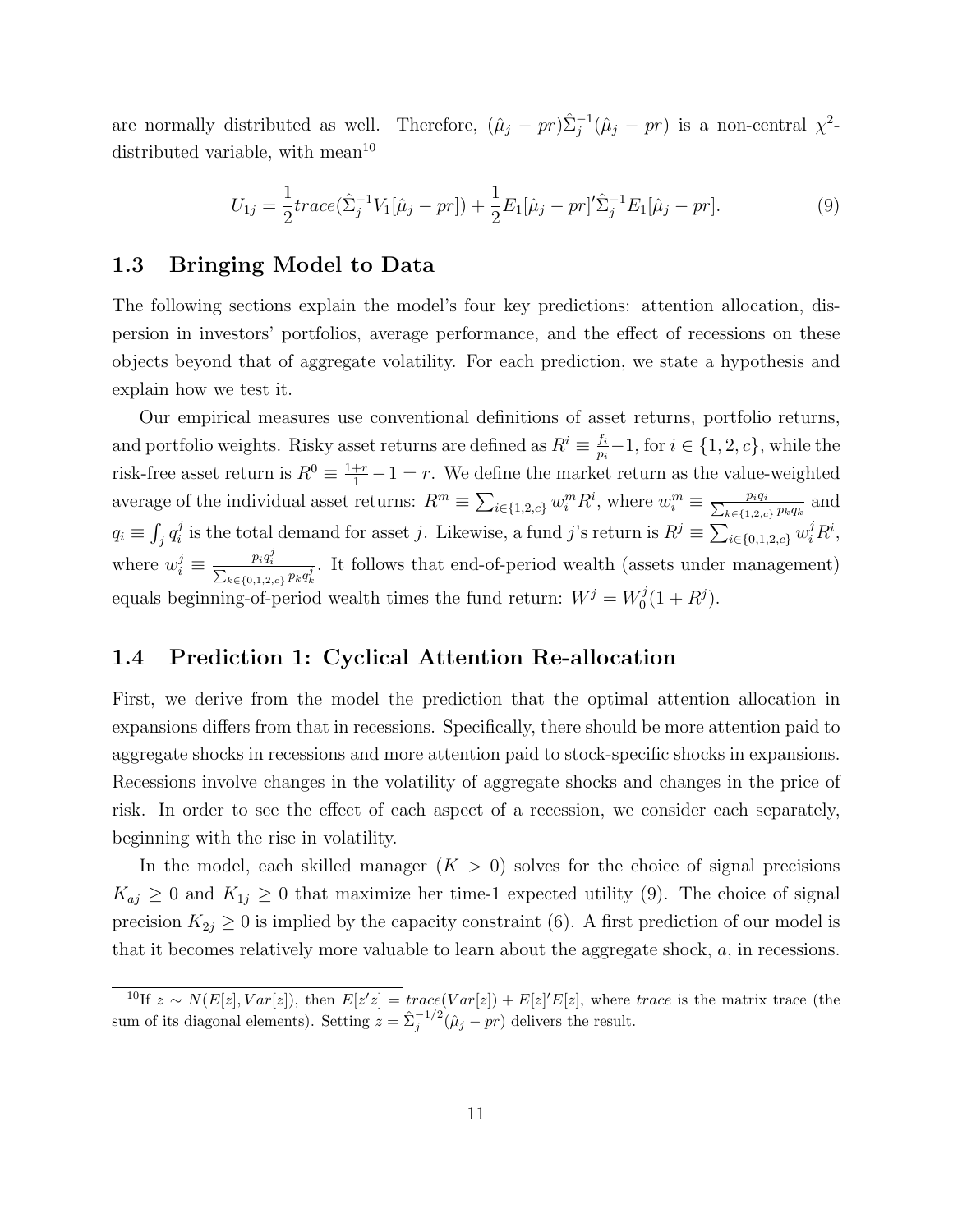**Proposition 1.** If price noise  $(\sigma_x)$  is sufficiently large (condition (42) holds), then the *marginal value of a given skilled investor j reallocating an increment of capacity from stockspecific shock*  $i \in \{1,2\}$  *to the aggregate shock is increasing in the aggregate shock variance: If*  $K_{aj} = \tilde{K}$  *and*  $K_{ij} = K - \tilde{K}$ , *then*  $\partial^2 U / \partial \tilde{K} \partial \sigma_a > 0$ .

Intuitively, in most learning problems, investors prefer to learn about large shocks that are an important component of the overall asset supply, and volatile shocks that have high prior payoff variance. Aggregate shocks are larger in scale, but are less volatile than stock-specific shocks. Recessions are times when aggregate volatility increases, which makes aggregate shocks more valuable to learn about. The converse is true in expansions. Note that this is a partial derivative result. It holds information choices fixed. In any interior equilibrium, attention will be reallocated until the marginal utility of learning about aggregate and stockspecific shocks is equalized. But it is the initial increase in marginal utility which drives this re-allocation.

It would seem logical that learning about aggregate shocks should always be more valuable in times when those shocks are more volatile. But working through the theory teaches us that this is not true under all circumstances. When the parameter restriction (condition  $(42)$ ) is violated, more aggregate payoff risk (higher  $\sigma_a$ ) creates less risk in expected returns (lower  $Var[f - pr]$ ). This is possible when prices are very good at aggregating information (low  $\sigma_x$ ), when many agents acquire lots of information about the aggregate shock (high *Ka*), and when risk aversion is low. This is a sufficient but not a necessary condition for many of our results to hold. In our numerical work, when we choose parameter values that replicate the observed volatility of aggregate stock market returns and simulate the model, (42) is always easily satisfied.

Next, we consider the effect of an increase in the price of risk. The following result shows that the increase in the price of risk induces managers to allocate even more attention to the aggregate shock in recessions. The additional price of risk effect should show up as an effect of recessions, above and beyond what aggregate volatility alone can explain. The parameter that governs the price of risk in our model is risk aversion. The following result shows that an increase in the price of risk (risk aversion) in recessions is an independent force driving the reallocation of attention from stock-specific to aggregate shocks.

**Proposition 2.** If the size of the composite asset  $\bar{x}_c$  is sufficiently large, then an increase *in risk aversion increases the marginal utility of reallocating a unit of capacity from the firm-specific shock to the aggregate shock:*  $\partial^2 U/\partial \rho \partial (K_{aj} - K_{1j})) > 0$ .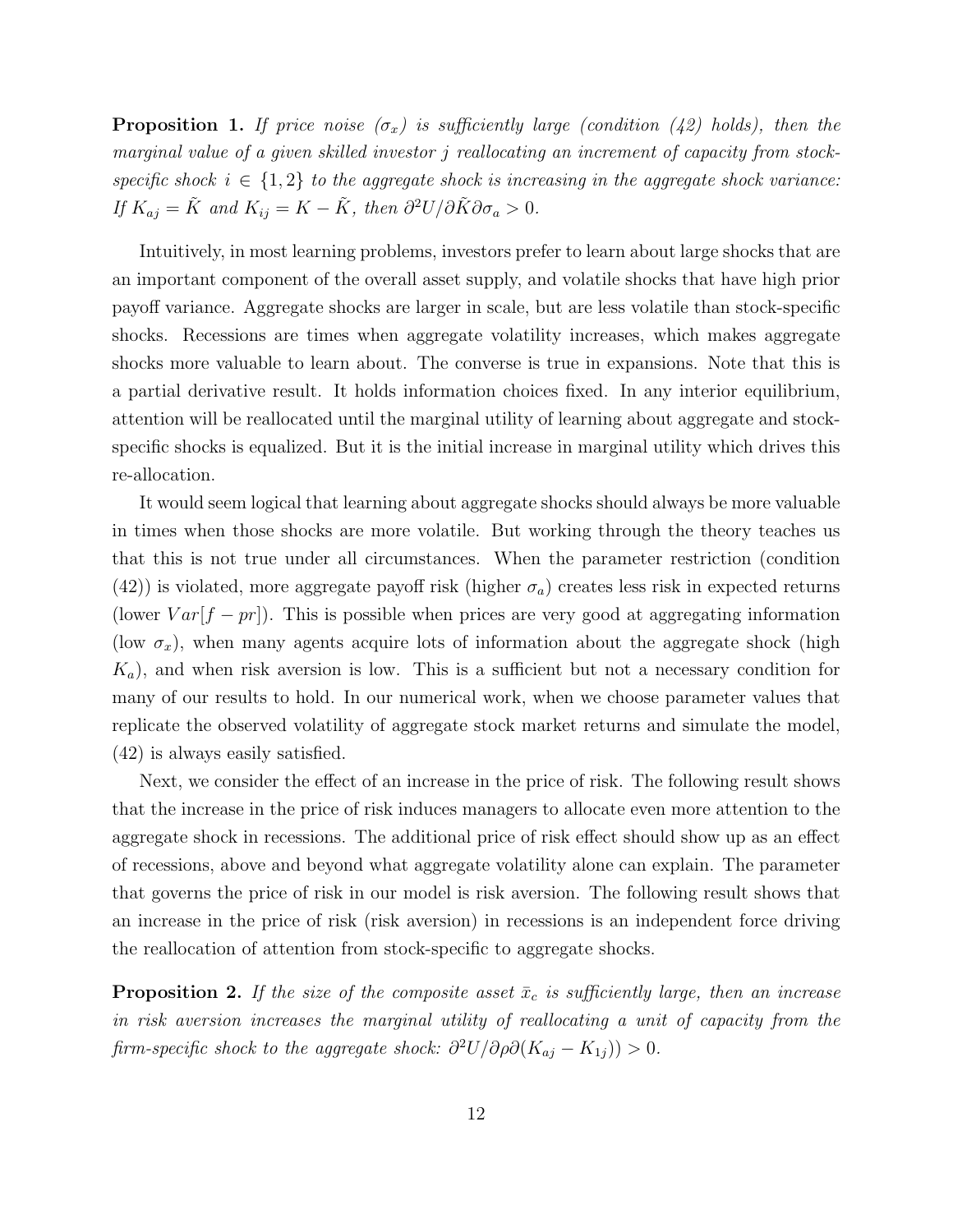The intuition for this result is that the aggregate shock affects a large fraction of the value of one's portfolio. Therefore, a marginal reduction in the uncertainty about an aggregate shock reduces total portfolio risk by more than the same-sized reduction in the uncertainty about a stock-specific shock. In other words, learning about the aggregate shock is the most efficient way to reduce portfolio risk. The more risk averse an agent is, the more attractive aggregate attention allocation becomes.

As long as the investor's capacity allocation choice is not a corner solution  $(K_{aj} \neq 0)$ or  $K_{aj} \neq K$ ), a rise in the marginal utility of aggregate shock information increases the optimal  $K_{aj}$ . In these environments, skilled investment managers allocate a relatively larger fraction of their attention to learning about the aggregate shock in recessions. But, that effect can break down when assets become very asymmetric because corner solutions arise. For example, if the average supply of the composite asset,  $\bar{x}_c$ , is too large relative to the supply of the individual asset supplies,  $\bar{x}_1$  and  $\bar{x}_2$ , the aggregate shock will be so valuable to learn about that all skilled managers will want to learn about it exclusively  $(K_{aj} = K)$  in expansions and recessions. Similarly, if the aggregate volatility,  $\sigma_a$ , is too low, then nobody ever learns about the aggregate shock  $(K_{aj} = 0$  always).

Investors' optimal attention allocation decisions are reflected in their portfolio holdings. In recessions, skilled investors predominantly allocate attention to the aggregate payoff shock, *a*. They use the information they observe to form a portfolio that covaries with *a*. In times when they learn that *a* will be high, they hold more risky assets whose returns are increasing in *a*. This positive covariance can be seen from equation (8) in which *q* is increasing in  $\hat{\mu}_i$ and from equation (1) in which  $\hat{\mu}_j$  is increasing in  $\hat{a}_j$ , which is further increasing in *a*. The positive covariances between the aggregate shock and funds' portfolio holdings in recessions, on the one hand, and between stock-specific shocks and the portfolio holdings in expansions, on the other hand, directly follow from optimal attention allocation decisions switching over the business cycle. As such, these covariances are the key moments that enable us to test the attention allocation predictions of the model.

Following KVV, we define a fund's *fundamentals-based timing ability*, *F timing*, as the covariance between its portfolio weights in deviation from the market portfolio weights,  $w_i^j - w_i^m$ , and the aggregate payoff shock, *a*, over a *T*-period horizon, averaged across assets:

$$
Ftiming_t^j = \frac{1}{TN^j} \sum_{i=1}^{N^j} \sum_{\tau=0}^{T-1} (w_{it+\tau}^j - w_{it+\tau}^m)(a_{t+\tau+1}),
$$
\n(10)

where  $N^j$  is the number of individual assets held by fund *j*. The subscript *t* on the portfolio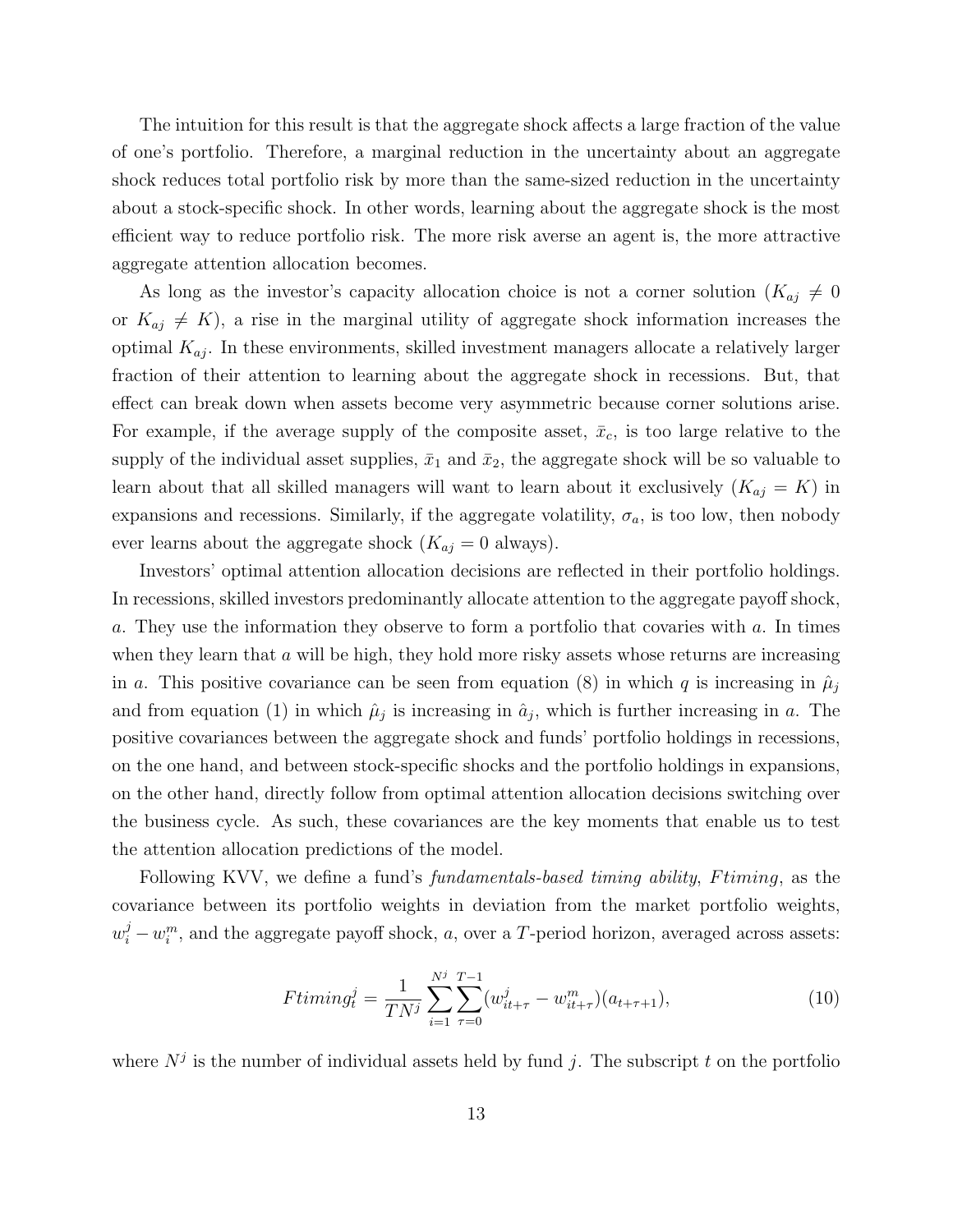weights and the subscript  $t + 1$  on the aggregate shock signify that the aggregate shock is unknown at the time of portfolio formation. Relative to the market, a fund with a high *F timing* overweights assets that have high (low) sensitivity to the aggregate shock in anticipation of a positive (negative) aggregate shock realization and underweights assets with a low (high) sensitivity.

When skilled investment managers allocate attention to stock-specific payoff shocks, *s<sup>i</sup>* , information about *s<sup>i</sup>* allows them to choose portfolios that covary with *s<sup>i</sup>* . *Fundamentalsbased stock picking ability*, *F picking*, hich measures the covariance of a fund's portfolio weights of each stock, relative to the market, with the stock-specific shock, *s<sup>i</sup>* :

$$
Fpicking_t^j = \frac{1}{N^j} \sum_{i=1}^{N^j} (w_{it}^j - w_{it}^m)(s_{it+1}).
$$
\n(11)

How well the manager can choose portfolio weights in anticipation of future asset-specific payoff shocks is closely linked to her stock-picking ability.

*F timing* and *F picking* are closely related to commonly-used measures of market-timing and stock-picking ability. Typical measures of market-timing ability estimate how a fund's holdings of each asset, relative to the market, covary with the systematic component of the stock return, over the next *T* periods. Before the market return rises, market timers overweight assets that have high betas. Likewise, they underweight assets with high betas in anticipation of a market decline. Similarly, stock picking typically measures how a fund's holdings of each stock, relative to the market, covary with the idiosyncratic component of the stock return. A fund that successfully picks stocks overweights assets that have subsequently high idiosyncratic returns and underweights assets with low subsequent idiosyncratic returns.

The key difference between our measures and the conventional ones is that picking and timing measure how a portfolio covaries with returns, while *F picking* and *F timing* measure how a portfolio covaries with aggregate and firm-specific fundamentals. KVV examine the cyclical behavior of funds' picking and timing ability, as measured in this more conventional way and show that picking also rises in recessions and timing also rises in expansions, just as *F picking* and *F timing* do. To test our theory as directly as possible, we use the fundamentals-based measures because they correspond more closely to the idea in the model that funds are learning about fundamentals and using signals about those fundamentals to time the market and pick stocks.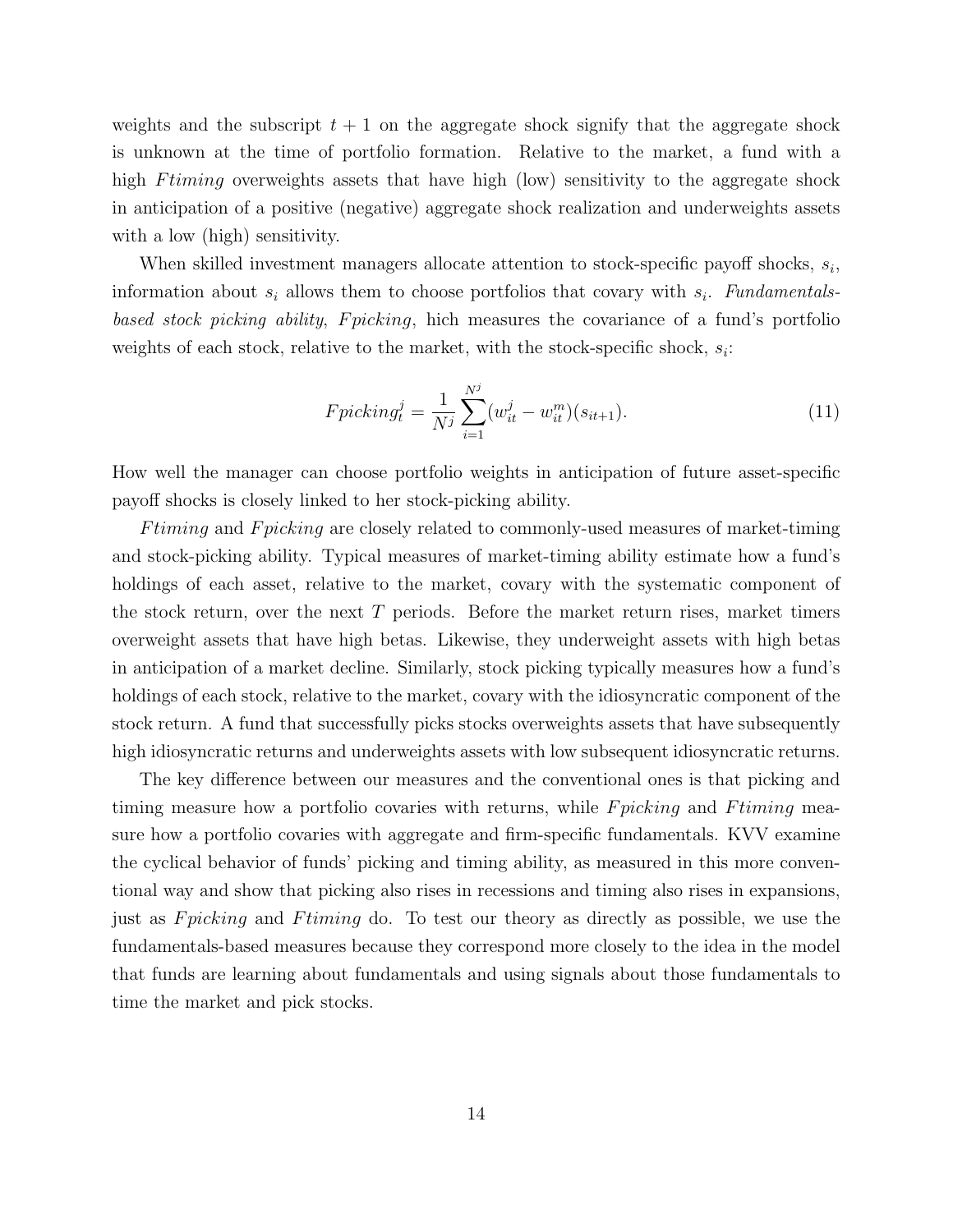### **1.5 Prediction 2: Dispersion**

Since many studies detect no skill, perhaps the most controversial implication of the previous finding is that investment managers are processing information at all. Our second and third predictions speak directly to that implication.

In recessions, as aggregate shocks become more volatile, the firm-specific shocks to assets' payoffs account for less of the variation, and the comovement in stock payoffs rises. Since asset payoffs comove more, the payoffs to all investment strategies that put fixed weights on assets should also comove more. But when investment managers are processing information, this prediction is reversed. To see why, consider the Bayesian updating formula for the posterior mean of asset payoffs. It is a weighted average of the prior mean  $\mu$  and the fund *j*'s signal  $\eta_j$ | $f \sim N(f, \Sigma_\eta)$ , where each is weighted by their relative precision:

$$
E[f|\eta_j] = \left(\Sigma^{-1} + \Sigma_{\eta}^{-1}\right)^{-1} \left(\Sigma^{-1}\mu + \Sigma_{\eta}^{-1}\eta_j\right)
$$
\n(12)

In recessions, when the variance of the aggregate shock,  $\sigma_a$ , rises, the prior beliefs about asset payoffs become more uncertain: Σ rises and Σ*<sup>−</sup>*<sup>1</sup> falls. This makes the weight on prior beliefs  $\mu$  decrease and the weight on the signal  $\eta_j$  increase. The prior  $\mu$  is common across agents, while the signal  $\eta_j$  is heterogeneous. When informed managers weigh their heterogeneous signals more, their resulting posterior beliefs become more different from each other and more different from the beliefs of uninformed managers or investors. More disagreement about asset payoffs results in more heterogeneous portfolios and portfolio returns.

Thus, the model's second prediction is that in recessions, the cross-sectional dispersion in funds' investment strategies and returns should rise. The following Proposition shows that funds' portfolio holdings and returns,  $q'_{j}(f - pr)$ , display higher cross-sectional dispersion when aggregate risk is higher, in recessions.

**Proposition 3.** *If condition* (42) holds,  $\chi K < \sigma_a^{-1}$ , then for given  $K_{aj}$  and  $K_{ij}$ , an increase *in aggregate risk,*  $\sigma_a$ *, increases the dispersion of funds' portfolios*  $E[\sum_{i \in \{1,2,c\}} (q_{ij} - \bar{q}_i)^2]$ *, and their portfolio returns*  $E[((q_j - \bar{q})'(f - pr))^2]$ *, where*  $\bar{q} \equiv \int q_j d_j$ *.* 

As before, the parameter restriction is sufficient, but not necessary, and is not very tight when calibrated to the data.

Next, we consider the effect of an increase in the price of risk. The following result shows that an increase in the price of risk increases the dispersion of portfolio returns.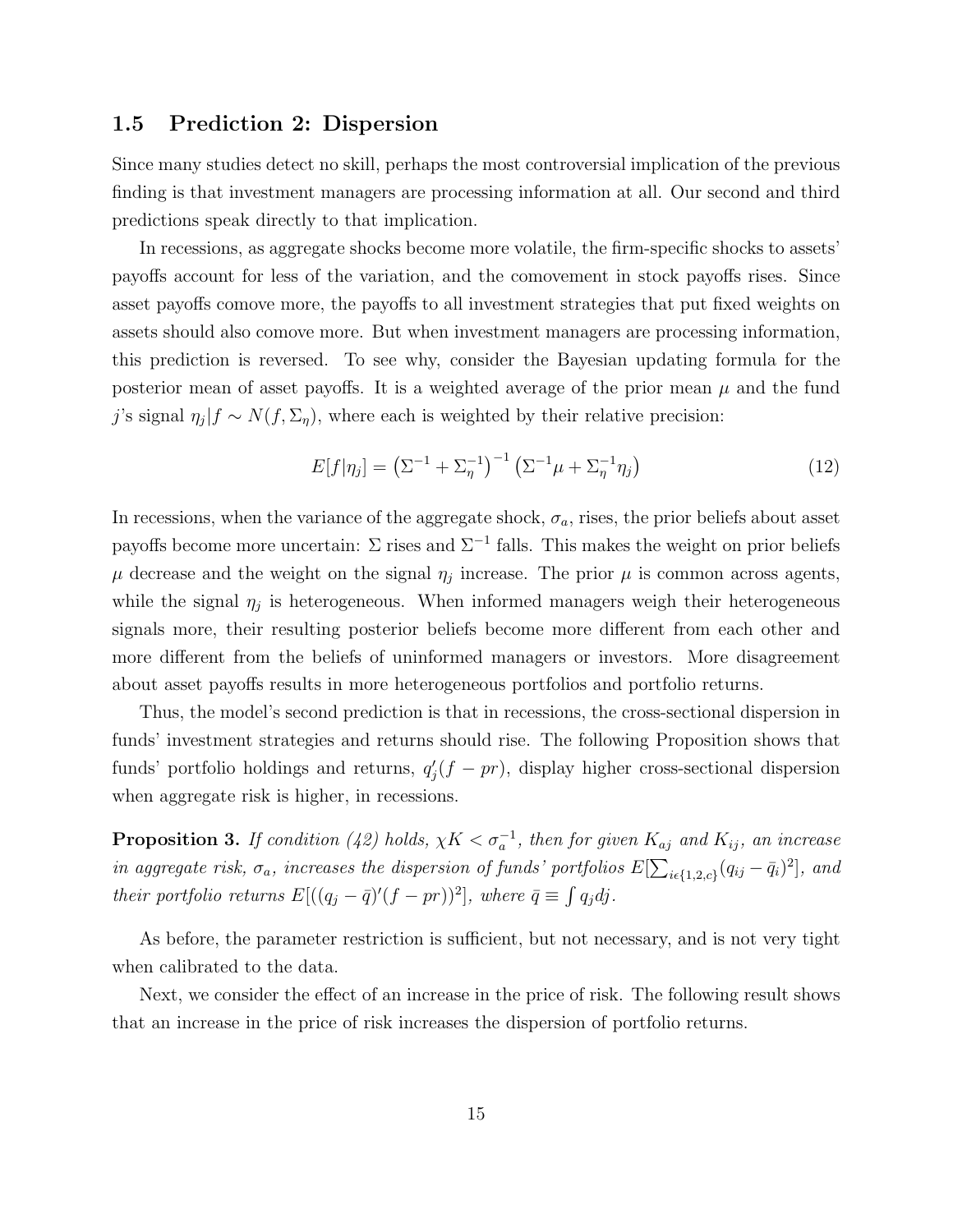**Proposition 4.** If the variance of asset supply shocks  $(\sigma_x)$  is sufficiently high (conditions *(56) and (57) hold), then for given*  $K_{aj}$ ,  $K_{ij}$   $\forall j$ , *an increase in risk aversion*  $\rho$  *increases the dispersion of funds' portfolio returns*  $E[((q_j - \bar{q})'(f - pr))^2]$ .

The primary reason return dispersion increases is that a higher *ρ* increases the price of risk and thus the average level of returns. Since the dispersion in returns is increasing in the level of returns, return dispersion increases as well. But this effect has to offset a counter-acting force. Recall that the optimal portfolio for investor *j* takes the form  $q = (1/\rho \hat{\sigma}_j)(\hat{\mu}_j - pr)$ . If  $\rho$  increases, the scale of  $q$  falls. The increase in returns needs to increase dispersion enough to offset the decrease in dispersion coming from the effect of 1*/ρ* reducing *q*.

To connect this Proposition to the data, we measure portfolio dispersion as the sum of squared deviations of fund *j*'s portfolio weight in asset *i* at time *t*,  $w_{it}^j$ , from the average fund's portfolio weight in asset *i* at time *t*,  $w_{it}^m$ , summed over all assets held by fund *j*,  $N^j$ :

$$
Port folio Disperson_t^j = \sum_{i=1}^{N^j} (w_{it}^j - w_{it}^m)^2
$$
\n(13)

This measure is similar to the portfolio concentration measure in Kacperczyk, Sialm, and Zheng (2005) and the active share measure in Cremers and Petajisto (2009). It is the same quantity as in Proposition 3, except that the number of shares *q* is replaced with portfolio weights *w*. Our numerical example shows that the model's fund *Portfolio Dispersion*, defined over portfolio weights *w*, is higher in recessions as well. In recessions, the portfolios of the informed managers differ more from each other and more from those of the uninformed investors. Part of this difference comes from a change in the composition of the risky asset portfolio and part comes from differences in the fraction of assets held in riskless securities. Fund *j*'s portfolio weight  $w_{it}^j$  is a fraction of the fund's assets, including both risky and riskless, held in asset *i*. Thus, when one informed fund gets a bearish signal about the market, its  $w_{it}^j$  for all risky assets *i* falls. Dispersion can rise when funds take different positions in the risk-free asset, even if the fractional allocation among the risky assets remains identical.

The higher dispersion across funds' portfolio strategies translates into a higher crosssectional dispersion in fund abnormal returns  $(R^{j} - R^{m})$ . To facilitate comparison with the data, we define the dispersion of variable *X* as  $|X^j - \overline{X}|$ . The notation  $\overline{X}$  denotes the equally weighted cross-sectional average across all investment managers (excluding non-fund investors).

When funds get signals about the aggregate state *a* that are heterogenous, they take different directional bets on the market. Some funds tilt their portfolios to high-beta assets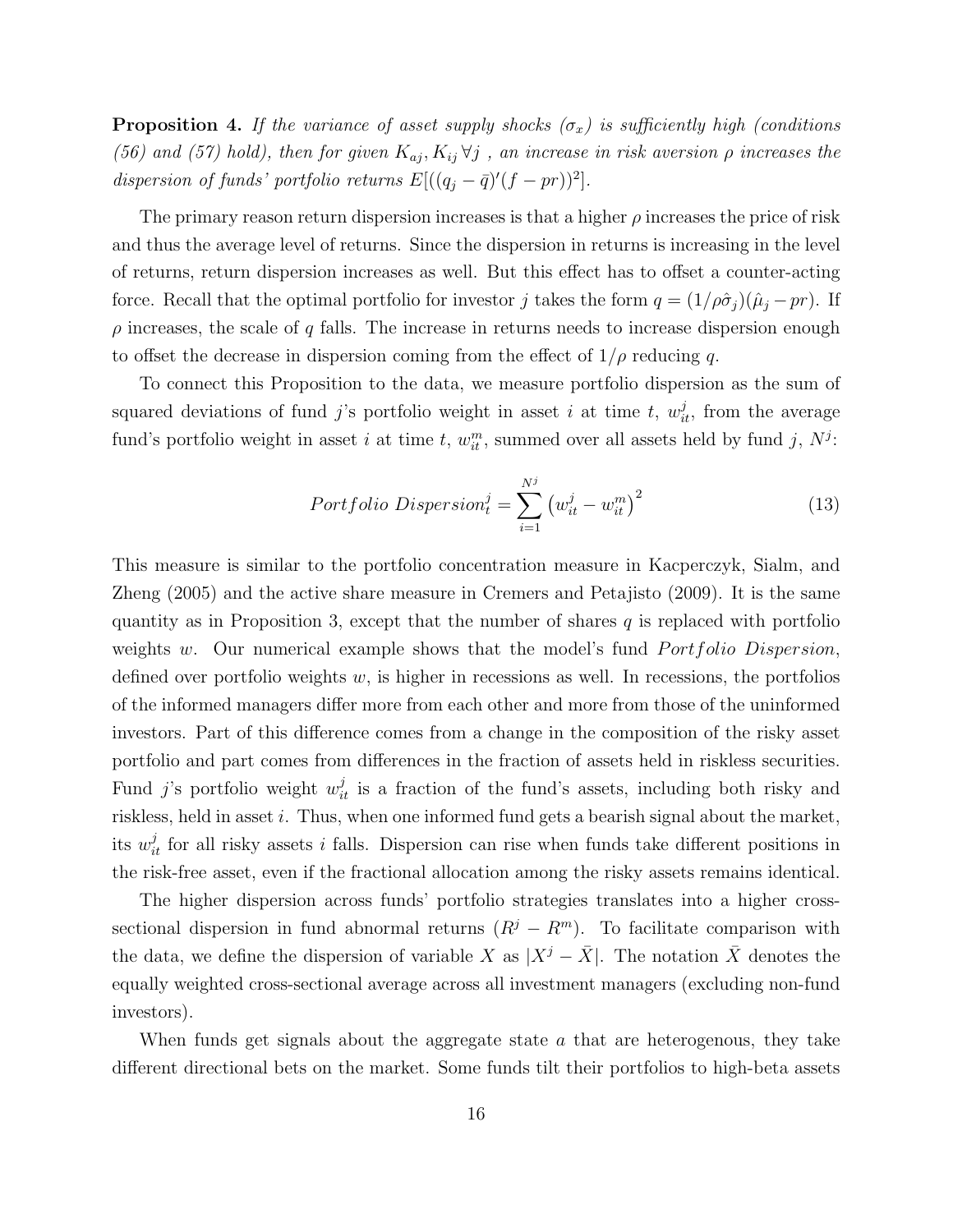and other funds to low-beta assets, thus creating dispersion in fund betas. To look for evidence of this mechanism, we form a CAPM regression for fund *j*

$$
R_t^j = \alpha^j + \beta^j R_t^m + \sigma_\varepsilon^j \varepsilon_t^j \tag{14}
$$

and test for an increase in the beta dispersion in recessions as well.

#### **1.6 Prediction 3: Performance**

The third prediction of the model is that the average performance of investment managers is higher in recessions than it is in expansions. To measure performance, we want to measure the portfolio return, adjusted for risk. One risk adjustment that is both analytically tractable in our model and often used in empirical work is the certainty equivalent return, which is also an investor's objective (5). The following Proposition shows that the average certainty equivalent of skilled funds' returns exceeds that of unskilled funds or investors by more when aggregate risk is higher, that is, in recessions.

**Proposition 5.** *If (42) holds, then an increase in aggregate shock variance increases the difference between an informed investor expected certainty equivalent return and the expected certainty equivalent return of an uninformed investor:*  $\partial(U_j - U^U)/\partial \sigma_a > 0$ .

Corollary 1 in Appendix A.9 shows that a similar result holds for (risk unadjusted) abnormal portfolio returns, defined as the fund's portfolio return,  $q'_{j}(f - pr)$ , minus the market return,  $\bar{q}'(f - pr)$ .

Because asset payoffs are more uncertain, recessions are times when information is more valuable. Therefore, the advantage of the skilled over the unskilled increases in recessions. This informational advantage generates higher returns for informed managers. In equilibrium, market clearing dictates that alphas average to zero across all investors. However, because the data only include mutual funds, our model calculations must similarly exclude non-fund investors. Since investment managers are skilled or unskilled, while other investors are only unskilled, an increase in the skill premium implies that an average manager's riskadjusted return rises in recessions.

Next, we consider the effect of an increase in the price of risk on performance. The following result shows that the average certainty equivalent of skilled funds' returns exceeds that of unskilled funds by more when the price of risk is higher, that is, in recessions.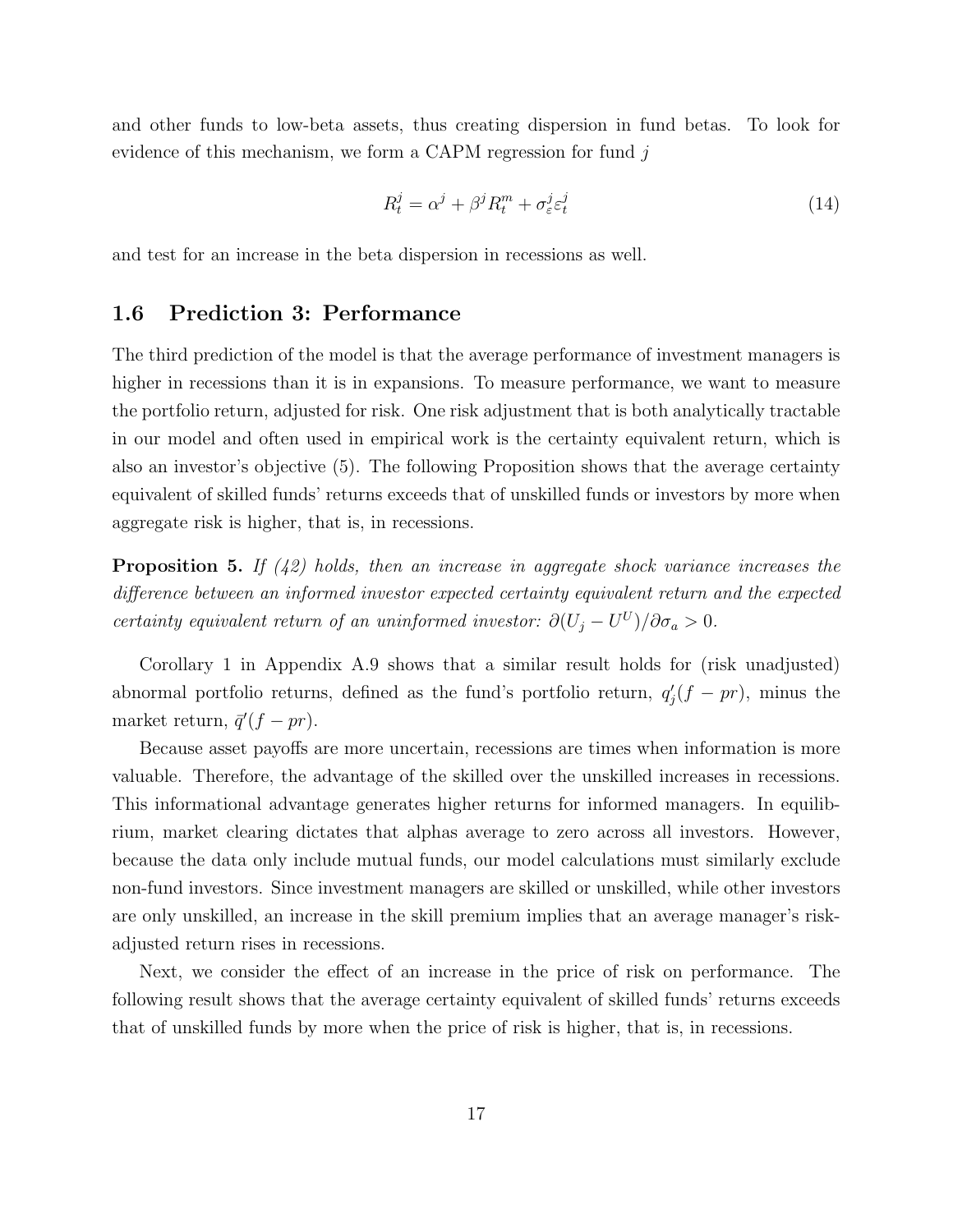**Proposition 6.** For given  $K_{aj}$ ,  $K_{1j}$ ,  $K_{2j}$  strictly positive, an increase in risk aversion  $\rho$ *for all investors increases the difference in expected certainty equivalent returns between an informed and an uninformed investor:*  $\partial(U_j - U^U)/\partial \rho > 0$ .

The reason that a higher price of risk leads to higher performance is that information can resolve risk. Therefore, informed managers are compensated for risk that they do not bear because the information has resolved some of their uncertainty about that random outcome. When the price of risk rises, the value of being able to resolve this risk rises as well. Put differently, informed funds take larger positions in risky assets because they are less uncertain about their returns. These larger positions pay off more on average when the price of risk is high.

We measure outperformance by looking at risk-adjusted returns. One way to do that risk adjustment is to estimate (14) for each fund and look at the  $\alpha$  of that equation. We also compute  $\alpha s$  for similar models with multiple risk factors.

# **1.7 Do the Theoretical Measures and Empirical Measures Have the Same Properties?**

The theoretical propositions refer to payoffs and quantities that have analytical expressions in a model with CARA preferences and normally distributed asset payoffs. But they do not correspond neatly to the returns and portfolio weights that are commonly used in the empirical literature. The commonly used empirical measures, however, are not tractable analytically. This raises the concern that, if we constructed *F timing* and *F picking* measures in the model, allocating attention to aggregate shocks might not manifest itself as high *Ftiming* and allocating attention to stock-specific risks might not be captured by high *F picking*. To allay this concern, we choose parameters and simulate our model in which each fund manager allocates attention and chooses his portfolio optimally. Then, we compute equilibrium prices and portfolio weights and estimate the same regressions on the modelgenerated data as we do in the real data. This exercise verifies that the empirical and theoretical measures have the same comparative statics.

The supplementary appendix explains how parameters are chosen to match moments of the aggregate and individual stock returns in expansions and recessions, and it documents a complete set of results. For brevity, we only discuss the key comparative statics here.

For our benchmark parameter values, all skilled managers exclusively allocate attention to stock-specific shocks in expansions. In contrast, the bulk of skilled managers learn about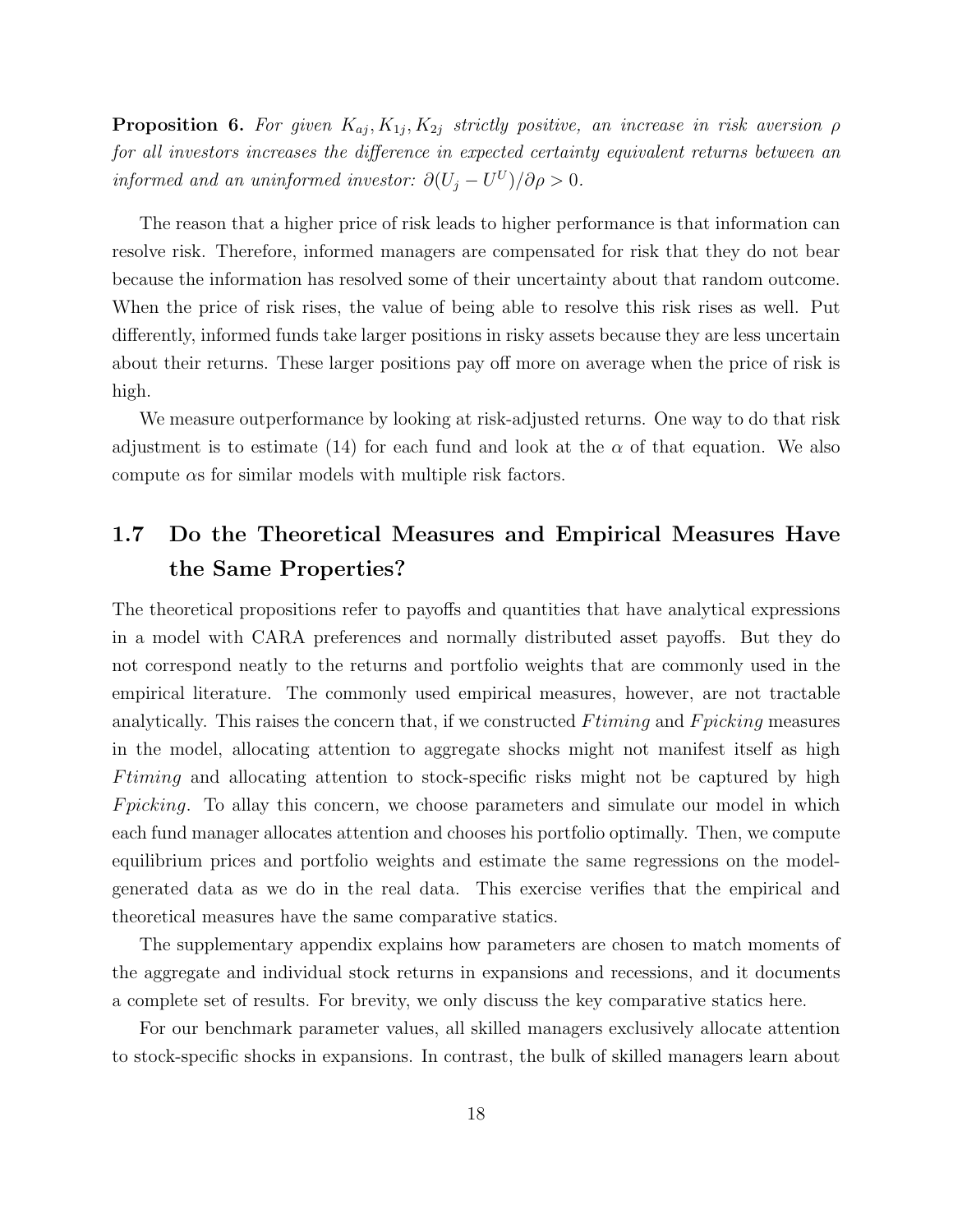the aggregate shock in recessions (87%, with the remaining 13% equally split between shocks 1 and 2). Thus, managers reallocate their attention over the business cycle. Such large swings in attention allocation occur for a wide range of parameters.

This shift in attention allocation is clearly reflected in the fluctuations in *F timing* and *F picking*. The simulation results show that skilled investors' *F timing* in recessions is orders of magnitude higher than in expansions. Similarly, we find that skilled funds have positive *F picking* ability in expansions, when they allocate their attention to stock-specific information. Our numerical results also confirm that there is a higher dispersion in the funds' betas, and in their abnormal returns, in recessions. Lastly, the simulations confirm that abnormal returns and alphas, defined as in the empirical literature, and averaged over all funds, are higher in recessions than in expansions. Skilled investment managers have positive excess returns, while the uninformed ones have negative excess returns. Aggregating returns across skilled and unskilled funds results in higher average alphas in recessions.

### **1.8 Who Underperforms?**

The requirement that markets clear implies that not all investors can be successful stockpickers or market-timers. In each period, someone must make poor stock-picking or markettiming decisions. We explain now why rational, unskilled investors underperform in equilibrium.

Unskilled, passive investors have negative timing ability in recessions. When the aggregate state *a* is low, most skilled investors sell, pushing down asset prices, *p*, and making prior expected returns,  $(\mu - pr)$ , high. Equation (8) shows that uninformed investors' asset holdings increase in  $(\mu - pr)$ . Thus, their holdings covary negatively with aggregate payoffs, making their *F timing* measure negative. Since no investors learn about the aggregate shock in expansions, prices do not fall when unexpected aggregate shocks are negative. Since the price mechanism is shut down, *F timing* is close to zero for both skilled and unskilled in expansions. Taken together, the average fund exhibits some ability to time the market and exploits that ability at the expense of the uninformed investors, in recessions.

Likewise, unskilled investors will show negative stock-picking ability in expansions. When the stock-specific shock  $s_i$  is low, and some investors know that it will be low, they will sell and depress the price of asset *i*. A low price raises the expected return on the asset  $(\mu_i - p_i r)$ for uninformed investors. The high expected return induces them to buy more of the asset. Since they buy more of assets that subsequently have negative asset-specific payoff shocks, these uninformed investors display negative stock-picking ability.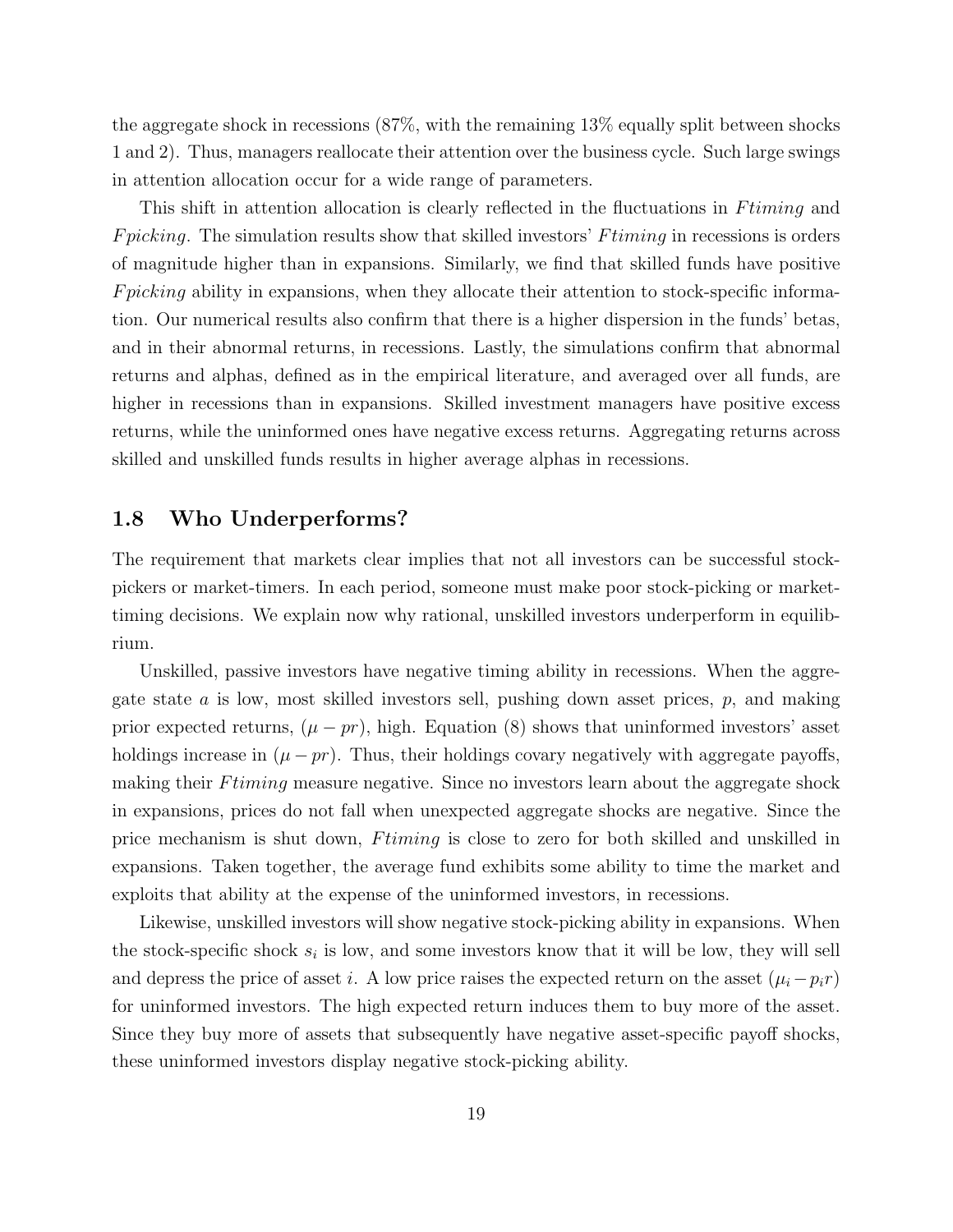### **1.9 Endogenous Capacity Choice**

So far, we have assumed that skilled investment managers choose how to allocate a fixed information-processing capacity, *K*. We now extend the model to allow for skilled managers to add capacity at a cost  $\mathcal{C}(K)$ .<sup>11</sup> We draw three main conclusions. First, the proofs of Propositions 1 and 2 hold for any chosen level of capacity *K*, below an upper bound, no matter the functional form of  $\mathcal C$ . Endogenous capacity only has quantitative, not qualitative implications. Second, because the marginal utility of learning about the aggregate shock is increasing in its prior variance (Proposition 1), skilled managers choose to acquire higher capacity in recessions. This extensive-margin effect amplifies our benchmark, intensive-margin result. Third, the degree of amplification depends on the convexity of the cost function,  $\mathcal{C}(K)$ . The convexity determines how elastic equilibrium capacity choice is to the cyclical changes in the marginal benefit of learning. The supplementary appendix discusses numerical simulation results from the endogenous-*K* model; they are similar to our benchmark results.

### **2 Evidence from Equity Mutual Funds**

Our model studies attention allocation over the business cycle, and its consequences for investors' strategies. We now turn to a specific set of investors, active U.S. mutual fund managers, to test the predictions of the model. The richness of the data makes the mutual fund industry a great laboratory for these tests. In principle, similar tests could be conducted for hedge funds, other professional investment managers, or even individual investors.

#### **2.1 Data**

Our sample builds upon several data sets. We begin with the Center for Research on Security Prices (CRSP) survivorship bias-free mutual fund database. The CRSP database provides comprehensive information about fund returns and a host of other fund characteristics, such as size (total net assets), age, expense ratio, turnover, and load. Given the nature of our tests and data availability, we focus on actively managed open-end U.S. equity mutual funds. We further merge the CRSP data with fund holdings data from Thomson Financial. The total number of funds in our merged sample is 3,477. In addition, for some of our exercises, we map

 $11$ We model this cost as a utility penalty, akin to the disutility from labor in business cycle models. Since there are no wealth effects in our setting, it would be equivalent to modeling a cost of capacity through the budget constraint. For a richer treatment of information production modeling, see Veldkamp (2006).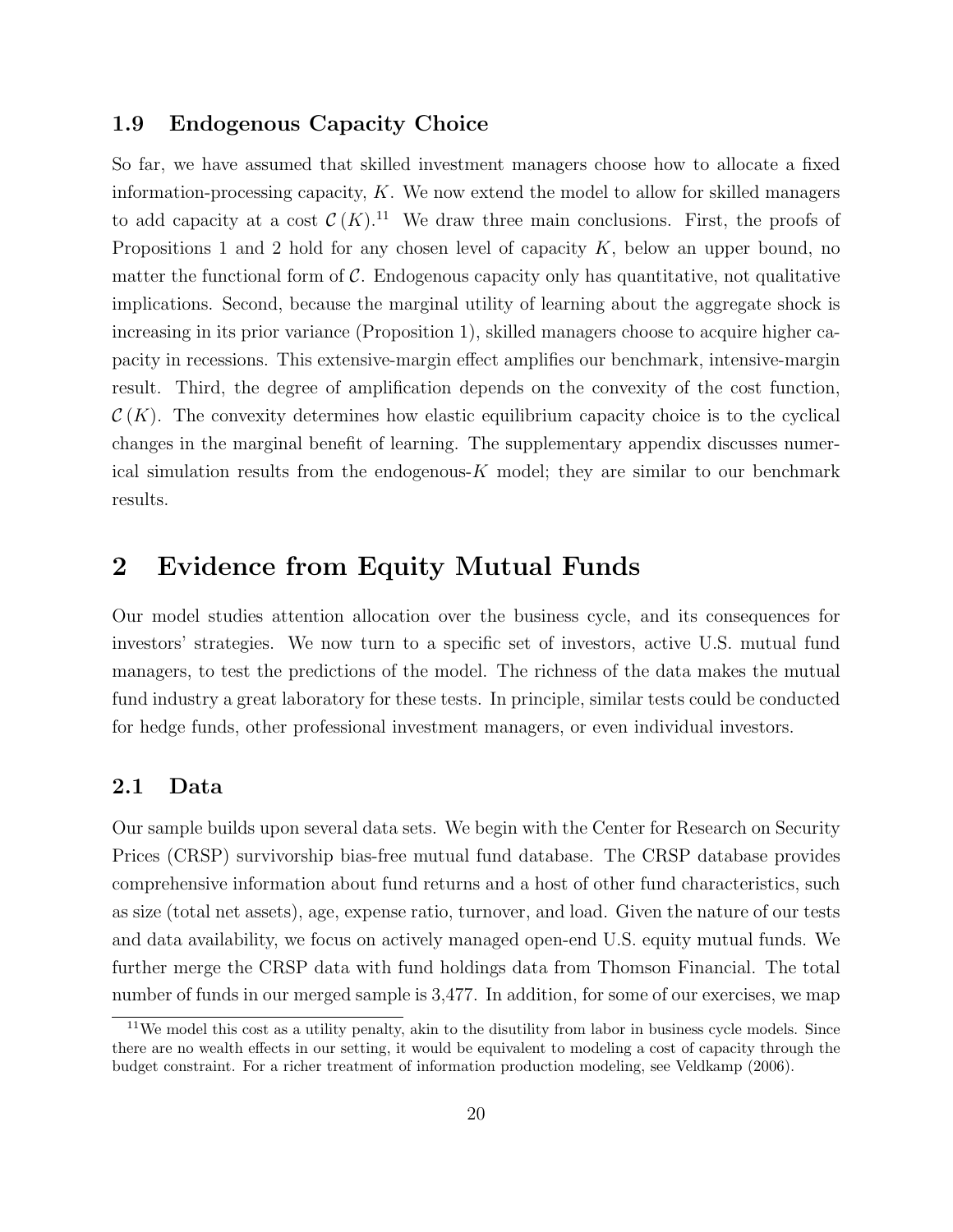funds to the names of their managers using information from CRSP, Morningstar, Nelson's Directory of Investment Managers, Zoominfo, and Zabasearch. This mapping results in a sample with 4,267 managers. We also use the CRSP/Compustat stock-level database, which is a source of information on individual stocks' returns, market capitalizations, bookto-market ratios, momentum, liquidity, and standardized unexpected earnings (SUE). The aggregate stock market return is the value-weighted average return of all stocks in the CRSP universe.

Following KVV, we use changes in monthly industrial production, obtained from the Federal Reserve Statistical Release, as a proxy for aggregate shocks. Industrial production is seasonally adjusted. We measure recessions using the definition of the National Bureau of Economic Research (NBER) business cycle dating committee. The start of the recession is the peak of economic activity and its end is the trough. Our aggregate sample spans 312 months of data from January 1980 until December 2005, among which 38 are NBER recession months (12%). We consider several alternative recession indicators and find our results to be robust.<sup>12</sup>

# **2.2 Motivating Fact: Aggregate Risk and Prices of Risk Rise in Recessions**

At the outset, we present empirical evidence for the main assumption in our model: Recessions are periods in which individual stocks contain more aggregate risk and when prices of risk are higher.

Table 1 shows that an average stock's aggregate risk increases substantially in recessions whereas the change in idiosyncratic risk is not statistically different from zero. The table uses monthly returns for all stocks in the CRSP universe. For each stock and each month, we estimate a CAPM equation based on a twelve-month rolling-window regression, delivering the stock's beta,  $\beta_t^i$ , and its residual standard deviation,  $\sigma_{\varepsilon t}^i$ . We define the aggregate risk of stock *i* in month *t* as  $|\beta_t^i \sigma_t^m|$  and its idiosyncratic risk as  $\sigma_{\varepsilon t}^i$ , where  $\sigma_t^m$  is formed monthly as the realized volatility from daily return observations. Panel A reports the results from a time-

<sup>12</sup>We have confirmed our results using an indicator variable for negative real consumption growth, the Chicago Fed National Activity Index (CFNAI), and an indicator variable for the 25% lowest stock market returns as alternative recession indicators. While its salience makes the NBER indicator a natural benchmark, the other measures may be available in a more timely manner. Also, the CFNAI has the advantage that it is a continuous variable, measuring the strength of economic activity. The results on performance are, if anything, stronger using the CFNAI measure than they are with the NBER indicator. Results are omitted for brevity but are available from the authors upon request.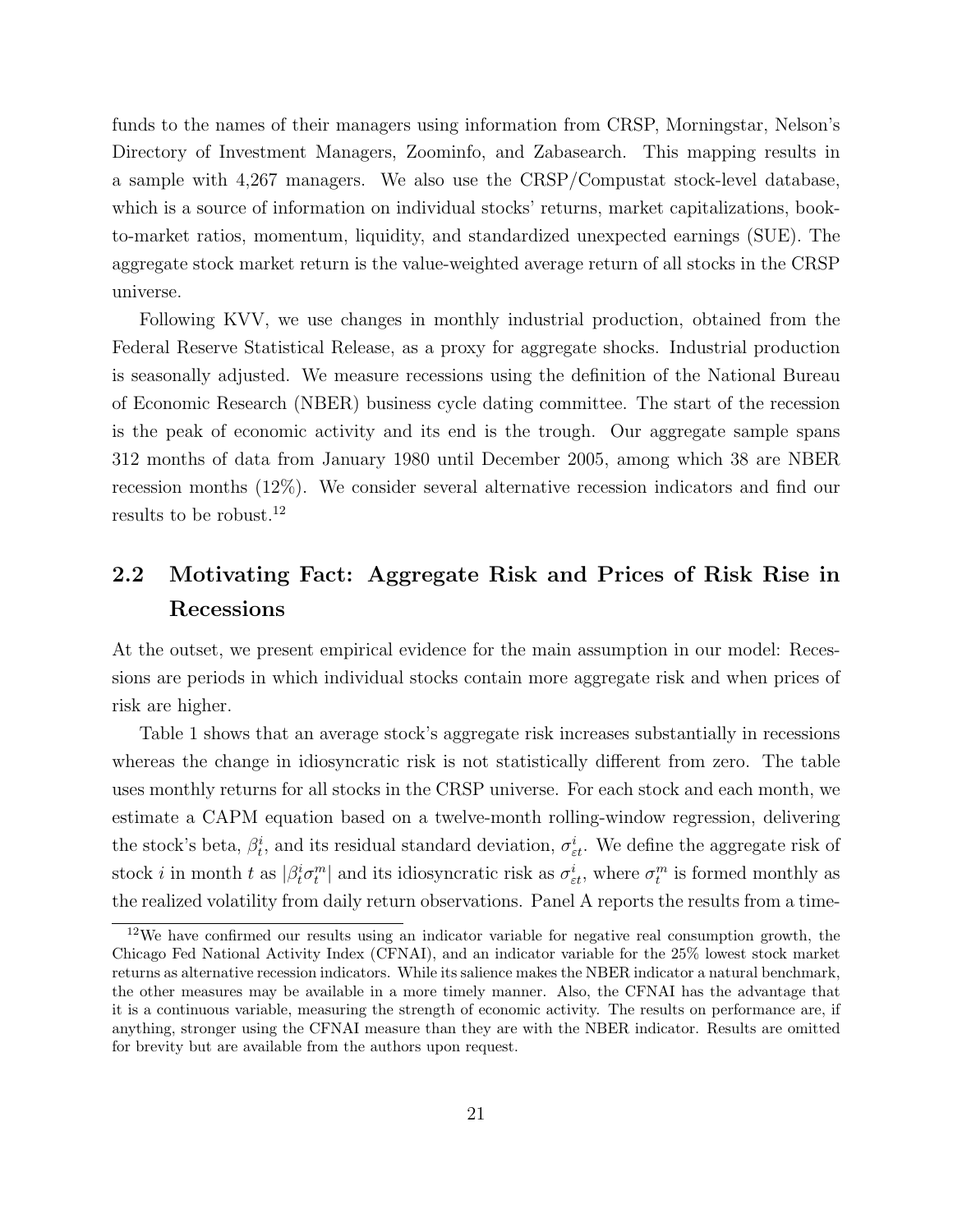series regression of the aggregate (Columns 1 and 2) and the idiosyncratic risk (Columns 3 and 4), both averaged across stocks, on the NBER recession indicator variable.<sup>13</sup> The aggregate risk is twenty percent higher in recessions than it is in expansions (6.69% versus 8.04% per month), an economically and statistically significant difference. In contrast, the stock's idiosyncratic risk is essentially identical in expansions and in recessions. The results are similar whether one controls for other aggregate risk factors (Columns 2 and 4) or not (Columns 1 and 3). Panel B reports estimates from pooled (panel) regressions of a stock's aggregate risk (Columns 1 and 2) or idiosyncratic risk (Columns 3 and 4) on the recession indicator variable, *Recession*, and additional stock-specific control variables including size, book-to-market ratio, and leverage. The panel results confirm the time-series findings.

A large literature in economics and finance presents evidence supporting the results in Table 1. First, Ang and Chen (2002), Ribeiro and Veronesi (2002), and Forbes and Rigobon (2002) document that stocks exhibit more comovement in recessions, consistent with stocks carrying higher systematic risk in recessions. Second, Schwert (1989, 2011), Hamilton and Lin (1996), Campbell, Lettau, Malkiel, and Xu (2001), and Engle and Rangel (2008) show that aggregate stock market return volatility is much higher during periods of low economic activity. Diebold and Yilmaz (2008) find a robust cross-country link between volatile stock markets and volatile fundamentals. Third, Bloom, Floetotto, and Jaimovich (2009) find that the volatilities of GDP and industrial production growth, obtained from GARCH estimation, and the volatility implied by stock options are much higher during recessions. The same result holds for the uncertainty in several establishment-, firm- and industry-level payoff measures they consider.<sup>14</sup>

The idea that the price of risk rises in recessions is supported by an empirical literature that documents the counter-cyclical nature of risk premia on equity, bonds, options, and currencies.<sup>15</sup> The counter-cyclicality of the variance risk premium suggests that agents are willing to pay a higher price for assets whose payoffs are high when return volatility is high (Drechsler and Yaron 2010). A large theoretical literature has developed that generates such counter-cyclical risk premia, e.g., the external habit model of Campbell and Cochrane (1999)

<sup>&</sup>lt;sup>13</sup>The reported results are for equally weighted averages. Unreported results confirm that value-weighted averaging across stocks delivers the same conclusion.

<sup>14</sup>Several other pieces of evidence also corroborate the link between volatility and recessions. First, labor earnings volatility is substantially counter-cyclical (Storesletten, Telmer, and Yaron (2004)). Second, small firms face more risk in recessions (Perez-Quiros and Timmermann (2000)). Finally, the notion of Shumpeterian creative destruction is also consistent with such link.

<sup>&</sup>lt;sup>15</sup>Among many others, Cochrane (2006), Ludvigson and Ng (2009), Lustig, Roussanov, and Verdelhan (2010), and the references therein.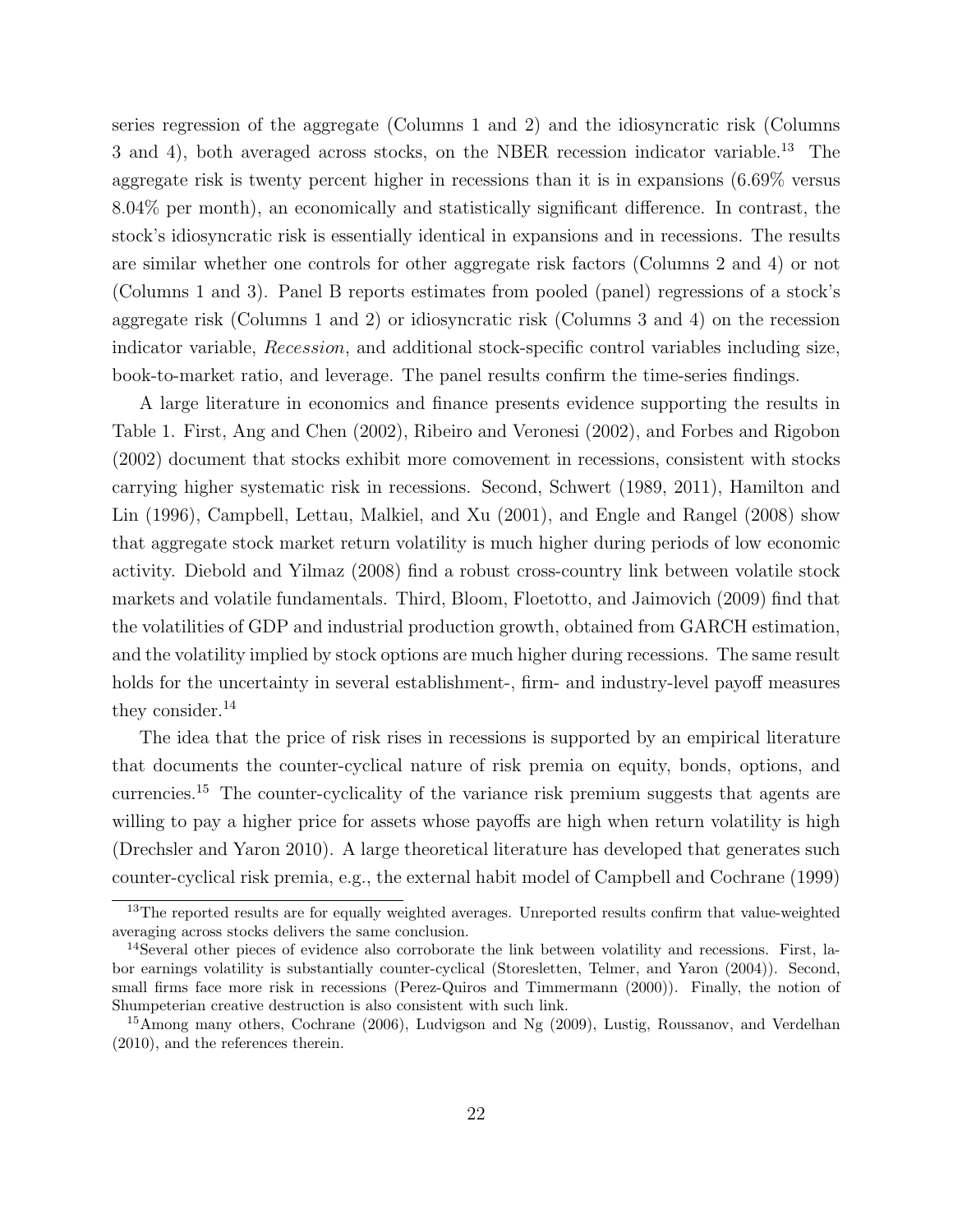or the variable rare disasters model of Gabaix (2009).

### **2.3 Testing Prediction 1: Time-Varying Skill**

Turning to our main model predictions, we first test whether skilled investment managers reallocate their attention over the business cycle in a way that is consistent with measures of time-varying skill. Learning about the aggregate payoff shock in recessions makes managers choose portfolio holdings that covary more with the aggregate shock. Conversely, in expansions, their holdings covary more with stock-specific information. In a purely empirical paper, KVV show that the extent of market-timing and stock-picking skill varies over the business cycle. We add to their findings, by disentangling the risk price and volatility components of the effect, show that both are independently significant, and that the direction of both effects supports the model's predictions.

To estimate time-varying skill, we need measures of *F timing* and *F picking* for each fund *j* in each month *t*. KVV proxy for the aggregate payoff shock with the innovation in log industrial production growth. A time series of  $F \times f$  is obtained by computing the covariance of the innovations and each fund  $j$ 's portfolio weights (as in equation  $(10)$ ), using twelve-month rolling windows. Following equation (11), *F picking* is computed in each month *t* as a cross-sectional covariance across the assets between the fund's portfolio weights and firm-specific earnings shocks (SUE). KVV then estimate the following two equations using pooled (panel) regression model and calculating standard errors by clustering at the fund and time dimensions.

$$
Picking_t^j = a_0 + a_1 Recession_t + \mathbf{a_2 X_t^j} + \epsilon_t^j,\tag{15}
$$

$$
Timing_t^j = a_3 + a_4Recession_t + \mathbf{a}_5 \mathbf{X}_t^j + \varepsilon_t^j, \tag{16}
$$

 $Recession<sub>t</sub>$  is an indicator variable equal to one if the economy in month  $t$  is in recession, as defined by the NBER, and zero otherwise. *X* is a vector of fund-specific control variables, including the fund age, the fund size, the average fund expense ratio, the turnover rate, the percentage flow of new funds, the fund load, and the fund style characteristics along the size, value, and momentum dimensions.

The KVV parameter estimates appear in columns 1, 2, 4 and 5 of Table 2. Column 1 shows the results for a univariate regression model. In expansions, *F timing* is not different from zero, implying that funds' portfolios do not comove with future macroeconomic infor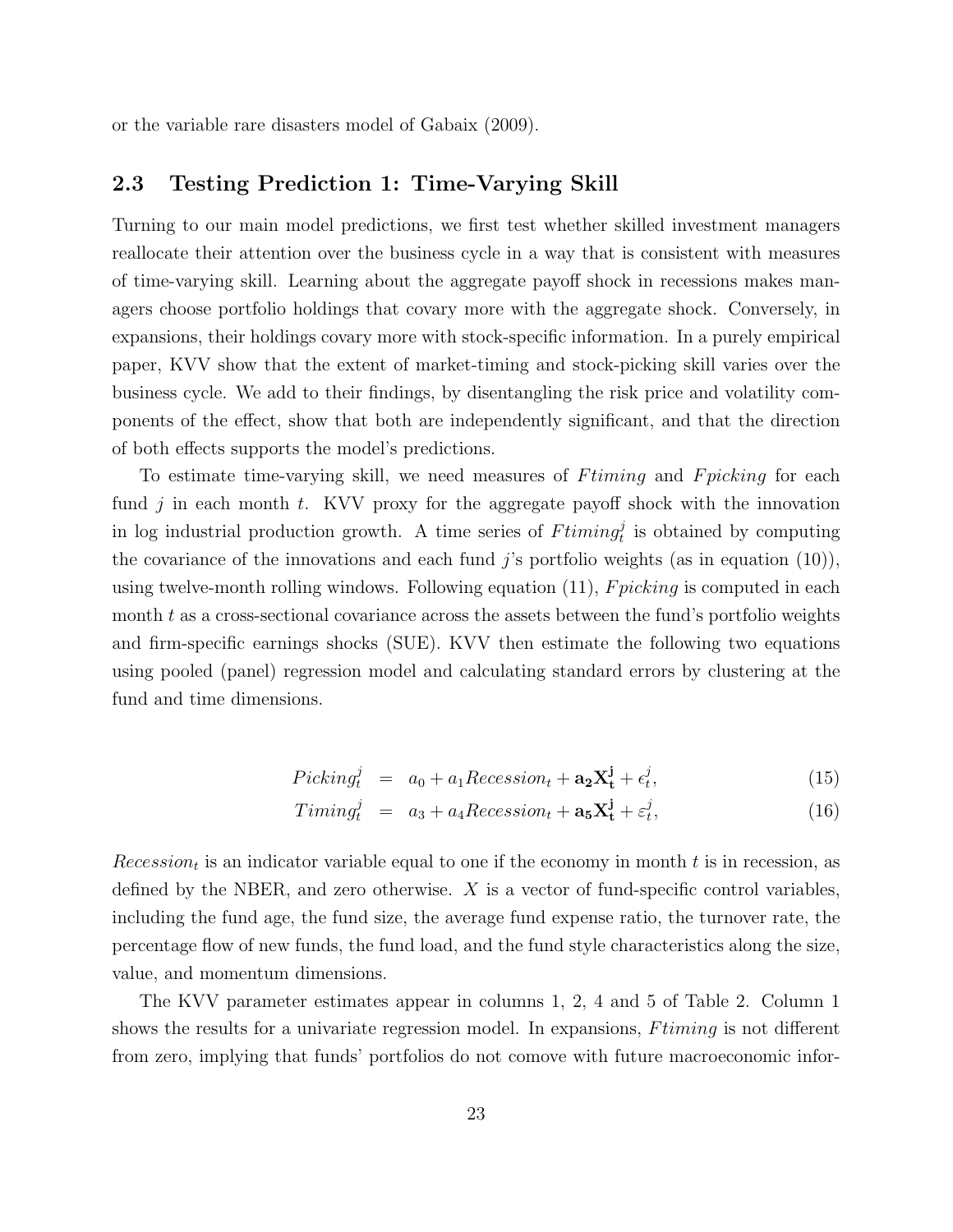mation in those periods. In recessions, *F timing* increases. The increase amounts to ten percent of a standard deviation of *F timing*. It is measured precisely, with a t-statistic of 3. To remedy the possibility of a bias in the coefficient due to omitted fund characteristics correlated with recession times, we turn to a multivariate regression. Our findings, in Column 2, remain largely unaffected by the inclusion of the control variables. Columns 4 and 5 of Table 2 show that the average *F picking* across funds is positive in expansions and substantially lower in recessions. The effect is statistically significant at the 1% level. It is also economically significant: Fpicking decreases by approximately ten percent of one standard deviation. KVV show that these results are robust to alternative measures of picking and timing and alternative recession indicator variables, and they investigate in more detail the strategies funds use to time the market.

Our model predicts that *F timing* should be higher in recessions, which means that the coefficient on *Recession*, *a*4, should be positive. Conversely, the fund's portfolio holdings and its returns covary more with subsequent firm-specific shocks in expansions. Therefore, our hypothesis is that *F picking* should fall in recessions, or that *a*<sup>1</sup> should be negative. The data support both predictions. Portfolio holdings are more sensitive to aggregate shocks in recessions and more sensitive to firm-specific shocks in expansions.

**Testing for Separate Effects of Volatility and Recessions.** To identify a more nuanced prediction of the model, we can split the recession effect into that which comes from aggregate volatility and that which comes from an increased price of risk. Proposition 1 predicts that an increase in aggregate volatility alone should cause managers to reallocate attention to aggregate shocks. Furthermore, there should be an additional effect of recessions, after controlling for aggregate volatility, that comes from the increase in the price of risk (Proposition 2).

To test for these two separate effects, we re-estimate the previous results with both an indicator for recessions and an indicator for high aggregate payoff volatility. The highvolatility indicator variable equals one in months with the highest volatility of aggregate earnings growth, where aggregate volatility is estimated from Shiller's S&P 500 earnings growth data.<sup>16</sup> We include both NBER recession and high aggregate payoff volatility indicators as explanatory variables in an empirical horse race.

Columns 3 and 6 of Table 2 show that both recession and volatility contribute to a lower

<sup>16</sup>We calculate the twelve-month rolling-window standard deviation of aggregate earnings growth. We choose the volatility cutoff such that 12% of months are selected, the same fraction as NBER recession months.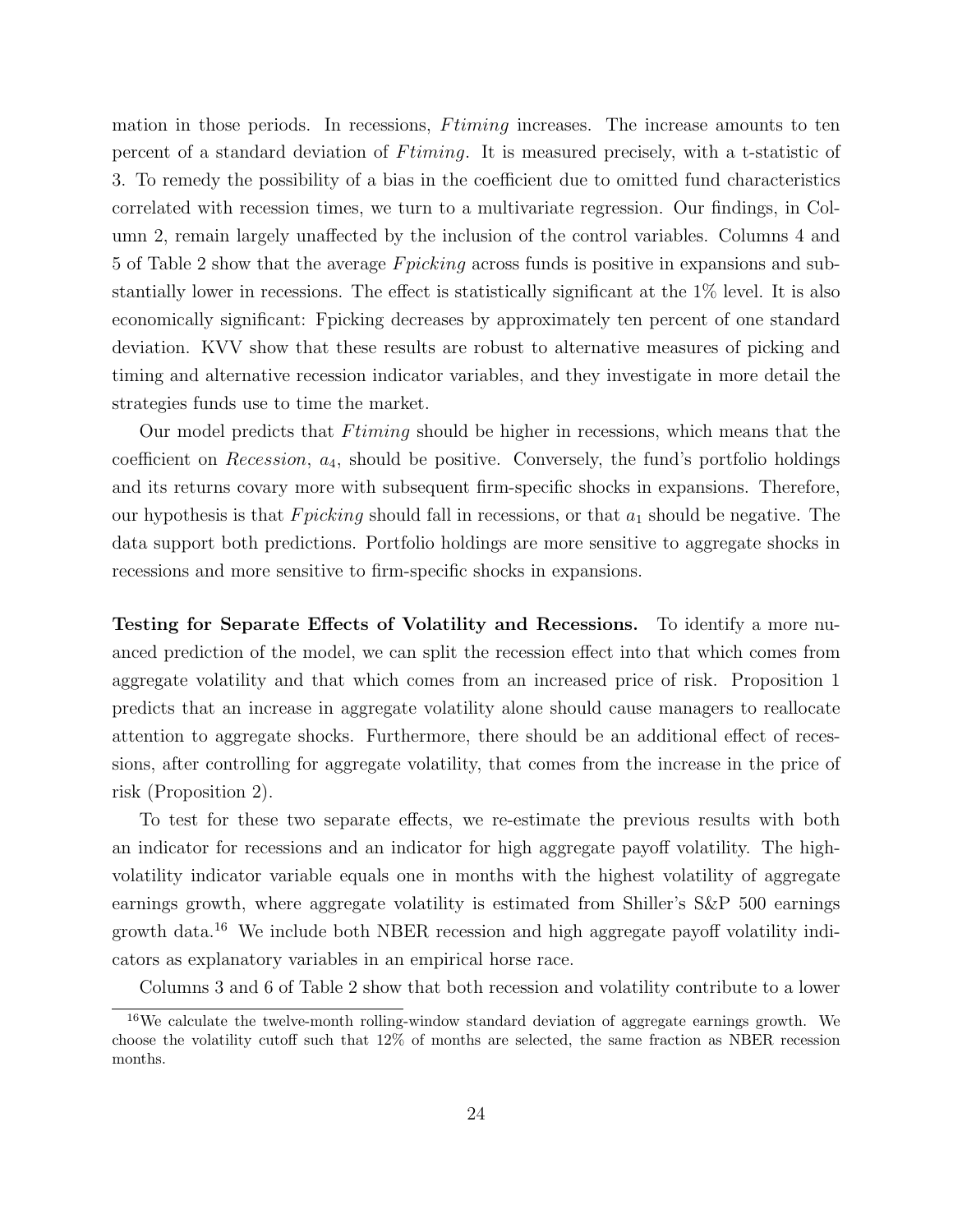Fpicking in expansions and a higher Ftiming in recessions. For some of the results the recession effect is slightly stronger, while for others the volatility effect is slightly stronger. Clearly, there is an effect of recessions beyond the one coming through volatility. This is consistent with the predictions of our model, where recessions are characterized both by an increase in aggregate payoff volatility and an increase in the price of risk.

#### **2.4 Testing Prediction 2: Dispersion**

The second main prediction of the model states that heterogeneity in fund investment strategies and portfolio returns rises in recessions. To test this hypothesis, we estimate the following regression specification, using various return and investment heterogeneity measures, generically denoted as  $Disperson_t^j$ , the dispersion of fund *j* at month *t*.

$$
Dispersion_t^j = b_0 + b_1 Recession_t + \mathbf{b}_2 \mathbf{X}_t^j + \epsilon_t^j,
$$
\n(17)

The definitions of *Recession* and other controls mirror those in regression (15). Our coefficient of interest is  $b_1$ .

The first dispersion measure we examine is *P ortfolio Dispersion*, defined in equation (13). It measures a deviation of a fund's investment strategy from a passive market strategy, and hence, in equilibrium, from the strategies of other investors. The results in Columns 1 and 2 of Table 3 indicate an increase in average *P ortfolio Dispersion* across funds in recessions. The increase is statistically significant at the 1% level. It is also economically significant: The value of portfolio dispersion in recessions goes up by about 15% of a standard deviation.

Since dispersion in fund strategies should generate dispersion in fund returns, we next look for evidence of higher return dispersion in recessions. To measure dispersion, we use the absolute deviation between fund *j*'s return and the equally weighted cross-sectional average,  $|return_i^j - \overline{return_i}|$ , as the dependent variable in (17). Columns 5 and 6 of Table 3 show that return dispersion increases by 80% in recessions. Finally, portfolio and return dispersion in recessions should come from different directional bets on the market. This should show up as an increase in the dispersion of portfolio betas. Columns 3 and 4 show that the CAPM-beta dispersion also increases by about 30% in recessions, all consistent with the predictions of our model.

These findings are robust. Counter-cyclical dispersion in funds' portfolio strategies is also found in measures of fund style shifting and sectoral asset allocation. The dispersion in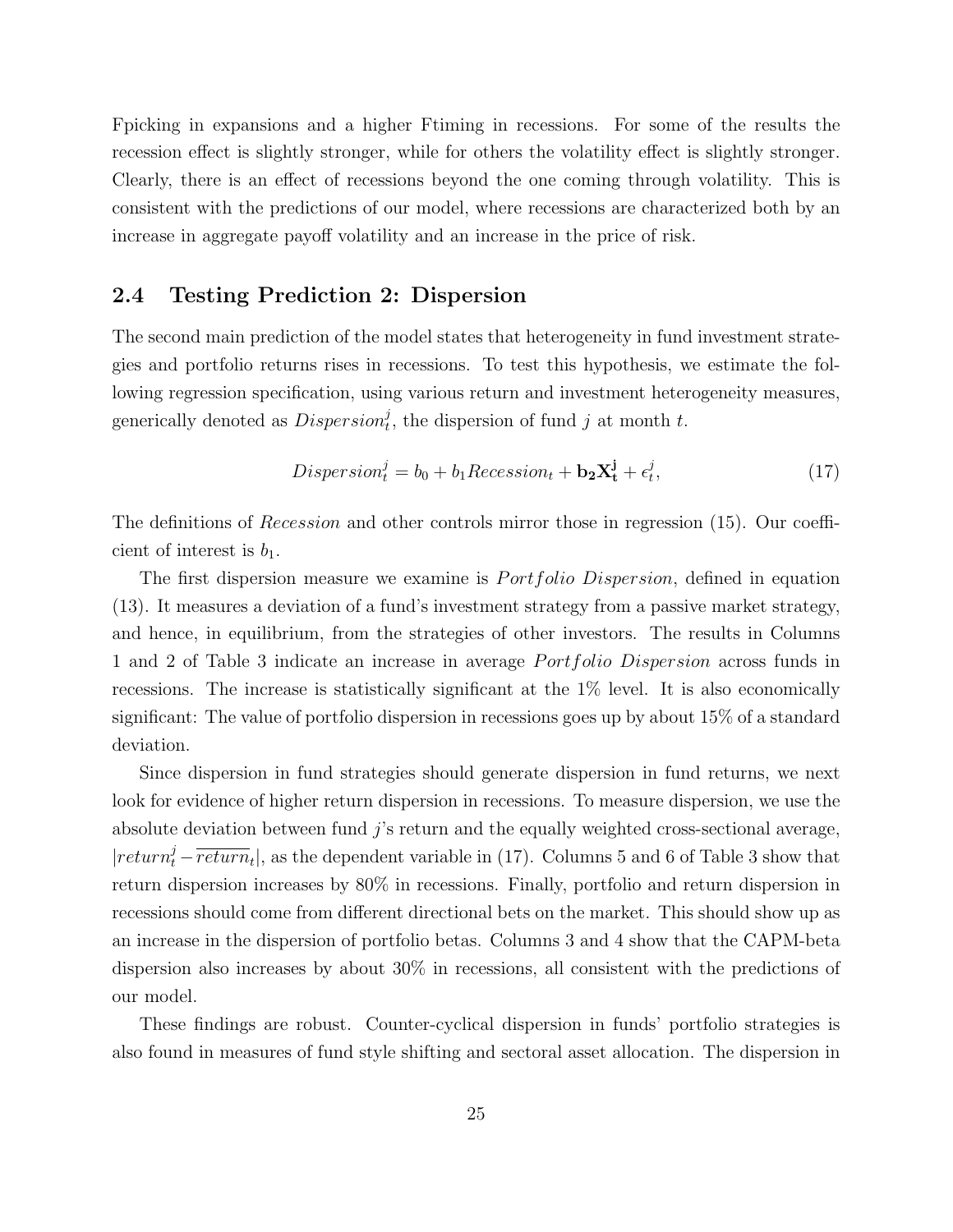returns is also found for abnormal returns and fund alphas. Results available on request.

**Testing for Separate Effects of Volatility and Recessions.** Propositions 3 and 4 tell us that return dispersion increases in recessions for two reasons. One is that the volatility of aggregate shocks increases and the other reason is that the price of risk increases. We can disentangle these two effects by regressing return dispersion on volatility and recession simultaneously. The model would predict that volatility should be a significant determinant of dispersion and that after controlling for volatility, there should be some additional explanatory power of recessions that comes from the price of risk effect.

Column 7 of Table 3 shows that both the return and the volatility effects are present in the data. Both are associated with a significant increase in the dispersion of returns. After including the volatility variable, the magnitude of the coefficient on recessions falls by 47%, suggesting that volatility and price of risk fluctuations have roughly an equal effect on portfolio dispersion.

### **2.5 Testing Prediction 3: Performance**

The third prediction of our model is that recessions are times when information allows funds to earn higher average risk-adjusted returns. We evaluate this hypothesis using the following regression specification:

$$
Performancetj = c0 + c1Recessiont + c2Xtj + \epsilontj
$$
\n(18)

where  $Performance<sub>t</sub><sup>j</sup>$  denotes fund *j*'s performance in month *t*, measured as fund abnormal returns, or CAPM, three-factor, or four-factor alphas. All returns are net of management fees. The coefficient of interest is  $c_1$ .

Column 1 of Table 4 shows that the average fund's net return is 3bp per month lower than the market return in expansions, but it is 34bp per month higher in recessions. This difference is highly statistically significant and becomes even larger (42bp), after we control for fund characteristics (Column 2). Similar results (Columns 3 and 4) obtain when we use the CAPM alpha as a measure of fund performance, except that the alpha in expansions becomes negative. When we use alphas based on the three- and four-factor models, the recession return premiums diminish (Columns 5-8). But in recessions, the four-factor alpha still represents a non-trivial 1% per year risk-adjusted excess return, 1.6% higher than the -0.6% recorded in expansions (significant at the 1% level). The advantage of this cross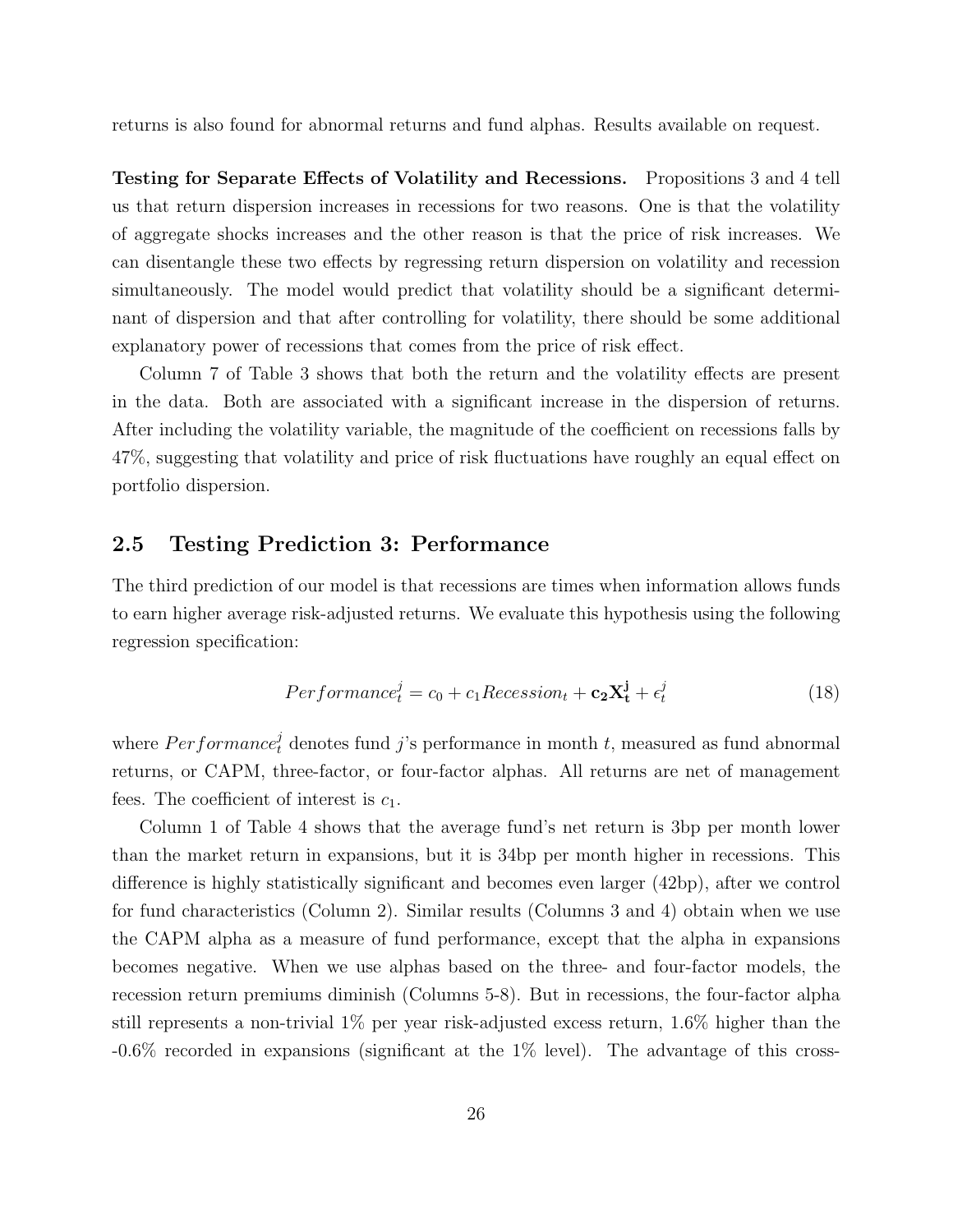sectional regression model is that it allows us to include a host of fund-specific control variables. The disadvantage is that performance is measured using past twelve-month rollingwindow regressions. Thus, a given observation can be classified as a recession when some or even all of the remaining eleven months of the window are expansions.

To verify the robustness of our cross-sectional results, we also employ a time-series approach. In each month, we form the equally weighted portfolio of funds and calculate its net return, in excess of the risk-free rate. We then regress this time series of fund portfolio returns on *Recession* and common risk factors, adjusting standard errors for heteroscedasticity and autocorrelation. We find similar outperformance in recessions. Our results are also robust to alternative performance measures, such as *gross* fund returns, gross alphas, or the information ratio (the ratio of the CAPM alpha to the CAPM residual volatility). All increase sharply in recessions. Finally, we find similar results when we lead alpha on the left-hand side by one month instead of using a contemporaneous alpha. All results point in the same direction: Outperformance increases in recessions.

**Testing for Separate Effects of Volatility and Recessions.** As before, two forces increase the performance of funds relative to non-funds in recessions: the increase in volatility and the increase in the price of risk (propositions 5 and 6). Column 9 of Table 4 shows that the data are consistent with each force having a distinct effect on fund outperformance. We use the 4-factor alpha as the dependent variable for this exercise because we want to avoid conflating more risk taking in recessions with greater fund outperformance in recessions. When we regress each fund's 4-factor alpha on a recession indicator and a volatility measure, both have positive, significant coefficients. Adding the volatility variable reduces the size of the recession effect by 28%. This suggests that fund outperformance in recessions is due mostly to the increased price of risk and is due to a lesser extent to the higher volatility of aggregate shocks. But the fact that both variables have a significant relationship with fund outperformance, dispersion, and attention, in the direction predicted by the theory offers solid support for the model.

# **3 Alternative Explanations**

The existing literature has not yet advanced any alternative explanations for time-varying skill, as far as we know. We briefly review categories of mutual fund theories and detail the facts with which they are compatible and incompatible. Ultimately, we conclude that while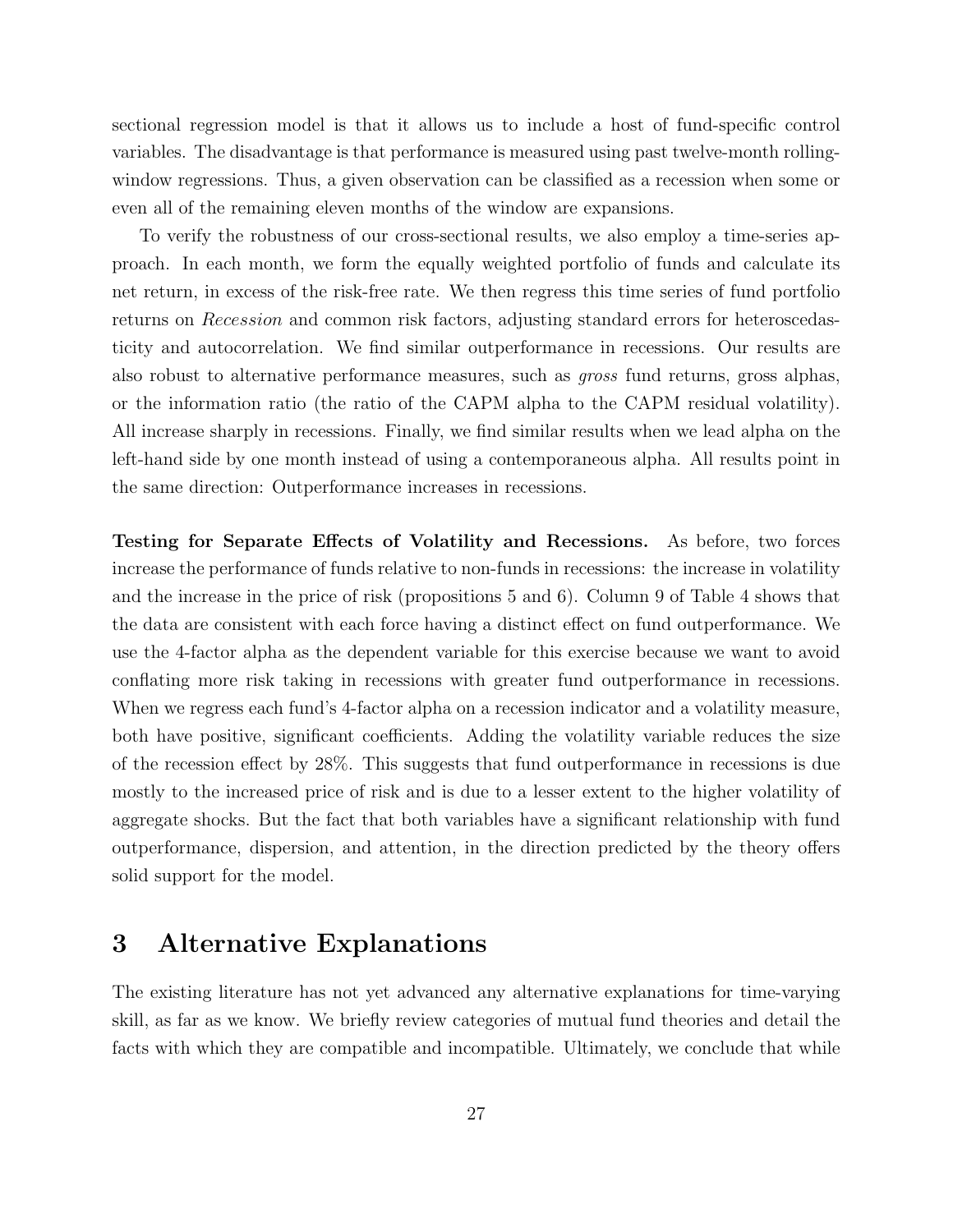various explanations can account for some of the facts, they are unlikely to account for all facts *jointly*.

**Fund skill changes because fund managers change.** While our model is silent about the distinction between funds and fund managers, in practice, skill could be embodied in the manager or be produced by the organizational setup of the fund. Table 5 re-estimates our main results using the cross section of data at the manager level. The effects of recession on *F timing*/*F picking*, dispersion, and performance are essentially unchanged, suggesting that the distinction is not important for our results.

**Sample selection** Suppose that managers have heterogeneous skill, but they do not display the cyclical variation in attention allocation we envision. Furthermore, suppose that the best managers leave the sample in good times, maybe because they go to a hedge fund. Then the composition effect would deliver lower alphas and less dispersion in expansions. If for some reason skill is associated with high *F timing* and low *F picking*, it could also explain the attention allocation results.

This story is incompatible with at least four facts. First, Table 5 shows that the results all survive when managers are the unit of observation and when we include manager fixed effects. Including fixed effects in a regression model is a standard response to sample selection concerns. We also add fund fixed effects to our original specification. The results do not change in either case. Second, KVV show that the same managers who have high *F picking* in expansions also have high *F timing* in recessions. This is inconsistent with a composition effect. Third, even though there is a higher chance of being promoted or picked off by a hedge fund in expansions, there is also a higher likelihood of being fired or demoted in recessions. The former effect could explain low return dispersion in expansions, but the latter effect would also depress dispersion in recessions, leaving little or no cyclical fluctuation. Fourth, KVV find no systematic differences in age, educational background, or experience of fund managers in recessions versus expansions.

**Convex flow-performance relationship** Kaniel and Kondor (2010) show that the convex relationship between mutual fund performance and fund inflows – typically a determinant of the manager's compensation – can explain outperformance and higher portfolio dispersion in recessions. Section 1 already explained that any theories where managers learn, even if they do not actively reallocate their attention, can also explain these facts. While Kaniel and Kondor explain counter-cyclical dispersion and other salient long-run features of asset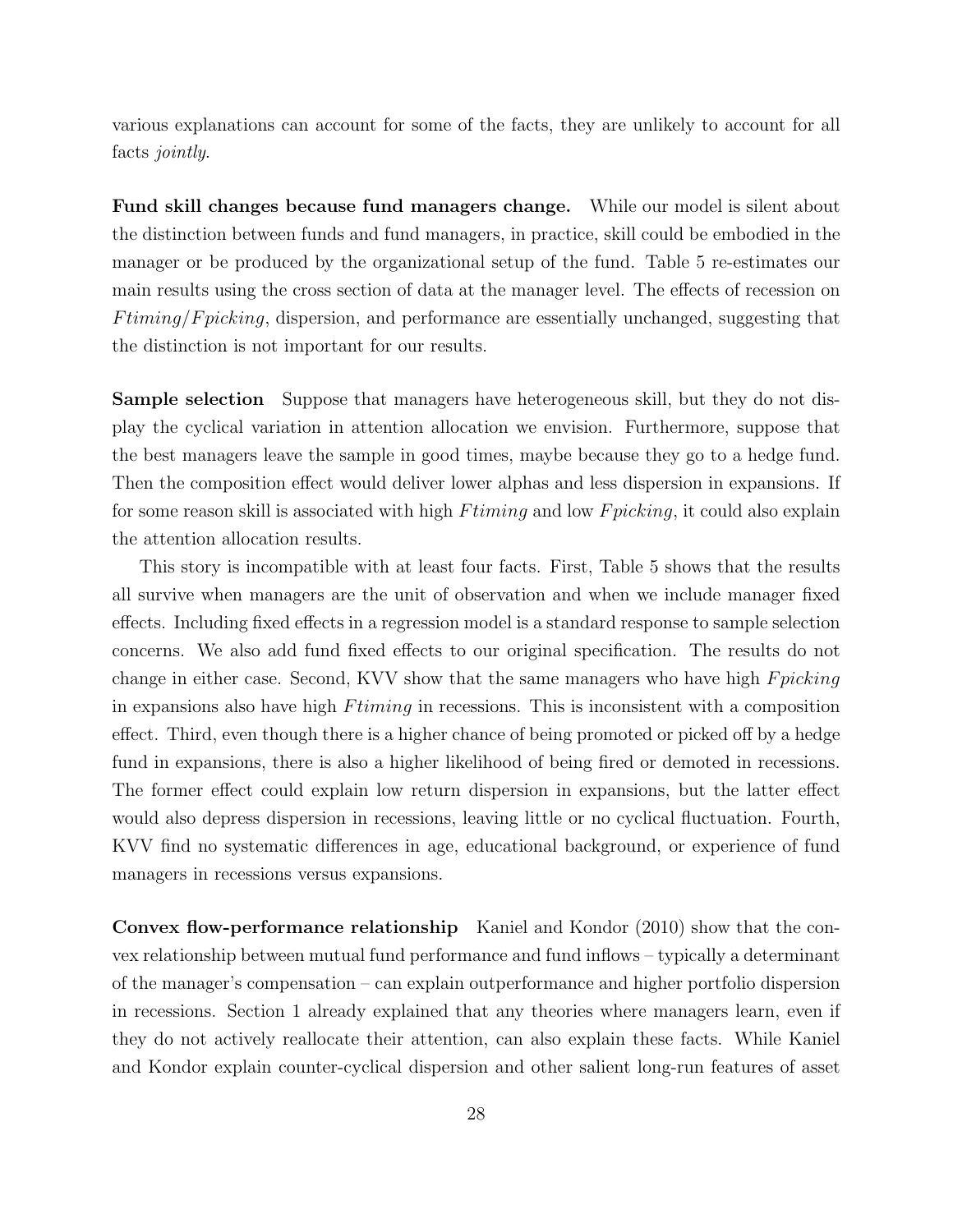markets that our theory does not address, they do not offer a competing answer to our main question, which is why skill measures are cyclical. Similarly, existing theories do not explain why dispersion and performance have a component that is correlated with macroeconomic volatility, even after controlling for recessions. These are the facts most specific to our theory.

**Career concerns** Chevalier and Ellison (1999) show that young managers with career concerns may have an incentive to herd. It would seem logical that the concern for being fired would be greatest in recessions. But if that were the case, herding should be most prevalent in recessions and it should make the dispersion in portfolios decline. Instead, the results in Table 3 show that portfolio dispersion rises in recessions.

Since portfolio dispersion rises in recessions, one might be tempted to instead construct a story whereby career concerns are actually stronger in expansions. But if that is true, then there should be an interaction effect: Younger managers should be more likely to hold portfolios with low dispersion in expansions, meaning that in recessions, their portfolio dispersion should increase by more. Conversely, older managers' portfolio dispersion should change less over the cycle. This suggests that when we regress portfolio dispersion on recession, age and the interaction of recession and age, the interaction term should have a negative sign (dispersion for older managers decreases less in recessions). Instead, we find a significantly positive interaction effect. While labor market considerations may be important for understanding many aspects of the behavior of mutual fund managers, the above argument suggests that they cannot account for the empirical patterns we document.

**Time-varying marginal utility** Glode (2011) argues that funds outperform in recessions because their investors' marginal utility is highest in such periods. While complementary to our explanation, his work remains silent on what strategies investment managers pursue to achieve this differential performance. Therefore, it does not explain why the nature of skill changes over time.

**Mechanical effects** The final alternative explanation we consider is that our effects arise mechanically from the properties of asset returns. To rule this out, KVV verify that several mechanical mutual fund strategies cannot reproduce the observed features of fund returns. The mechanical strategies include 1) an equally-weighted portfolio of 75 (or 50 or 100) randomly chosen stocks by all funds; 2) half the funds choose 75 random stocks from the top half of the alpha distribution and the other half choose 75 stocks from the bottom half of the alpha distribution; and 3) half the funds pick from the top half of the beta distribution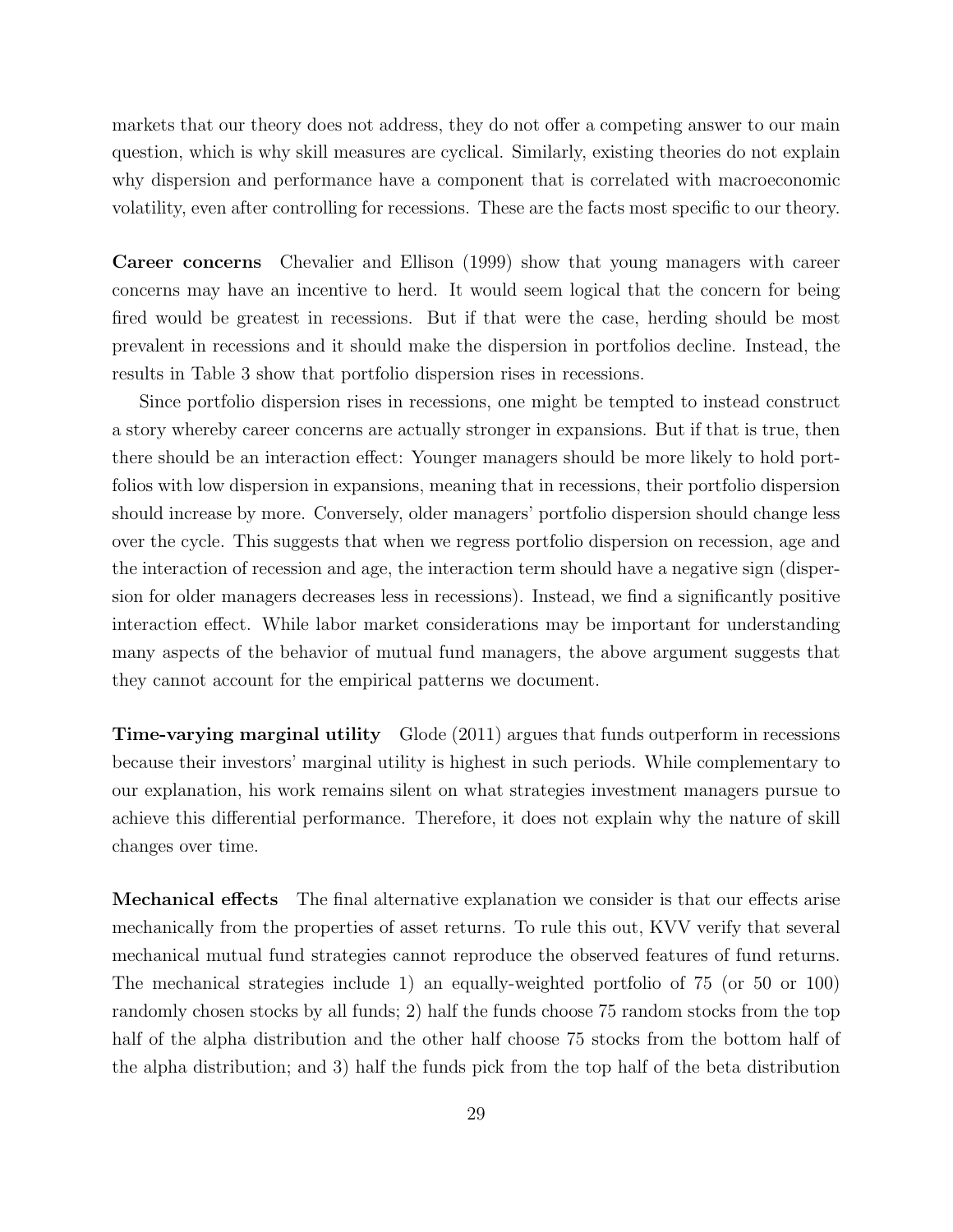with the other half of funds choosing from the bottom half. None of the strategies explored generate anything that resembles time-varying skill, counter-cyclical dispersion, or countercyclical performance.

# **4 Conclusion**

Do investment managers add value for their clients? The answer to this question matters for problems ranging from the discussion of market efficiency to a practical portfolio advice for households. The large amount of randomness in financial asset returns makes it a difficult question to answer. The multi-billion investment management business is first and foremost an information-processing business. We model investment managers not only as agents making optimal portfolio decisions, but also as human beings with finite mental capacity, who optimally allocate that capacity to process information (their attention) at each point in time. Since the optimal attention allocation varies with the state of the economy, so do investment strategies and fund returns. As long as a subset of skilled investment managers can process information about future asset payoffs, the model predicts a higher covariance of portfolio holdings with aggregate asset payoff shocks, more cross-sectional dispersion in portfolio investment strategies and returns across funds, and a higher average outperformance in recessions. We observe these patterns in investments and returns of actively managed U.S. mutual funds. Hence, the data are consistent with a world in which some investment managers have skill.

Beyond the mutual fund industry, a sizeable fraction of GDP currently comes from industries that produce and process information (consulting, business management, product design, marketing analysis, accounting, rating agencies, equity analysts, etc.). Ever increasing access to information has made the problem of how to best allocate a limited amount of information-processing capacity even more relevant. While information choices have consequences for real outcomes, they are often poorly understood because they are difficult to measure. By predicting how information choices are linked to observable variables (such as the state of the economy) and by tying information choices to real outcomes (such as portfolio investment), we show how models of information choices can be brought to the data. This information-choice-based approach could be useful in examining other information-processing sectors of the economy.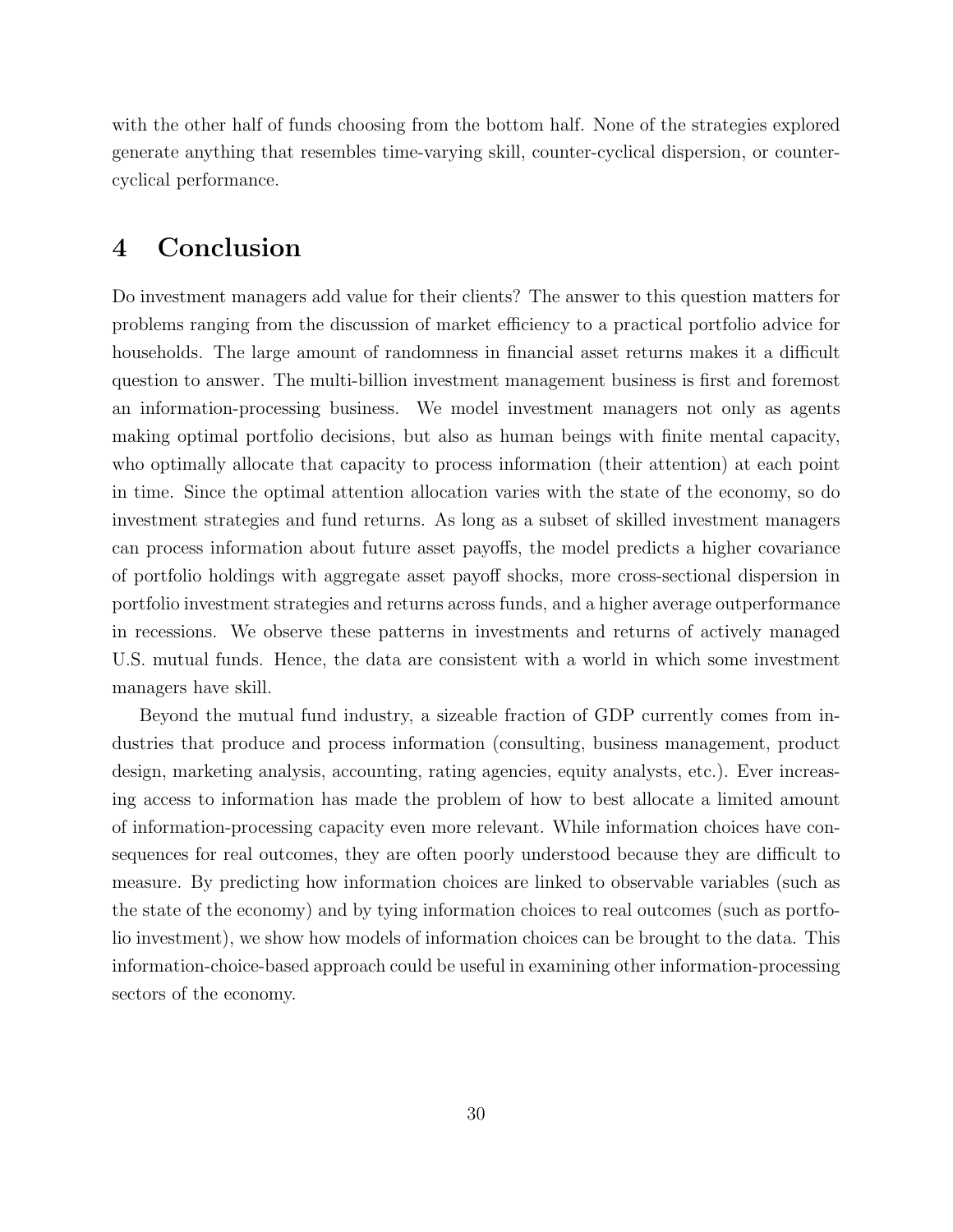# **References**

- Admati, A. (1985): "A noisy rational expectations equilibrium for multi-asset securities markets," *Econometrica*, 53(3), 629–57.
- Ang, A., and J. Chen (2002): "Asymmetric correlations of equity portfolios," *Journal of Financial Economics*, 63 (3), 443–494.
- BAKER, M., L. LITOV, J. WACHTER, AND J. WURGLER (2010): "Can mutual fund managers pick stocks? Evidence from their trades prior to earnings announcements," *Journal of Financial and Quantitative Analysis*, 45 (5), 1111–1131.
- BERK, J., AND R. C. GREEN (2004): "Mutual fund flows and performance in rational markets," *Journal of Political Economy*, 112, 1269–1295.
- BLOOM, N., M. FLOETOTTO, AND N. JAIMOVICH (2009): "Really uncertain business cycles," Working Paper, Stanford University.
- Campbell, J., M. Lettau, B. Malkiel, and Y. Xu (2001): "Have individual stocks become more volatile? An empirical exploration of idiosyncratic risk," *Journal of Finance*, 56 (1), 1–44.
- Campbell, J. Y., and J. H. Cochrane (1999): "By force of habit: A consumption-based explanation of aggregate stock market behavior," *Journal of Political Economy*, 107(2), 205–251.
- Chapman, D., R. Evans, and Z. Xu (2010): "The portfolio choices of young and old active mutual fund managers," Working Paper, Boston College.
- Chevalier, J., and G. Ellison (1999): "Career concerns of mutual fund managers," *Quarterly Journal of Economics*, 104, 389–432.
- CHIEN, Y., H. COLE, AND H. LUSTIG (2010): "Macro implications of household finance," *Review of Economic Studies*, Forthcoming.
- Cochrane, J. H. (2006): "Financial markets and the real economy," in *International Library of Critical Writings in Financial Economics*, vol. 18. London: Edward Elgar.
- Cremers, M., and A. Petajisto (2009): "How active is your fund manager? A new measure that predicts performance," *Review of Financial Studies*, 22, 3329–3365.
- Cuoco, D., and R. Kaniel (2010): "Equilibrium prices in the presence of delegated portfolio management," *Journal of Financial Economics*, Forthcoming.
- Diebold, F., and K. Yilmaz (2008): *Volatility and time-series econometrics: Essays in honor of Robert F. Engle*chap. Macroeconomic volatility and stock market volatility world-wide. Oxford University Press.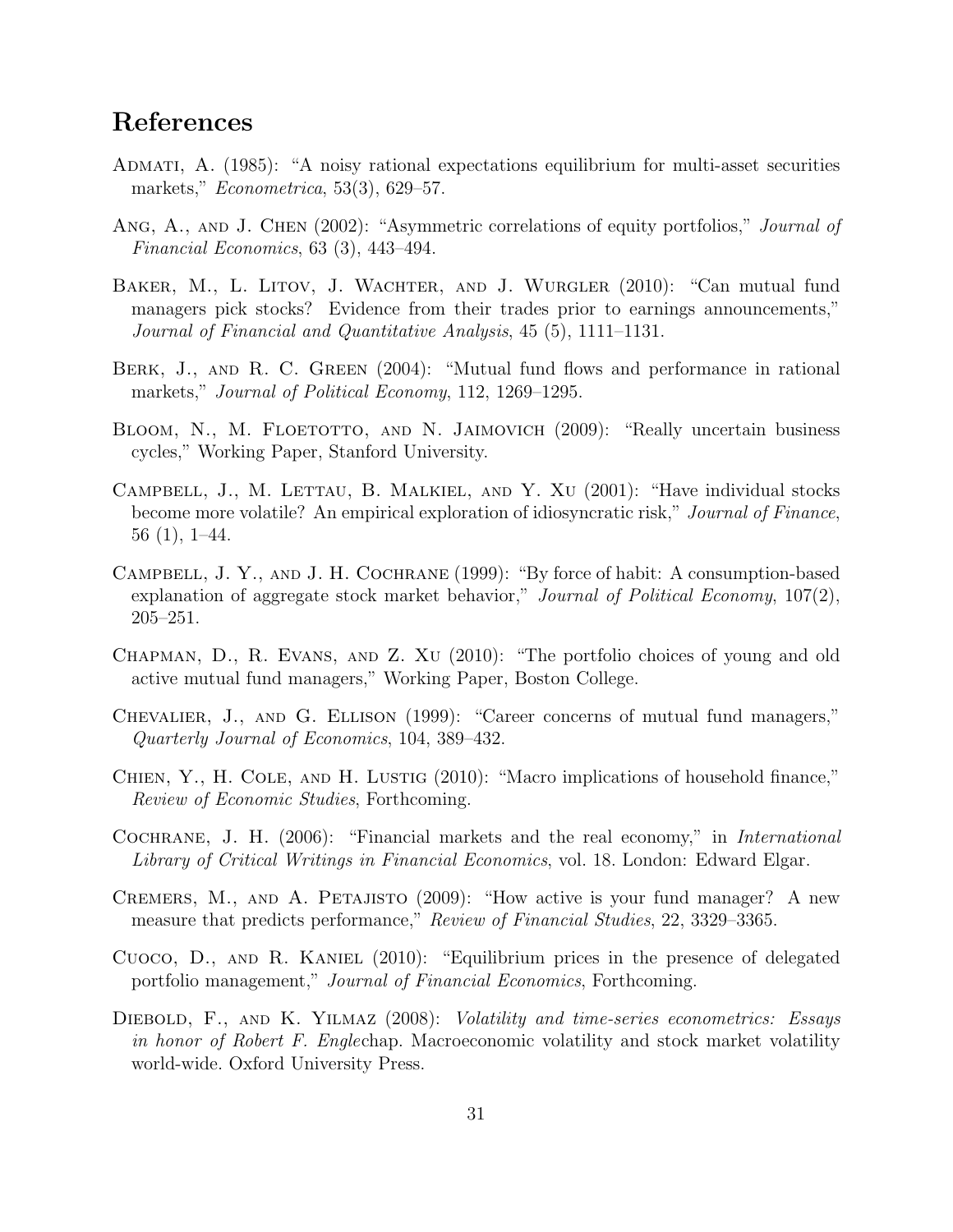- Drechsler, I., and A. Yaron (2010): "What's vol got to do with it," *Review of Financial Studies*, Forthcoming.
- ENGLE, R., AND J. RANGEL (2008): "The spline-GARCH model for low-frequency volatility and its global macroeconomic causes," *Review of Financial Studies*, 21 (3), 1187–1222.
- Fama, E. F., and K. French (1997): "Industry costs of equity," *Journal of Financial Economics*, 43, 153–193.
- FORBES, K., AND R. RIGOBON (2002): "No contagion, only interdependence: Measuring stock co-movements," *Journal of Finance*, 57, 2223–2261.
- Gabaix, X. (2009): "Variable rare disasters: An exactly solved framework for ten puzzles in macro finance," Working Paper, NYU Stern.
- Glode, V. (2011): "Why mutual funds underperform?," *Journal of Financial Economics*, 99 (3), 546–559.
- HAMILTON, J. D., AND G. LIN (1996): "Stock market volatility and the business cycle," *Journal of Applied Econometrics*, 11 (5), 573–593.
- HUANG, J., C. SIALM, AND H. ZHANG (2011): "Risk shifting and mutual fund performance," *Review of Financial Studies*, 24 (8), 2575–2616.
- Kacperczyk, M., and A. Seru (2007): "Fund manager use of public information: New evidence on managerial skills," *Journal of Finance*, 62, 485–528.
- Kacperczyk, M., C. Sialm, and L. Zheng (2005): "On the industry concentration of actively managed equity mutual funds," *Journal of Finance*, 60, 1983–2012.
- (2008): "Unobserved actions of mutual funds," *Review of Financial Studies*, 21, 2379–2416.
- Kacperczyk, M., S. Van Nieuwerburgh, and L. Veldkamp (2011): "Time-Varying fund manager skill," Working Paper New York University.
- KANIEL, R., AND P. KONDOR (2010): "The delegated Lucas tree," Working Paper Duke University and Central European University.
- Klenow, P. J., and J. L. Willis (2007): "Sticky information and sticky prices," *Journal of Monetary Economics*, 54, 79–99.
- KOIJEN, R. (2010): "The cross section of managerial ability and risk preferences," Working Paper, University of Chicago.
- KONDOR, P. (2009): "The more we know, the less we agree: higher-order expectations, public announcements and rational inattention," Working Paper Central European University.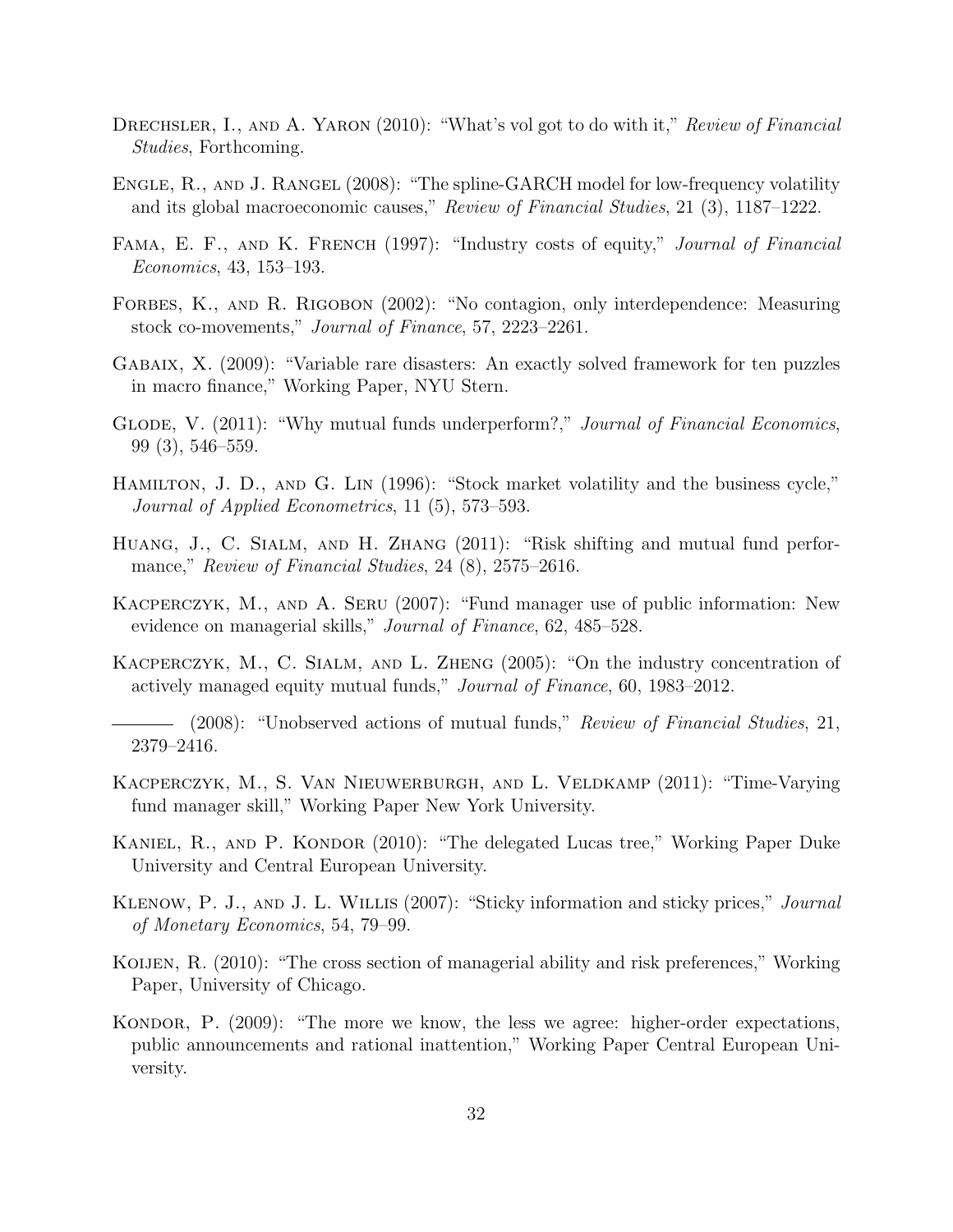- Kosowski, R. (2006): "Do mutual funds perform when it matters most to investors? US mutual fund performance and risk in recessions and expansions," Working Paper, Imperial College.
- Ludvigson, S., and S. Ng (2009): "Macro factors in bond risk premia," *Review of Financial Studies*, 22, 5027–5067.
- Lustig, H., N. ROUSSANOV, AND A. VERDELHAN (2010): "Countercyclical currency risk premia," Working Paper UCLA Anderson, Wharton School, and MIT Sloan.
- LYNCH, A. W., AND J. WACHTER (2007): "Does mutual fund performance vary over the business cycle?," Working Paper, New York University.
- MACKOWIAK, B., E. MOENCH, AND M. WIEDERHOLT (2009): "Sectoral price data and models of price setting," *Journal of Monetary Economics*, 56S, 78–99.
- MACKOWIAK, B., AND M. WIEDERHOLT (2009a): "Business cycle dynamics under rational inattention," Working Paper, Northwestern University.

(2009b): "Optimal sticky prices under rational inattention," *American Economic Review*, 99 (3), 769–803.

- (2011): "Inattention to rare events," Working Paper, Northwestern University.
- MAMAYSKY, H., AND M. SPIEGEL (2002): "A theory of mutual funds: Optimal fund objectives and industry organization," Working Paper Yale School of Management.
- MATEJKA, F. (2011): "Rigid pricing and rationally inattentive consumers," Working Paper CERGE.
- MONDRIA, J., T. WU, AND Y. ZHANG (2010): "The determinants of international investment and attention allocation: Using internet search query data," *Journal of International Economics*, 82, 85–95.
- Moskowitz, T. J. (2000): "Discussion of mutual fund performance: An empirical decomposition into stock-picking talent, style, transactions costs, and expenses," *Journal of Finance*, 55, 1695–1704.
- PÁSTOR, L., AND R. F. STAMBAUGH  $(2010)$ : "On the size of the active management industry," Working Paper Chicago Booth and the Wharton School.
- PEREZ-QUIROS, G., AND A. TIMMERMANN (2000): "Firm size and cyclical variations in stock returns," *Journal of Finance*, 55, 1229–1262.
- Reis, R. (2006): "Inattentive Producers," *Review of Economic Studies*, 73(3), 793–821.

<sup>(2011): &</sup>quot;When Should Policymakers Make Announcements?," Working Paper, Columbia University.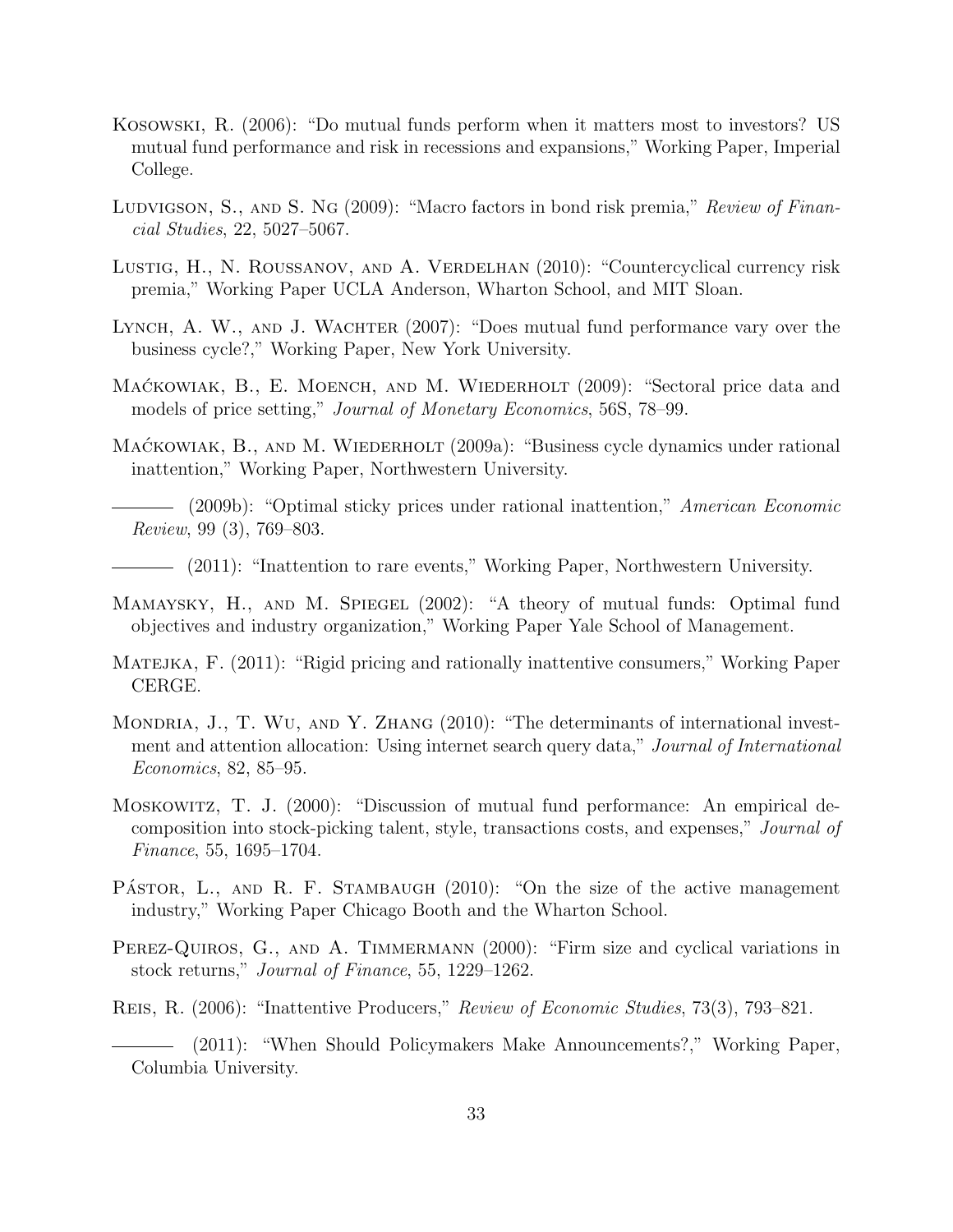- Ribeiro, R., and P. Veronesi (2002): "Excess co-movement of international stock markets in bad times: A rational expectations equilibrium model," Working Paper, University of Chicago.
- Schwert, G. W. (1989): "Why does stock market volatility change over time?," *Journal of Finance*, 44(5), 1115–1153.

(2011): "Stock volatility during the recent financial crisis," NBER Working paper No 16976.

- Simon, H. (1971): *Computers, communications, and the public interest.*chap. Designing organizations for an information-rich world. The Johns Hopkins Press.
- Sims, C. (2003): "Implications of rational inattention," *Journal of Monetary Economics*, 50(3), 665–90.
- STORESLETTEN, K., C. TELMER, AND A. YARON (2004): "Cyclical dynamics of idiosyncratic labor market risk," *The Journal of Political Economy*.
- VAN NIEUWERBURGH, S., AND L. VELDKAMP (2009): "Information immobility and the home bias puzzle," *Journal of Finance*, 64 (3), 1187–1215.
- (2010): "Information acquisition and under-diversification," *Review of Economic Studies*, April.
- VAYANOS, D., AND P. WOOLLEY (2010): "Fund flows and asset prices: A baseline model," Working Paper, London School of Economics.
- Veldkamp, L. (2006): "Media frenzies in markets for financial information," *American Economic Review*, 53 (4), 577–601.

(2011): *Information choice in macroeconomics and finance*. Princeton University Press.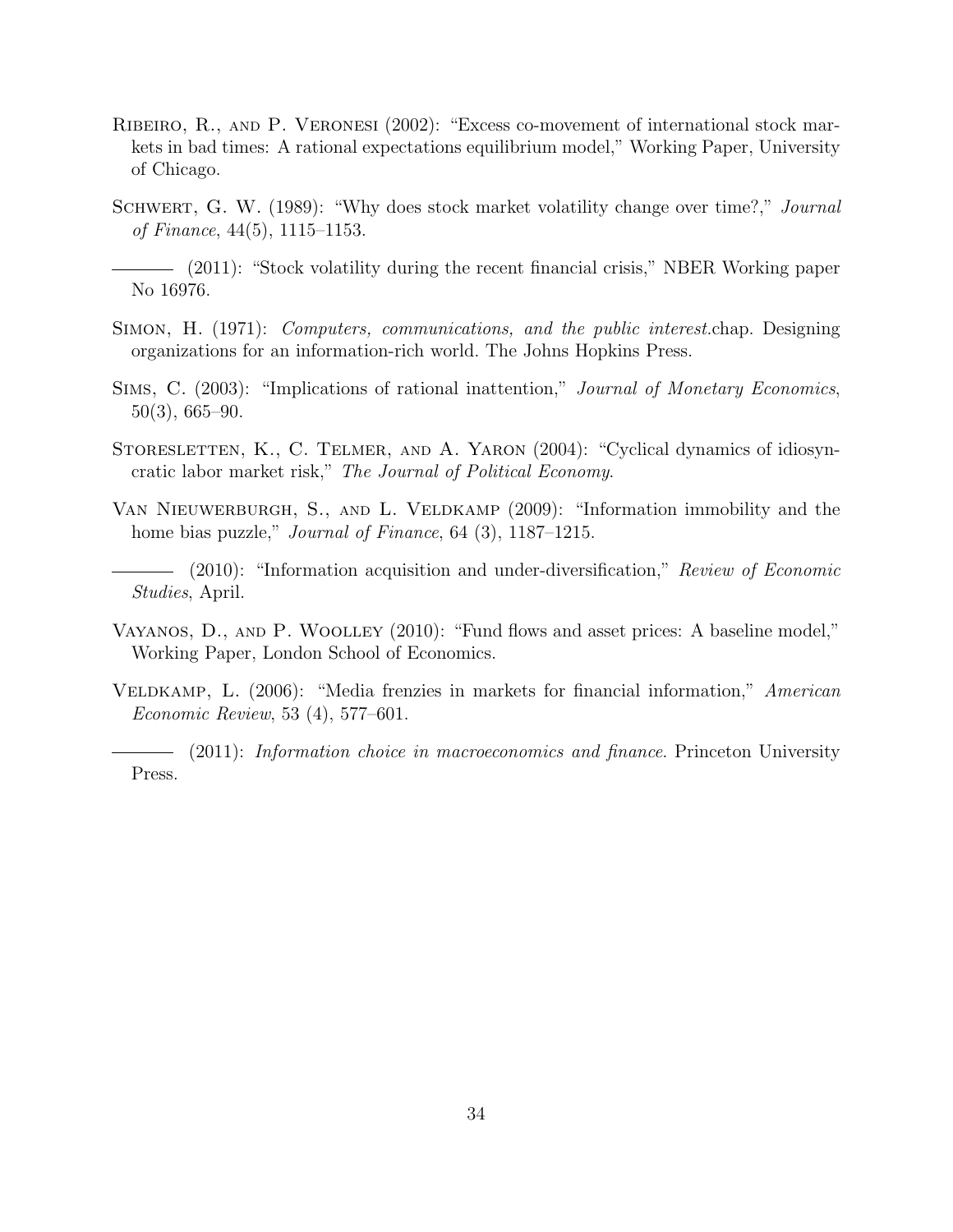#### Table 1: **Individual Stocks Have More Aggregate Risk in Recessions**

For each stock *i* and month *t*, we estimate a CAPM equation based on twelve months of data (a twelve-month rolling-window regression). This estimation delivers the stock's beta,  $\beta_t^i$ , and its residual standard deviation, roning-window regression). This estimation derivers the stock s beta,  $\rho_t$ , and its residual standard deviation,<br> $\sigma_{\varepsilon t}^i$ . We define stock *i*'s aggregate risk in month *t* as  $|\beta_t^i \sigma_t^m|$  and its idiosyncratic ris regression of the average stock's aggregate risk,  $\frac{1}{N}\sum_{i=1}^{N}|\beta_t^i\sigma_t^m|$ , in Columns 1 and 2, and of the average idiosyncratic risk,  $\frac{1}{N} \sum_{i=1}^{N} \sigma_{\varepsilon t}^{i}$ , in Columns 3 and 4 on *Recession*. *Recession* is an indicator variable equal to one for every month the economy is in a recession according to the NBER, and zero otherwise. In Columns 2 and 4 we include several aggregate control variables: the market excess return (MKTPREM), the return on the small-minus-big portfolio (SMB), the return on the high-minus-low book-to-market portfolio (HML), the return on the up-minus-down momentum portfolio (UMD). The data are monthly from 1980-2005 (309 months). Standard errors (in parentheses) are corrected for autocorrelation and heteroscedasticity. Panel B reports results of panel regressions of each stock's aggregate risk,  $\left|\beta_t^i \sigma_t^m\right|$ , in Columns 1 and 2 and of its idiosyncratic risk,  $\sigma_{\varepsilon t}^i$ , in Columns 3 and 4 on *Recession*. In Columns 2 and 4 we include several firm-specific control variables: the log market capitalization of the stock, *log*(*Size*), the ratio of book equity to market equity, *B − M*, the average return over the past year, *Momentum*, the stock's ratio of book debt to book debt plus book equity, *Leverage*, and an indicator variable, *NASDAQ*, equal to one if the stock is traded on NASDAQ. All control variables are lagged one month. The data are monthly and cover all stocks in the CRSP universe for 1980-2005. Standard errors (in parentheses) are clustered at the stock and time dimensions.

|                  | (1)                                  | (2)       | (3)       | (4)       |  |  |  |  |  |
|------------------|--------------------------------------|-----------|-----------|-----------|--|--|--|--|--|
|                  | Aggregate Risk<br>Idiosyncratic Risk |           |           |           |  |  |  |  |  |
|                  | Panel A: Time-Series Regression      |           |           |           |  |  |  |  |  |
| Recession        | 1.348                                | 1.308     | 0.058     | 0.016     |  |  |  |  |  |
|                  | (0.693)                              | (0.678)   | (1.018)   | (1.016)   |  |  |  |  |  |
| <b>MKTPREM</b>   |                                      | $-4.034$  |           | $-1.865$  |  |  |  |  |  |
|                  |                                      | (3.055)   |           | (3.043)   |  |  |  |  |  |
| <b>SMB</b>       |                                      | 8.110     |           | 12.045    |  |  |  |  |  |
|                  |                                      | (3.780)   |           | (4.293)   |  |  |  |  |  |
| <b>HML</b>       |                                      | 0.292     |           | 9.664     |  |  |  |  |  |
|                  |                                      | (5.458)   |           | (8.150)   |  |  |  |  |  |
| <b>UMD</b>       |                                      | $-4.279$  |           | $-1.112$  |  |  |  |  |  |
|                  |                                      | (2.349)   |           | (3.888)   |  |  |  |  |  |
| Constant         | 6.694                                | 6.748     | 13.229    | 13.196    |  |  |  |  |  |
|                  | (0.204)                              | (0.212)   | (0.286)   | (0.276)   |  |  |  |  |  |
| Observations     | 309                                  | 309       | 309       | 309       |  |  |  |  |  |
|                  | Panel B: Pooled Regression           |           |           |           |  |  |  |  |  |
| Recession        | 1.203                                | 1.419     | 0.064     | 0.510     |  |  |  |  |  |
|                  | (0.242)                              | (0.238)   | (0.493)   | (0.580)   |  |  |  |  |  |
| Log(Size)        |                                      | $-0.145$  |           | $-1.544$  |  |  |  |  |  |
|                  |                                      | (0.021)   |           | (0.037)   |  |  |  |  |  |
| <b>B-M Ratio</b> |                                      | $-0.934$  |           | $-2.691$  |  |  |  |  |  |
|                  |                                      | (0.056)   |           | (0.086)   |  |  |  |  |  |
| Momentum         |                                      | 0.097     |           | 2.059     |  |  |  |  |  |
|                  |                                      | (0.101)   |           | (0.177)   |  |  |  |  |  |
| Leverage         |                                      | $-0.600$  |           | $-1.006$  |  |  |  |  |  |
|                  |                                      | (0.074)   |           | (0.119)   |  |  |  |  |  |
| <b>NASDAQ</b>    |                                      | 0.600     |           | 1.937     |  |  |  |  |  |
|                  |                                      | (0.075)   |           | (0.105)   |  |  |  |  |  |
| Constant         | 4.924                                | 4.902     | 12.641    | 12.592    |  |  |  |  |  |
|                  | (0.092)                              | (0.095)   | (0.122)   | (0.144)   |  |  |  |  |  |
| Observations     | 1,312,216                            | 1,312,216 | 1,312,216 | 1,312,216 |  |  |  |  |  |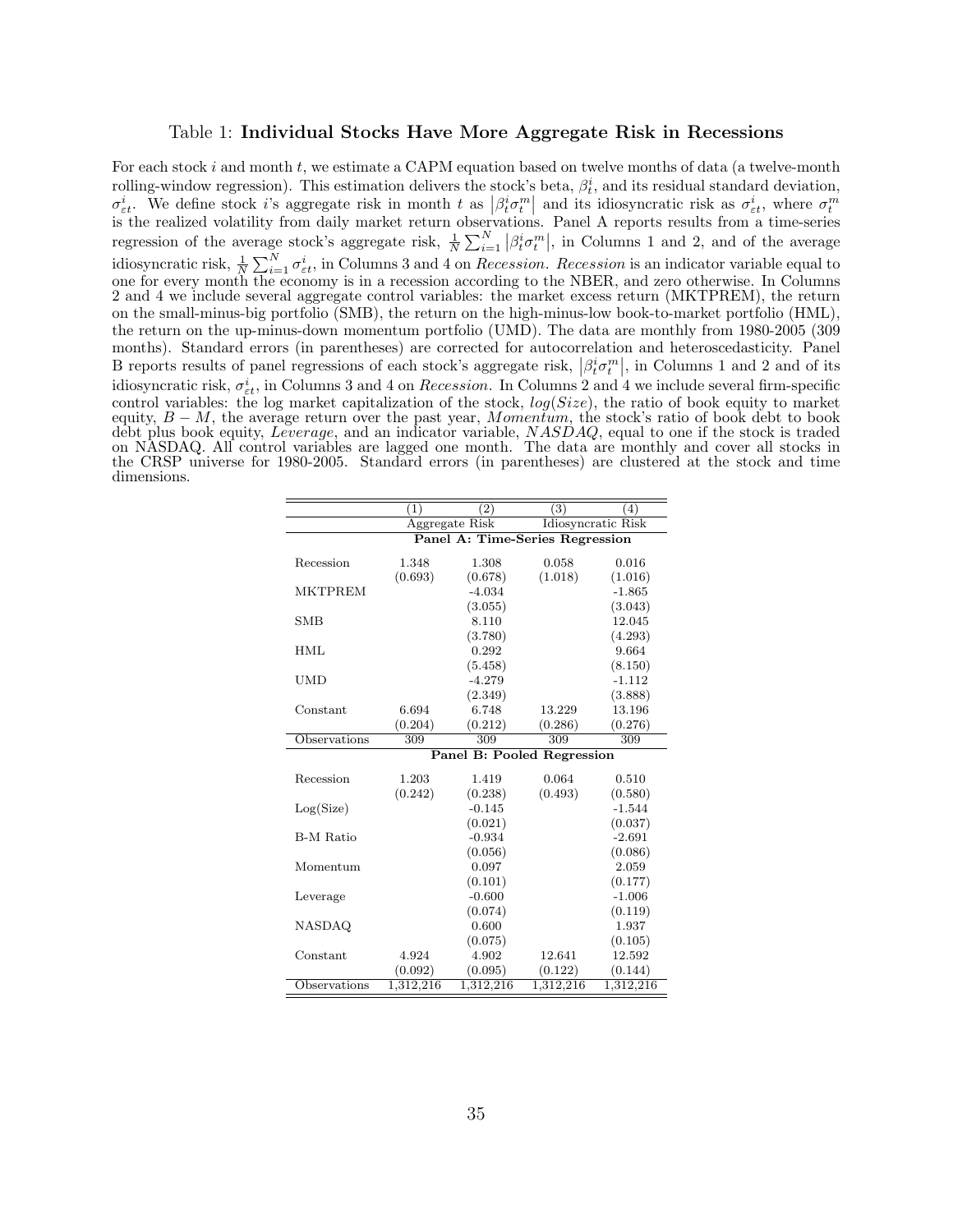Dependent variables: Fund *j*'s  $F \text{t} \text{t} \text{t} \text{t} \text{t}$  is defined in equation (10), where the rolling window *T* is 12 months and the aggregate shock  $a_{t+1}$  is the change in industrial production growth between t and  $t+1$ . A fund j's *F picking*<sup>*j*</sup> is defined as in equation (11), where  $s_{it+1}$  is the change in asset *i*'s earnings growth between *t* and  $t + 1$ . All are multiplied by 10,000 for readability.

Independent variables: *Recession* is an indicator variable equal to one for every month the economy is in a recession according to the NBER, and zero otherwise. *Log*(*Age*) is the natural logarithm of fund age in years. *Log*(*T NA*) is the natural logarithm of a fund total net assets. *Expenses* is the fund expense ratio. *T urnover* is the fund turnover ratio. *Flow* is the percentage growth in a fund's new money. *Load* is the total fund load. The last three control variables measure the style of a fund along the size, value, and momentum dimensions, calculated from the scores of the stocks in their portfolio in that month. They are omitted for brevity. All control variables are demeaned. Flow and Turnover are winsorized at the 1% level. *V olatility* is an indicator variable for periods of volatile earnings. We calculate the twelve-month rolling-window standard deviation of the year-to-year log change in the earnings of S&P 500 index constituents; the earnings data are from Robert Shiller for 1926-2008. Volatility equals one if this standard deviation is in the highest 10% of months in the 1926-2008 sample. During 1985-2005, 12% of months are such high volatility months. The data are monthly and cover the period 1980 to 2005. Standard errors (in parentheses) are clustered by fund and time.

|              | $\left(1\right)$ | $\left( 2\right)$ | $\left( 3\right)$ | $\left( 4\right)$ | (5)      | $\left( 6\right)$ |
|--------------|------------------|-------------------|-------------------|-------------------|----------|-------------------|
|              |                  | Ftiming           |                   |                   | Fpicking |                   |
| Recession    | 0.011            | 0.011             | 0.011             | $-0.682$          | $-0.696$ | $-0.503$          |
|              | (0.004)          | (0.004)           | (0.004)           | (0.159)           | (0.150)  | (0.166)           |
| Volatility   |                  |                   | 0.000             |                   |          | $-0.477$          |
|              |                  |                   | (0.003)           |                   |          | (0.106)           |
| Log(Age)     |                  | $-0.002$          | $-0.002$          |                   | 0.423    | 0.416             |
|              |                  | (0.001)           | (0.001)           |                   | (0.060)  | (0.060)           |
| Log(TNA)     |                  | $-0.001$          | $-0.001$          |                   | $-0.173$ | $-0.167$          |
|              |                  | (0.000)           | (0.000)           |                   | (0.029)  | (0.029)           |
| Expenses     |                  | $-0.330$          | $-0.331$          |                   | 88.756   | 90.911            |
|              |                  | (0.244)           | (0.247)           |                   | (11.459) | (11.599)          |
| Turnover     |                  | $-0.004$          | $-0.004$          |                   | $-0.204$ | $-0.199$          |
|              |                  | (0.001)           | (0.001)           |                   | (0.053)  | (0.063)           |
| Flow         |                  | $-0.008$          | $-0.008$          |                   | 1.692    | 1.668             |
|              |                  | (0.010)           | (0.010)           |                   | (0.639)  | (0.632)           |
| Load         |                  | 0.017             | 0.017             |                   | $-9.644$ | $-10.009$         |
|              |                  | (0.023)           | (0.023)           |                   | (1.972)  | (1.984)           |
| Constant     | $-0.001$         | $-0.001$          | $-0.001$          | 3.084             | 3.086    | 3.124             |
|              | (0.001)          | (0.001)           | (0.001)           | (0.069)           | (0.070)  | (0.074)           |
| Observations | 224,257          | 224,257           | 224,257           | 166,328           | 166,328  | 166,328           |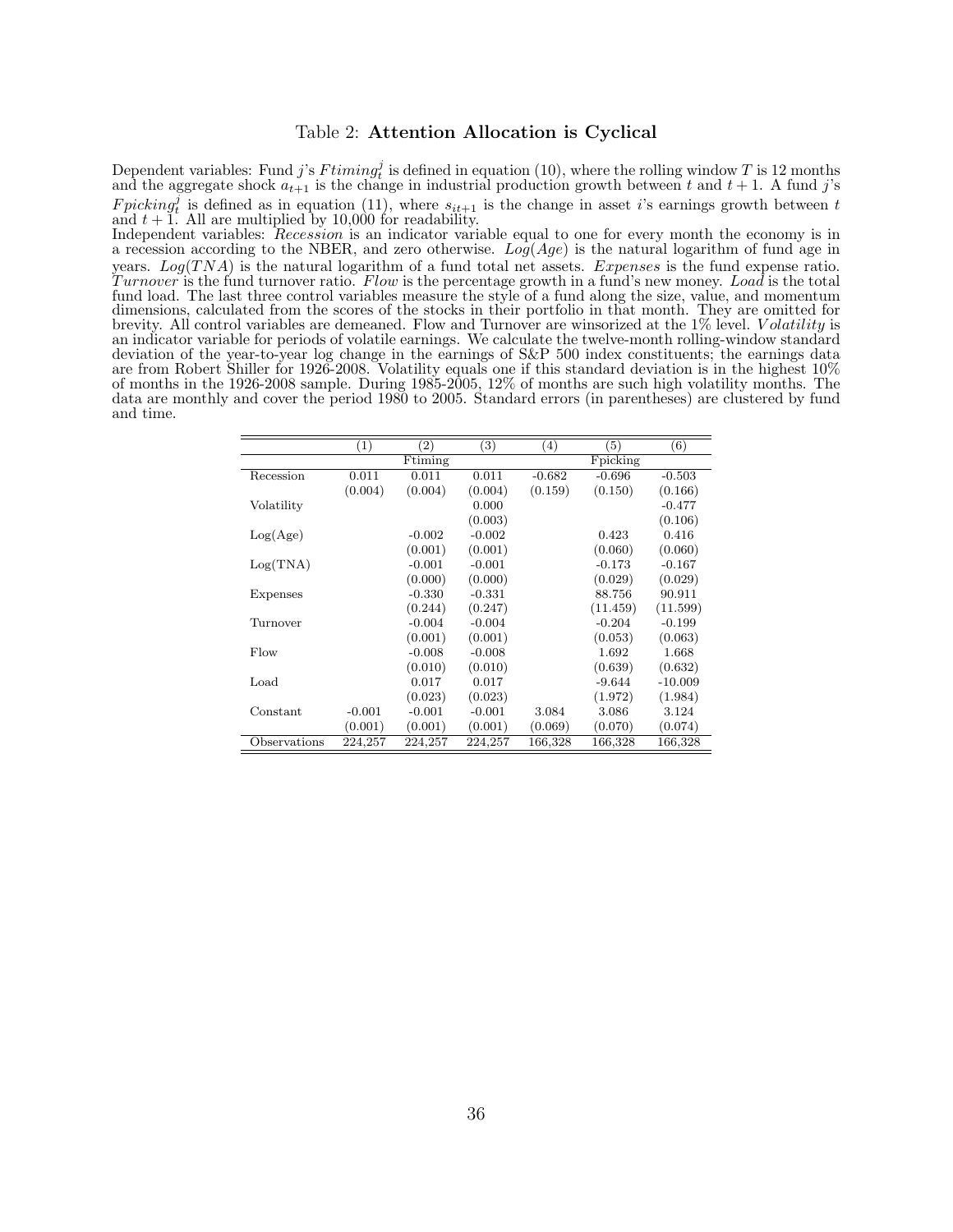#### Table 3: **Portfolio and Return Dispersion Rises in Recessions**

Dependent variables: Portfolio dispersion is the Herfindahl index of portfolio weights in stocks  $i \in \{1, \dots, N\}$ in deviation from the market portfolio weights  $\sum_{i=1}^{N} (w_{it}^j - w_{it}^m)^2 \times 100$ . Return dispersion is  $|return_i^j$ *returnt|*, where *return* denotes the (equally weighted) cross-sectional average. The CAPM beta comes from twelve-month rolling-window regressions of fund-level excess returns on excess market returns (and returns on SMB, HML, and MOM). Beta dispersion is constructed analogously to return dispersion. The right-hand side variables, the sample period, and the standard error calculation are the same as in Table 2.

|              | (1)     | (2)                  | (3)     | $^{(4)}$        | (5)               | (6)      | (7)      |  |
|--------------|---------|----------------------|---------|-----------------|-------------------|----------|----------|--|
|              |         | Portfolio Dispersion |         | Beta Dispersion | Return Dispersion |          |          |  |
| Recession    | 0.205   | 0.147                | 0.082   | 0.083           | 0.530             | 0.561    | 0.298    |  |
|              | (0.027) | (0.026)              | (0.015) | (0.014)         | (0.108)           | (0.101)  | (0.148)  |  |
| Volatility   |         |                      |         |                 |                   |          | 0.581    |  |
|              |         |                      |         |                 |                   |          | (0.223)  |  |
| Log(Age)     |         | 0.203                |         | $-0.009$        |                   | $-0.064$ | $-0.118$ |  |
|              |         | (0.028)              |         | (0.002)         |                   | (0.007)  | (0.018)  |  |
| Log(TNA)     |         | $-0.179$             |         | 0.003           |                   | 0.029    | 0.025    |  |
|              |         | (0.014)              |         | (0.001)         |                   | (0.004)  | (0.011)  |  |
| Expenses     |         | 28.835               |         | 5.460           |                   | 13.816   | 23.264   |  |
|              |         | (4.860)              |         | (0.235)         |                   | (1.152)  | (2.655)  |  |
| Turnover     |         | $-0.092$             |         | 0.020           |                   | 0.074    | 0.092    |  |
|              |         | (0.025)              |         | (0.001)         |                   | (0.006)  | (0.014)  |  |
| Flow         |         | 0.122                |         | 0.022           |                   | 0.479    | 0.017    |  |
|              |         | (0.104)              |         | (0.017)         |                   | (0.088)  | (0.221)  |  |
| Load         |         | $-1.631$             |         | $-0.444$        |                   | $-1.738$ | $-3.501$ |  |
|              |         | (0.907)              |         | (0.042)         |                   | (0.182)  | (0.532)  |  |
| Constant     | 1.525   | 1.524                | 0.229   | 0.229           | 0.586             | 0.659    | 1.845    |  |
|              | (0.024) | (0.022)              | (0.006) | (0.006)         | (0.018)           | (0.027)  | (0.079)  |  |
| Observations | 230,185 | 230,185              | 227,159 | 227,159         | 226,745           | 226,745  | 226,745  |  |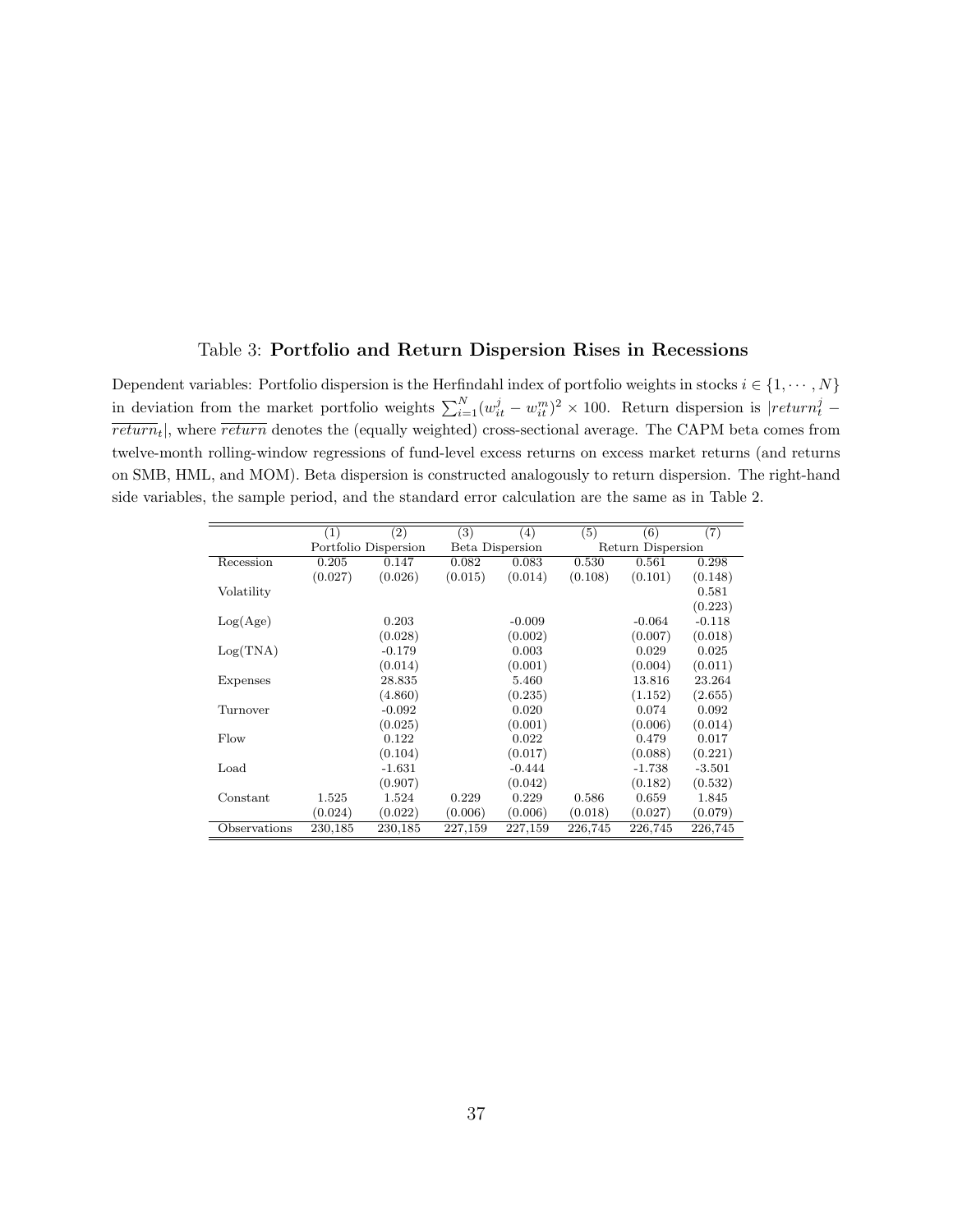#### Table 4: **Fund Performance Improves in Recessions**

Dependent variables: *Abnormal Return* is the fund return minus the market return. The alphas come from twelve-month rolling-window regressions of fund-level excess returns on excess market returns for the CAPM alpha, additionally on the SMB and the HML factors for the three-factor alpha, and additionally on the UMD factor for the four-factor alpha. The independent variables, the sample period, and the standard error calculations are the same as in Table 2.

|              | (1)      | $\left( 2\right)$ | (3)        | $\left(4\right)$ | (5)            | (6)      | (7)            | (8)      | (9)      |
|--------------|----------|-------------------|------------|------------------|----------------|----------|----------------|----------|----------|
|              |          | Abnormal Return   | CAPM Alpha |                  | 3-Factor Alpha |          | 4-Factor Alpha |          |          |
| Recession    | 0.342    | 0.425             | 0.337      | 0.404            | 0.043          | 0.073    | 0.107          | 0.139    | 0.100    |
|              | (0.056)  | (0.058)           | (0.048)    | (0.047)          | (0.034)        | (0.028)  | (0.041)        | (0.032)  | (0.035)  |
| Volatility   |          |                   |            |                  |                |          |                |          | 0.125    |
|              |          |                   |            |                  |                |          |                |          | (0.064)  |
| Log(Age)     |          | $-0.031$          |            | $-0.036$         |                | $-0.028$ |                | $-0.039$ | $-0.036$ |
|              |          | (0.009)           |            | (0.008)          |                | (0.006)  |                | (0.006)  | (0.006)  |
| Log(TNA)     |          | 0.046             |            | 0.033            |                | 0.009    |                | 0.012    | 0.010    |
|              |          | (0.005)           |            | (0.004)          |                | (0.003)  |                | (0.003)  | (0.003)  |
| Expenses     |          | $-1.811$          |            | $-2.372$         |                | $-7.729$ |                | $-7.547$ | $-8.187$ |
|              |          | (1.046)           |            | (0.945)          |                | (0.782)  |                | (0.745)  | (0.787)  |
| Turnover     |          | $-0.023$          |            | $-0.044$         |                | $-0.074$ |                | $-0.065$ | $-0.067$ |
|              |          | (0.016)           |            | (0.010)          |                | (0.010)  |                | (0.008)  | (0.008)  |
| Flow         |          | 2.978             |            | 2.429            |                | 1.691    |                | 1.536    | 1.536    |
|              |          | (0.244)           |            | (0.172)          |                | (0.097)  |                | (0.096)  | (0.096)  |
| Load         |          | $-0.809$          |            | $-0.757$         |                | $-0.099$ |                | $-0.335$ | $-0.223$ |
|              |          | (0.226)           |            | (0.178)          |                | (0.131)  |                | (0.141)  | (0.141)  |
| Constant     | $-0.027$ | $-0.033$          | $-0.059$   | $-0.063$         | $-0.059$       | $-0.060$ | $-0.050$       | $-0.052$ | $-0.065$ |
|              | (0.027)  | (0.026)           | (0.025)    | (0.024)          | (0.020)        | (0.018)  | (0.023)        | (0.021)  | (0.021)  |
| Observations | 226,745  | 226,745           | 226,745    | 226,745          | 226,745        | 226,745  | 226,745        | 226,745  | 226,745  |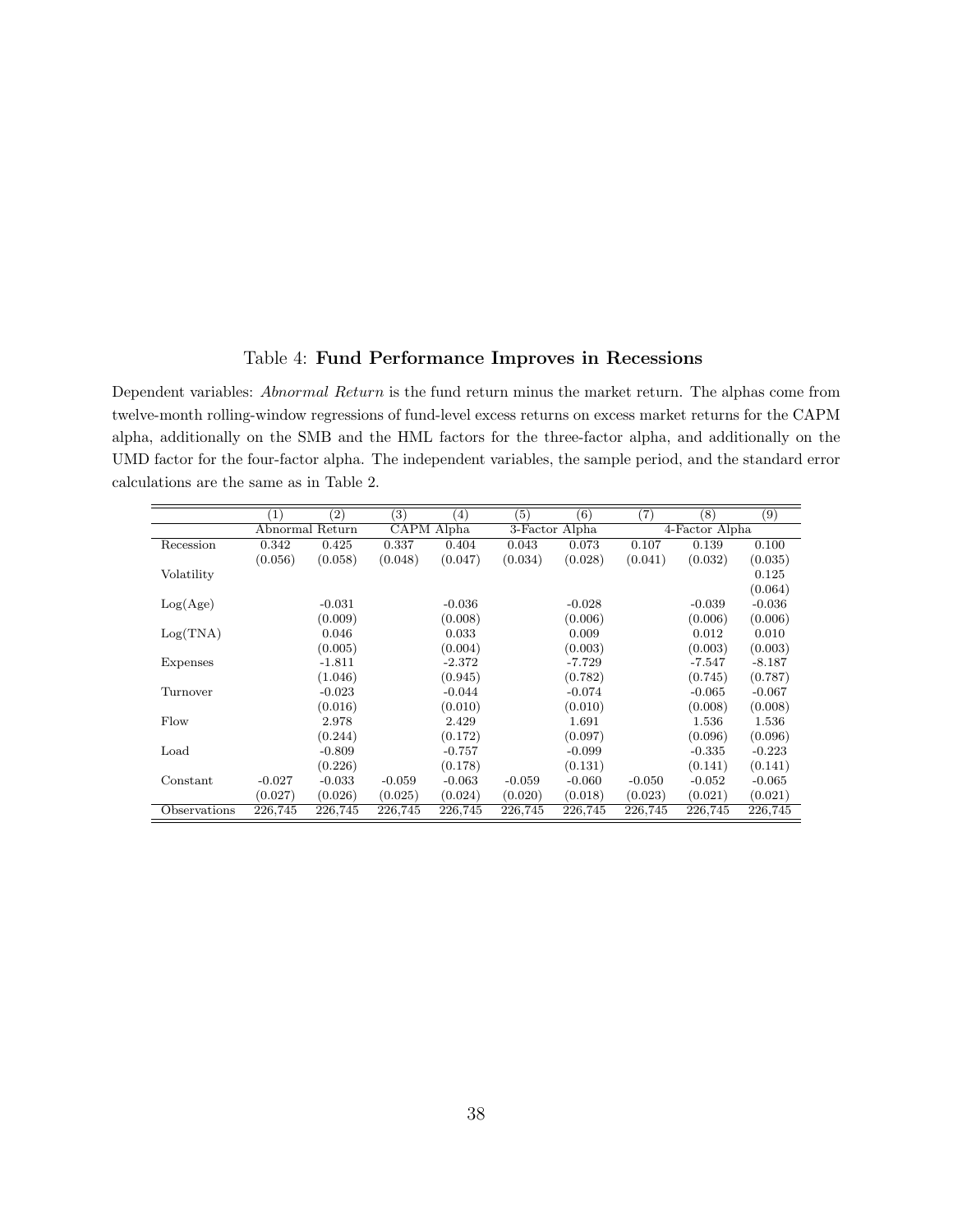#### Table 5: **Robustness: Managers as the Unit of Observation**

The dependent variables are fundamentals-based market-timing ability (Ftiming), fundamentals-based stockpicking ability (Fpicking), portfolio dispersion (*Dispersion*), and the four-factor alpha (4-Factor Alpha), all of which are tracked at the manager level. Columns with a ' $\check{Y}$ ' include manager fixed effects. The independent variables, the sample period, and the standard error calculations are the same as in Table 2.

|              | $\left( 1\right)$ | $\left( 2\right)$ | (3)       | $\left( 4\right)$ | (5)        | (6)      | (7)            | (8)      |
|--------------|-------------------|-------------------|-----------|-------------------|------------|----------|----------------|----------|
|              |                   | Ftiming           | Fpicking  |                   | Dispersion |          | 4-Factor Alpha |          |
| Recession    | 0.008             | 0.007             | $-0.701$  | $-0.824$          | 0.105      | 0.142    | 0.167          | 0.141    |
|              | (0.003)           | (0.002)           | (0.130)   | (0.132)           | (0.031)    | (0.024)  | (0.035)        | (0.035)  |
| Log(Age)     | $-0.002$          | $-0.004$          | 0.460     | 0.268             | 0.154      | 0.017    | $-0.032$       | $-0.069$ |
|              | (0.001)           | (0.001)           | (0.066)   | (0.065)           | (0.032)    | (0.021)  | (0.006)        | (0.008)  |
| Log(TNA)     | $-0.000$          | $-0.000$          | $-0.126$  | $-0.139$          | $-0.131$   | $-0.093$ | 0.007          | 0.003    |
|              | (0.000)           | (0.000)           | (0.032)   | (0.033)           | (0.018)    | (0.011)  | (0.004)        | (0.005)  |
| Expenses     | 0.130             | 0.060             | 127.222   | 45.894            | 43.920     | 13.241   | $-8.225$       | -10.590  |
|              | (0.105)           | (0.146)           | (13.972)  | (13.867)          | (6.012)    | (4.504)  | (0.794)        | (1.138)  |
| Turnover     | $-0.005$          | $-0.004$          | $-0.287$  | 0.210             | $-0.127$   | $-0.014$ | $-0.081$       | $-0.035$ |
|              | (0.002)           | (0.002)           | (0.077)   | (0.090)           | (0.030)    | (0.020)  | (0.010)        | (0.009)  |
| Flow         | $-0.009$          | $-0.016$          | 1.037     | 1.186             | 0.154      | $-0.374$ | 1.832          | 1.483    |
|              | (0.009)           | (0.009)           | (0.613)   | (0.554)           | (0.121)    | (0.101)  | (0.097)        | (0.089)  |
| Load         | $-0.009$          | $-0.069$          | $-16.064$ | $-5.832$          | $-4.674$   | $-0.231$ | $-0.426$       | 0.097    |
|              | (0.017)           | (0.023)           | (2.393)   | (2.307)           | (1.284)    | (0.809)  | (0.151)        | (0.172)  |
| Fixed Effect | N                 | Y                 | N         | Y                 | N          | Y        | N              | Y        |
| Constant     | $-0.002$          | $-0.002$          | 2.966     | 2.977             | 1.438      | 1.447    | $-0.045$       | $-0.043$ |
|              | (0.001)           | (0.001)           | (0.072)   | (0.068)           | (0.026)    | (0.008)  | (0.024)        | (0.021)  |
| Observations | 332,676           | 332,676           | 249,942   | 249,942           | 332,776    | 332,776  | 332,776        | 332,776  |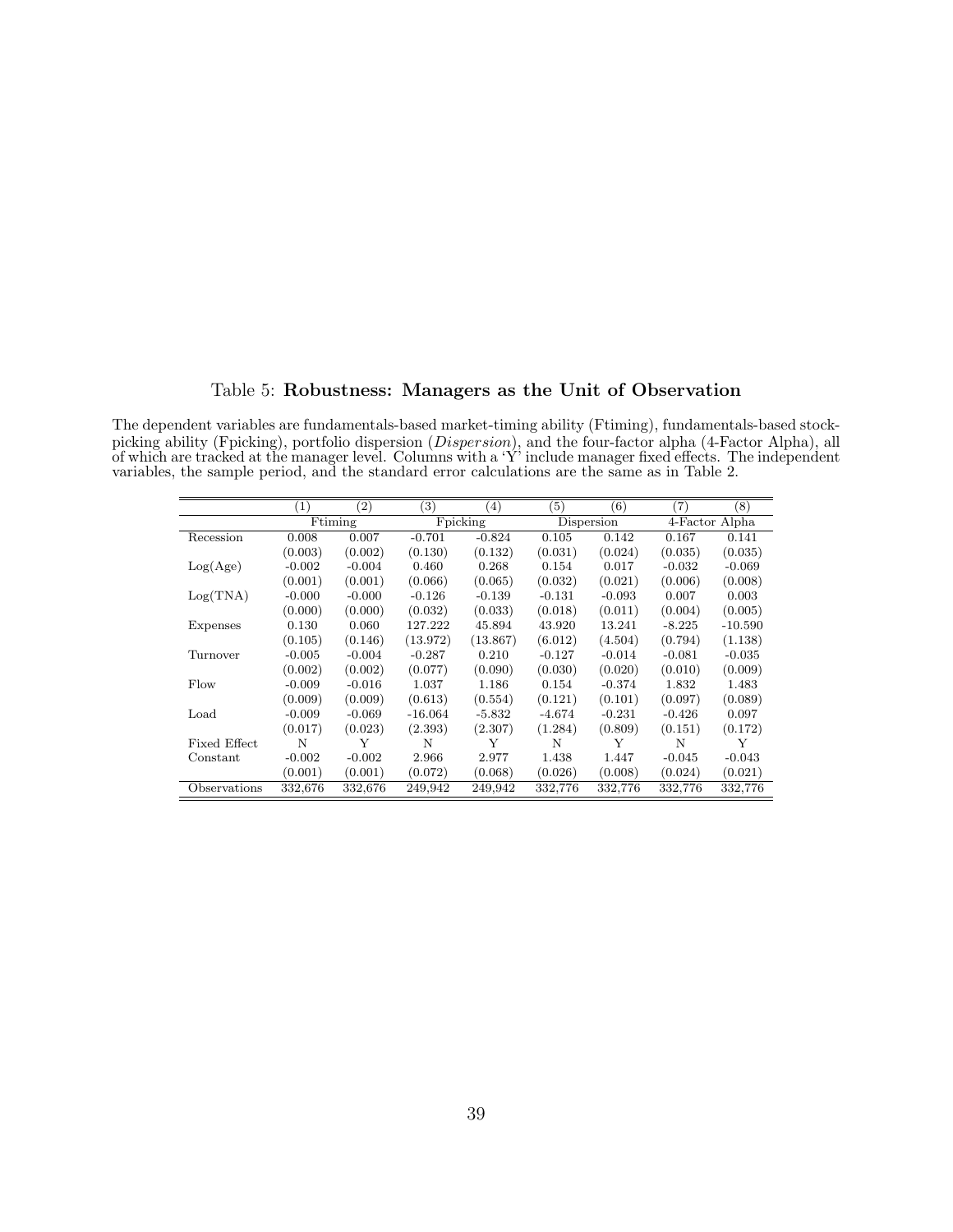# **A Appendix: Proofs of Propositions**

### **A.1 Proof of Lemma 1**

*Proof.* Following Admati (1985), we conjecture that the price vector *p* is linear in the payoff vector *f* and the supply vector *x*:  $pr = A + Bf + Cx$ . We now verify that conjecture by imposing market clearing

$$
\int q_j \, dj = \bar{x} + x \tag{19}
$$

Using (35) to substitute out the left hand side, and rearranging,

$$
pr = -\rho \bar{\Sigma}(\bar{x} + x) + f + \bar{\Sigma} \Sigma^{-1}(\mu - f)
$$

Thus, the coefficients *A*, *B*, and *C* are given by

$$
A = -\rho \bar{\Sigma}\bar{x} + \bar{\Sigma}\Sigma^{-1}\mu
$$
\n(20)

$$
B = I - \bar{\Sigma} \Sigma^{-1} \tag{21}
$$

$$
C = -\rho \bar{\Sigma} \tag{22}
$$

which verifies our conjecture.

### **A.2 Mathematical Preliminaries**

**Matrices in terms of fundamental variances** To determine the effect of changes in aggregate shock variance on dispersion and profits, we need to express some of the matrices in terms of  $\sigma_a^{-1}$ . If we can decompose the matrices into components that depend on  $\sigma_a$  and those that do not, we can differentiate the expressions more easily.

First, we decompose the payoff precision matrices. To do this decomposition, we need to invert  $\Sigma$ . Doing it by hand yields

$$
\Sigma^{-1} = \begin{bmatrix} \sigma_1^{-1} & 0 & -b_1 \sigma_1^{-1} \\ 0 & \sigma_2^{-1} & -b_2 \sigma_2^{-1} \\ -b_1 \sigma_1^{-1} & -b_2 \sigma_2^{-1} & \sigma_a^{-1} + b_1^2 \sigma_1^{-1} + b_2^2 \sigma_2^{-1} \end{bmatrix}
$$
(23)

Similarly, the posterior precision matrix for investor *j* is

$$
\hat{\Sigma}_j^{-1} = \begin{bmatrix} \hat{\sigma}_1^{-1} & 0 & -b_1 \hat{\sigma}_1^{-1} \\ 0 & \hat{\sigma}_2^{-1} & -b_2 \hat{\sigma}_2^{-1} \\ -b_1 \hat{\sigma}_1^{-1} & -b_2 \hat{\sigma}_2^{-1} & \hat{\sigma}_a^{-1} + b_1^2 \hat{\sigma}_1^{-1} + b_2^2 \hat{\sigma}_2^{-1} \end{bmatrix}
$$
(24)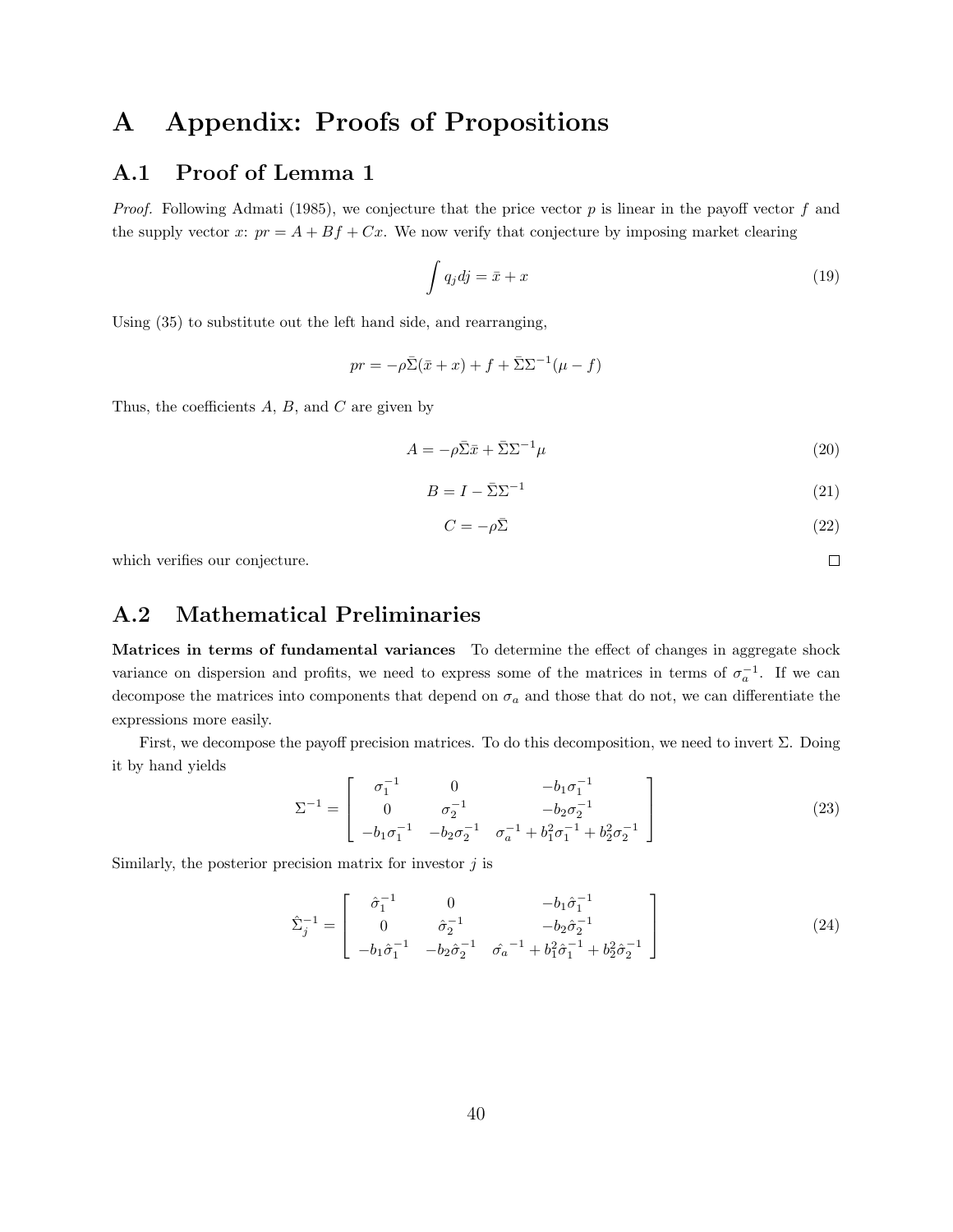It is useful to separate out the terms that depend on  $\sigma_a$  from those that do not. Define

$$
S \equiv \begin{bmatrix} \sigma_1^{-1} & 0 & -b_1 \sigma_1^{-1} \\ 0 & \sigma_2^{-1} & -b_2 \sigma_2^{-1} \\ -b_1 \sigma_1^{-1} & -b_2 \sigma_2^{-1} & b_1^2 \sigma_1^{-1} + b_2^2 \sigma_2^{-1} \end{bmatrix}
$$
 (25)

and let  $\hat{S}_j$  be the posterior *S*, meaning that each  $\sigma_1$  is replaced with the posterior variance  $\hat{\sigma}_{1j}$  and each  $\sigma_2$ is replaced with the posterior variance  $\hat{\sigma}_{2j}$ .

$$
\Upsilon_a \equiv \begin{bmatrix} 0 & 0 & 0 \\ 0 & 0 & 0 \\ 0 & 0 & 1 \end{bmatrix} \text{ and } \Upsilon_1 \equiv \begin{bmatrix} 1 & 0 & -b_1 \\ 0 & 0 & 0 \\ -b_1 & 0 & b_1^2 \end{bmatrix}
$$
 (26)

so that  $\partial \hat{\Sigma}_j^{-1} / \partial \hat{\sigma}_a^{-1} = \Upsilon_a$  and  $\partial \hat{\Sigma}_j^{-1} / \partial \hat{\sigma}_1^{-1} = \Upsilon_1$ . Then,

$$
\Sigma^{-1} = S + \sigma_a^{-1} \Upsilon_a \tag{27}
$$

$$
\hat{\Sigma}_j^{-1} = \hat{S}_j + \hat{\sigma}_{a_j}^{-1} \Upsilon_a \tag{28}
$$

Define the average posterior precision matrix when a fraction  $\chi$  of investment managers have capacity to  $\int_{\mathcal{I}}^{\mathcal{I}} \hat{\Sigma}_{j}^{-1} d\mathcal{I}$ . Similarly, let  $S^{a} \equiv \int_{j} \hat{S}_{j} d\mathcal{I}$  and let  $\bar{K}_{a}$  be the average amount of capacity that an agent devotes to processing aggregate information. For example, if a fraction *χ* of investors are skilled, and all skilled investors devote all their capacity *K* to processing aggregate information,  $\bar{K}_a = \chi K$ . Recall that  $\hat{\sigma_{a}}_{j}^{-1} = \sigma_{a}^{-1} + K_{aj}$ , then

$$
(\bar{\Sigma})^{-1} = S^a + (\sigma_a^{-1} + \bar{K}_a) \Upsilon_a \tag{29}
$$

**Useful matrices and expressions** We derive several matrices and expressions that recur frequently in the proofs below.

1)  $\Delta \equiv \hat{\Sigma}_j^{-1} - (\bar{\Sigma})^{-1} = \Sigma_{\eta j}^{-1} - (\bar{\Sigma}_{\eta})^{-1}$ : The difference between the precision of an informed manager's posterior beliefs and the precision of the average manager's posterior beliefs is computed as:

$$
\hat{\Sigma}_j^{-1} - (\bar{\Sigma})^{-1} = \hat{S}_j - S^a + (K_{aj} - \bar{K}_a) \Upsilon_a \tag{30}
$$

Now we show the equality. Bayes' rule for variances of normal variables is  $\hat{\Sigma}_{j}^{-1} = \Sigma^{-1} + \Sigma_{\eta j}^{-1}$ . Integrating the left and right sides of this expression over managers *j* yields  $(\bar{\Sigma})^{-1} = \Sigma^{-1} + (\bar{\Sigma}_{\eta})^{-1}$ . Subtracting one expression from the other yields  $\hat{\Sigma}_{j}^{-1} - (\bar{\Sigma})^{-1} = \Sigma_{\eta j}^{-1} - (\bar{\Sigma}_{\eta})^{-1}$ . Therefore,  $\Delta \equiv \hat{\Sigma}_{j}^{-1} - (\bar{\Sigma})^{-1} = \Sigma_{\eta j}^{-1} - (\bar{\Sigma}_{\eta})^{-1}$ . Observe that  $\Delta$  is positive definite as long as the investor is more informed than the average:  $K_{aj} > \bar{K}_a$  and  $K_{ij} > \bar{K}_i$  for  $i \in \{1, 2\}.$ 

2)  $\bar{\Sigma}$ : To compute the average variance we need to invert  $(\bar{\Sigma})^{-1}$ . Replacing  $\sigma_a$  with  $(\sigma_a^{-1} + \bar{K}_a)^{-1}$  and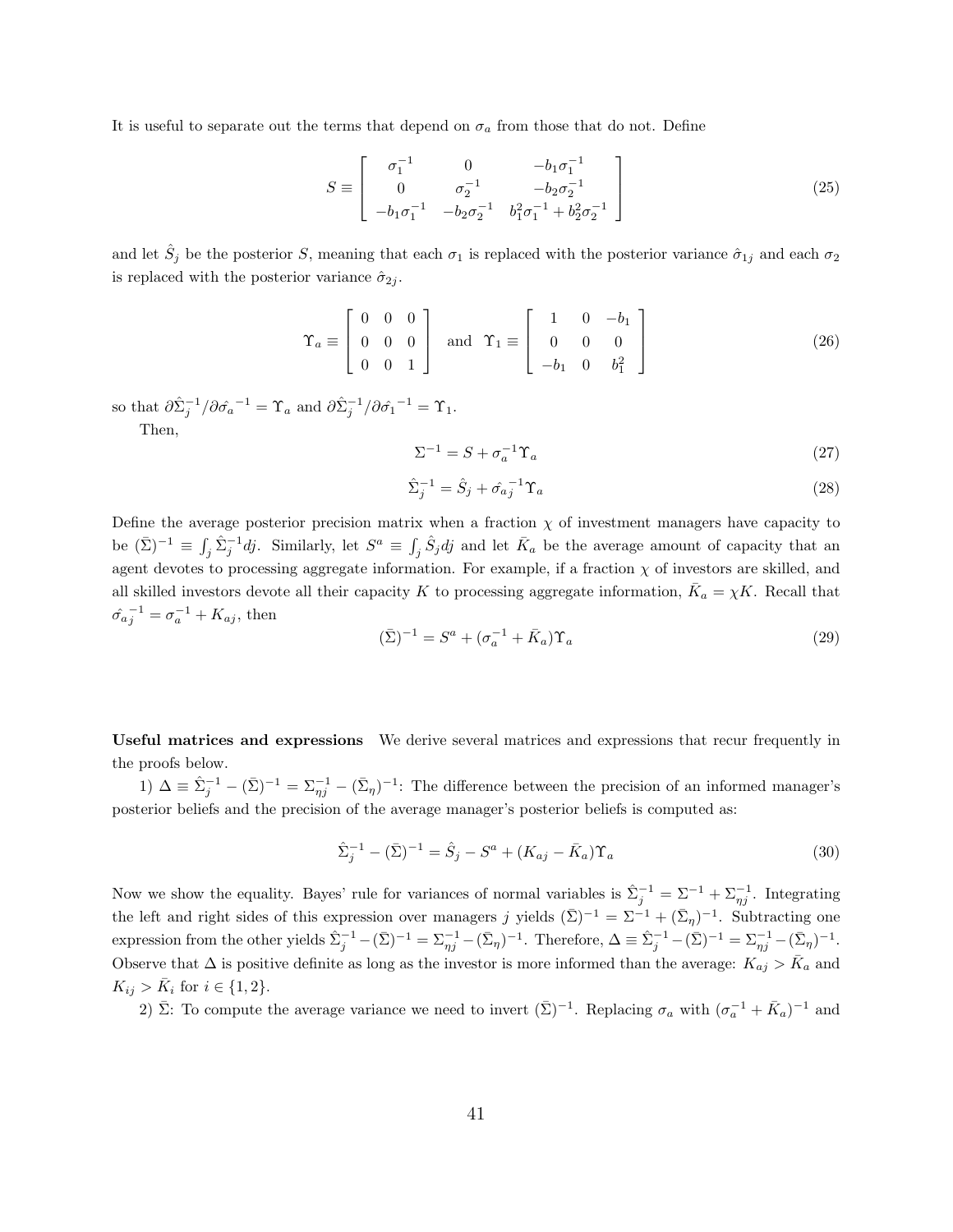$\sigma_i$  with  $(\sigma_i^{-1} + \bar{K}_i)^{-1}$ ,  $i \in \{1, 2\}$  in Eq. (24), and following the same inversion steps backwards, we get

$$
\bar{\Sigma} = (\sigma_a^{-1} + \bar{K}_a)^{-1} b b' + \Phi,
$$
\n(31)

where *b* is the  $3 \times 1$  vector of loadings of each asset on aggregate risk, and if  $\bar{K}_1$  and  $\bar{K}_2$  represent the average amount of capacity devoted to processing information about assets 1 and 2,

$$
\Phi \equiv \left[ \begin{array}{ccc} (\sigma_1^{-1} + \bar{K}_1)^{-1} & 0 & 0 \\ 0 & (\sigma_2^{-1} + \bar{K}_2)^{-1} & 0 \\ 0 & 0 & 0 \end{array} \right]
$$

3)  $\bar{\Sigma}\Sigma^{-1}$ : Let  $\bar{\sigma}_a \equiv (\sigma_a^{-1} + \bar{K}_a)^{-1}$ ,  $\bar{\sigma}_1 \equiv (\sigma_1^{-1} + \bar{K}_1)^{-1}$  and  $\bar{\sigma}_2 \equiv (\sigma_2^{-1} + \bar{K}_2)^{-1}$ . Then we have the following results:

$$
\begin{split} \bar{\Sigma} \Sigma^{-1} &= (\bar{\sigma}_a b b' + \Phi)(S + \sigma_a^{-1} \Upsilon_a) \\ &= \bar{\sigma}_a b b' S + \sigma_a^{-1} \Phi \Upsilon_a + \bar{\sigma}_a \sigma_a^{-1} b b' \Upsilon_a + \Phi S \\ &= \begin{bmatrix} \bar{\sigma}_1 \sigma_1^{-1} & 0 & b_1 (\bar{\sigma}_a \sigma_a^{-1} - \bar{\sigma}_1 \sigma_1^{-1}) \\ 0 & \bar{\sigma}_2 \sigma_2^{-1} & b_2 (\bar{\sigma}_a \sigma_a^{-1} - \bar{\sigma}_2 \sigma_2^{-1}) \\ 0 & 0 & \bar{\sigma}_a \sigma_a^{-1} \end{bmatrix} \end{split} \tag{32}
$$

where we have used that  $bb'S = 0$ ,  $\Phi \Upsilon_a = 0$ ,  $bb' \Upsilon_a$  is a matrix of zeros except for the last column which is equal to *b* and  $\Phi S$  is equal to the first rows of *S* multiplied by  $\bar{\sigma}_1$  and  $\bar{\sigma}_2$  respectively. We have that  $trace(\bar{\Sigma}\Sigma^{-1}) = \bar{\sigma}_1 \sigma_1^{-1} + \bar{\sigma}_2 \sigma_2^{-1} + \bar{\sigma}_a \sigma_a^{-1}.$ 

4)  $\bar{\Sigma} \Sigma^{-1} \bar{\Sigma}$ :

1 0 0

$$
\begin{split}\n\bar{\Sigma}\Sigma^{-1}\bar{\Sigma} &= (\bar{\sigma}_a \sigma_a^{-1} b b' \Upsilon_a + \Phi S)(\bar{\sigma}_a b b' + \Phi) \\
&= \bar{\sigma}_a^2 \sigma_a^{-1} b b' \Upsilon_a b b' + \bar{\sigma}_a \sigma_a^{-1} b b' \Upsilon_a \Phi + \bar{\sigma}_a \Phi S b b' + \Phi S \Phi \\
&= \bar{\sigma}_a^2 \sigma_a^{-1} b b' + diag(\tilde{\sigma}_1^2 \sigma_1^{-1}, \tilde{\sigma}_2^2 \sigma_2^{-1}, 0) \\
&= \begin{bmatrix}\n\bar{\sigma}_a^2 \sigma_a^{-1} b_1^2 + \tilde{\sigma}_1^2 \sigma_1^{-1} & \bar{\sigma}_a^2 \sigma_a^{-1} b_1 b_2 & \bar{\sigma}_a^2 \sigma_a^{-1} b_1 \\
\bar{\sigma}_a^2 \sigma_a^{-1} b_1 b_2 & \bar{\sigma}_a^2 \sigma_a^{-1} b_2^2 + \tilde{\sigma}_2^2 \sigma_2^{-1} & \bar{\sigma}_a^2 \sigma_a^{-1} b_2 \\
\bar{\sigma}_a^2 \sigma_a^{-1} b_1 & \bar{\sigma}_a^2 \sigma_a^{-1} b_2 & \bar{\sigma}_a^2 \sigma_a^{-1}\n\end{bmatrix} \n\end{split} \n(33)
$$

where we have used that  $bb'S = 0$ ,  $\Phi \Upsilon_a = 0$ ,  $bb' \Upsilon_a bb' = bb'$  and  $\Phi S \Phi$  is equal to the matrix described as a diagonal above. We have that the  $trace(\bar{\Sigma}\Sigma^{-1}\bar{\Sigma}) = \bar{\sigma}_a^2 \sigma_a^{-1} [1 + b_1^2 + b_2^2] + \tilde{\sigma}_1^2 \sigma_1^{-1} + \tilde{\sigma}_2^2 \sigma_2^{-1}$ .

**Signal about asset payoffs** *f* It is convenient for the proofs below to express the signal as the true asset payoff plus noise as follows:  $\eta_j = f + \epsilon_j$ , where  $\epsilon_j \sim \mathcal{N}(0, G\Sigma_{ej}G')$ ,  $\Sigma_{ej} = diag\{K_a^{-1}, K_1^{-1}, K_2^{-1}\}$ , and  $G =$  $\sqrt{ }$  $\overline{\phantom{a}}$ *b*<sup>1</sup> 1 0 *b*<sup>2</sup> 0 1 1 . Then the posterior precision is given by  $\hat{\Sigma}_{j}^{-1} = \Sigma^{-1} + \Sigma_{\eta j}^{-1}$ , where  $\Sigma_{\eta j}^{-1} = \Sigma_{\epsilon j}^{-1} = G \Sigma_{\epsilon j} G'$ .

Note that  $\Sigma_{\eta j}^{-1}$  and its inverse are positive definite as long as  $K_a, K_1, K_2$  are strictly positive. We will assume this throughout the proofs.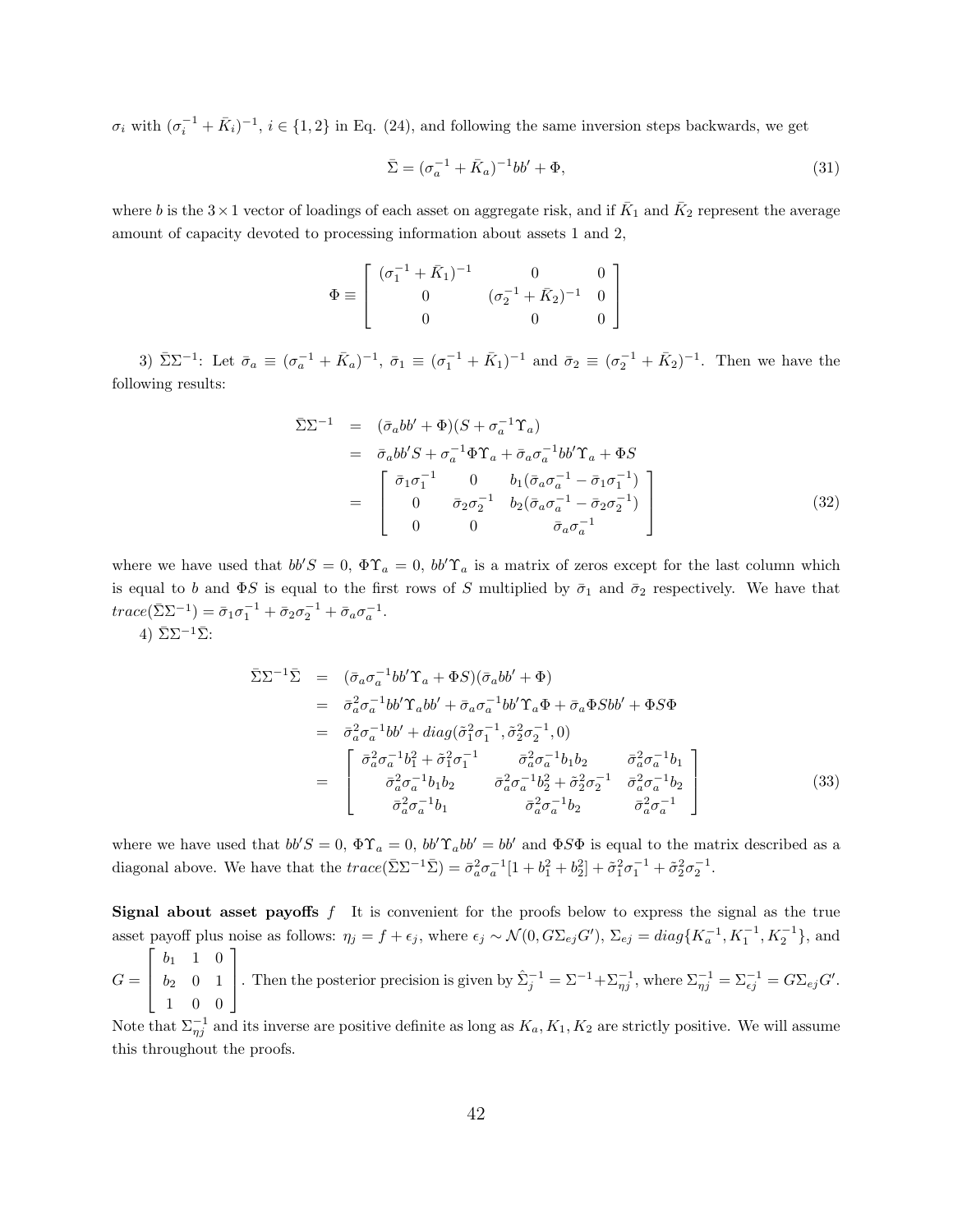**Average portfolio holdings** The optimal portfolio for investor *j* is

$$
q_j = \frac{1}{\rho} \hat{\Sigma}_j^{-1} (\hat{\mu}_j - pr) \tag{34}
$$

This comes from the first order condition and is a standard expression in any portfolio problem with CARA or mean-variance utility. Next, compute the portfolio of the average investor. Let the average of all investors' posterior precision be  $(\bar{\Sigma})^{-1} \equiv \int \hat{\Sigma}_j^{-1} d j$ . Use the fact that  $\hat{\mu}_j = \hat{\Sigma}_j \Sigma^{-1} \mu + (I - \hat{\Sigma}_j \Sigma^{-1}) \tilde{\eta}_j$  and the fact that the signal noise is mean-zero to get that  $\int \hat{\Sigma}_j^{-1} \hat{\mu}_j dj = \Sigma^{-1} \mu + ((\bar{\Sigma})^{-1} - \Sigma^{-1}) f$ . This is true because the mean of all investors' signals are the true payoffs *f* and because the signal errors are uncorrelated with (but of course, not independent of) signal precision.

$$
\bar{q} \equiv \int q_j dj = \frac{1}{\rho} \left( \Sigma^{-1} \mu + ((\bar{\Sigma})^{-1} - \Sigma^{-1}) f - (\bar{\Sigma})^{-1} pr \right) \tag{35}
$$

Using Bayes' rule for the posterior variance of normal variables, we can rewrite this as

$$
\bar{q} \equiv \int q_j dj = \frac{1}{\rho} \left( \Sigma^{-1} \mu + \bar{\Sigma}_{\tilde{\eta}}^{-1} f - (\bar{\Sigma})^{-1} pr \right) \tag{36}
$$

where  $\bar{\Sigma}_{\tilde{\eta}}^{-1} \equiv \bar{\Sigma}^{-1} - \Sigma^{-1}$  is the average investor's signal precision.

**Mean and variance of asset returns** The vector of asset returns is  $(f - pr)$ . Now replace *pr* with  $A + Bf + Cx$ , where *A*, *B*, and *C* are given by Appendix A.1,

$$
f - pr = (I - B)f - A - Cx \tag{37}
$$

Substituting in the coefficients in the pricing equation reveals that  $(I - B)\mu - A = \rho \bar{\Sigma}\bar{x}$ , that  $I - B =$  $\bar{\Sigma}\Sigma^{-1}$ , and that  $C = -\rho\bar{\Sigma}$ , and therefore  $f - pr = \bar{\Sigma}(\Sigma^{-1}(f - \mu) + \rho x + \rho\bar{x})$ . Since a linear combination of two normal variables is also a normal variable, we can write

$$
f - pr = w + V^{1/2}z \quad \text{where } z \sim N(0, I), \tag{38}
$$

$$
V \equiv Var[f - pr] = \bar{\Sigma}(\Sigma^{-1} + \rho^2 \sigma_x I)\bar{\Sigma}
$$
\n(39)

$$
w \equiv E[f - pr] = \rho \bar{\Sigma}\bar{x}.\tag{40}
$$

A key partial derivative for evaluating comparative statics will be  $\frac{\partial V}{\partial \sigma_a}$ . So, it is useful to evaluate that here. Use  $(31)$  and  $(33)$  to write *V* as

$$
V = \bar{\sigma}_a^2 \sigma_a^{-1} bb' + diag(\tilde{\sigma}_1^2 \sigma_1^{-1}, \tilde{\sigma}_2^2 \sigma_2^{-1}, 0) + \rho^2 \sigma_x [\bar{\sigma}_a bb' + \Phi]^2
$$

When taking the partial derivative with respect to  $\sigma_a$ , we hold  $K_a$  fixed. Note that  $\bar{\sigma}_a^{-1} - \sigma_a^{-1} + K_a$ . Thus,

$$
\frac{\partial V}{\partial \sigma_a} = \bar{\sigma}_a^2 \sigma_a^{-2} \left[ 2 \bar{\sigma}_a \sigma_a^{-1} - 1 \right] bb' + 2\rho^2 \sigma_x \bar{\sigma}_a^2 \sigma_a^{-2} \bar{\Sigma} bb' \tag{41}
$$

Note that this is multiplied by  $\bar{\sigma}_a^2 \sigma_a^{-2} > 0$  throughout and post-multiplied by  $bb'$ , which is positive definite.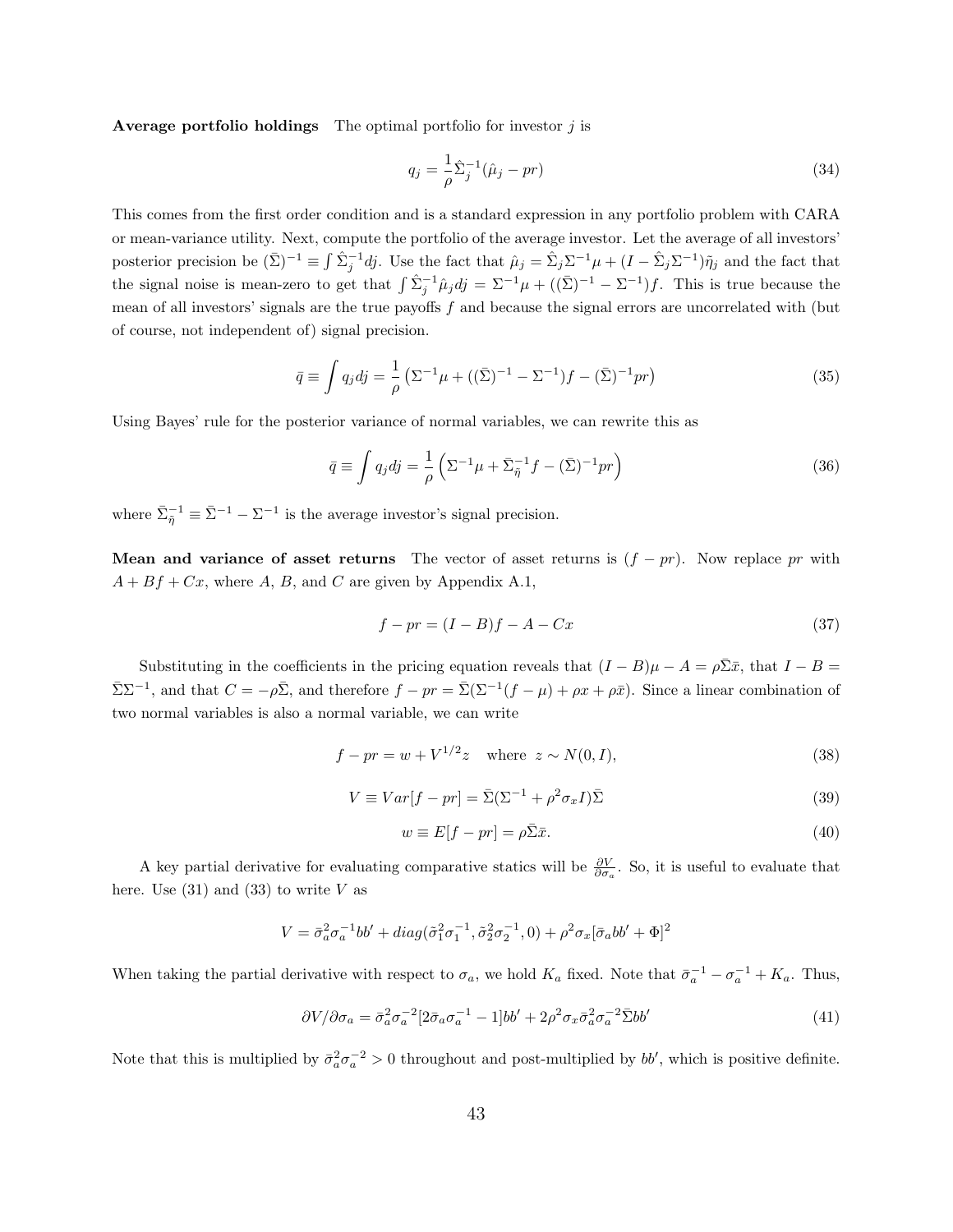Since a product of positive definite matrices is positive definite, a sufficient condition for *∂V /∂σ<sup>a</sup>* positive definite is

$$
[2\bar{\sigma}_a \sigma_a^{-1} - 1]I + 2\rho^2 \sigma_x \bar{\Sigma} \quad \text{is positive definite.} \tag{42}
$$

This is the condition under which the variance of expected returns increases when aggregate shock variance increases. If  $2\bar{\sigma}_a \sigma_a^{-1} > 1$ , which implies that  $\bar{K}_a < \sigma_a^{-1}$ , this derivative will be positive. Since the maximum possible average capacity devoted to the aggregate shock is the total capacity of informed investors *K* times the fraction of informed investors, a sufficient condition for  $\partial V/\partial \sigma_a$  to be positive definite is that  $\chi K < \sigma_a^{-1}$ . Note also that the second term is a positive definite matrix. Suppose we do an eigen-decomposition: Let  $\bar{\Sigma} = \bar{\Gamma} \bar{\Lambda} \bar{\Gamma'}$ . Note that  $I = \bar{\Gamma} I \bar{\Gamma'}$ . Thus, the eigenvalue matrix of the sum in (42) is  $[2\bar{\sigma}_a\sigma_a^{-1}-1]I+2\rho^2\sigma_x\bar{\Lambda}$ . Since  $\bar{\Sigma}$  is positive definite, all the entries of  $\bar{\Lambda}$  are positive. Thus, if  $\sigma_x$  is sufficiently large, the whole eigenvalue matrix will be positive and therefore, *∂V /∂σ<sup>a</sup>* will be positive definite. Thus a second sufficient condition for (42) to hold is  $\sigma_x$  sufficiently large.

**Portfolio dispersion** Using the optimal portfolio expressions, (34) and (36), and Bayes' rule ( $\hat{\mu}_j$  =  $\hat{\Sigma}_j(\Sigma^{-1}\mu + \Sigma_{\eta j}^{-1}\eta_j)$ , the difference in portfolios  $(q_j - \bar{q})$  is

$$
(q_j - \bar{q}) = \frac{1}{\rho} \left[ \sum_{\eta} \bar{\eta}_j - (\bar{\Sigma}_{\eta})^{-1} f + ((\bar{\Sigma})^{-1} - \hat{\Sigma}_{j}^{-1}) pr \right]
$$

where  $(\bar{\Sigma}_{\eta})^{-1} \equiv \int \Sigma_{\eta j}^{-1} d\eta$  is the average manager's signal precision.

Next, we need to take into account that signals and payoffs are correlated. To do this, replace the signal *η*<sup>*j*</sup> with the true payoff, plus signal noise:  $\eta_j = f + \epsilon_j$ ,

$$
(q_j - \bar{q}) = \frac{1}{\rho} \left[ \Sigma_{\eta j}^{-1} \epsilon_j + (\Sigma_{\eta j}^{-1} - (\bar{\Sigma}_{\eta})^{-1}) f - (\hat{\Sigma}_{j}^{-1} - (\bar{\Sigma})^{-1}) p r \right]
$$

Recall that  $\Delta \equiv \hat{\Sigma}_{j}^{-1} - (\bar{\Sigma})^{-1} = \Sigma_{\eta j}^{-1} - (\bar{\Sigma}_{\eta})^{-1}$ . Substituting this in and combining terms yields

$$
(q_j - \bar{q}) = \frac{1}{\rho} \left[ \sum_{j=1}^{-1} e_j + \Delta(f - pr) \right]
$$

Substituting (38) yields

$$
(q_j - \bar{q}) = \frac{1}{\rho} \left[ \Sigma_{\eta}^{-1} \epsilon_j + \Delta (V^{1/2} z + w) \right]
$$
\n
$$
(43)
$$

To work out the expectation of this quantity squared, recognize that this is the square of a sum of one constant and two, independent, mean-zero, normal variables. Since  $\epsilon_j$  and x are independent, all the cross terms drop out, leaving

$$
E[(q_j - \bar{q})'(q_j - \bar{q})] = \frac{1}{\rho^2} [Tr(\Sigma_{\eta j}^{-1}) + Tr(\Delta V \Delta) + w' \Delta \Delta w]
$$
\n(44)

**Expected portfolio return** Let  $z \sim N(0, I)$  and  $V = \overline{\Sigma}(\Sigma^{-1} + \rho^2 \sigma_x I) \overline{\Sigma}$  as in the previous section, then *f − pr* can be expressed as:

$$
f - pr = ((I - B)f - A - Cx) = \bar{\Sigma}(\rho \bar{x} + \Sigma^{-1}(f - \mu) + \rho x) = w + V^{1/2}z
$$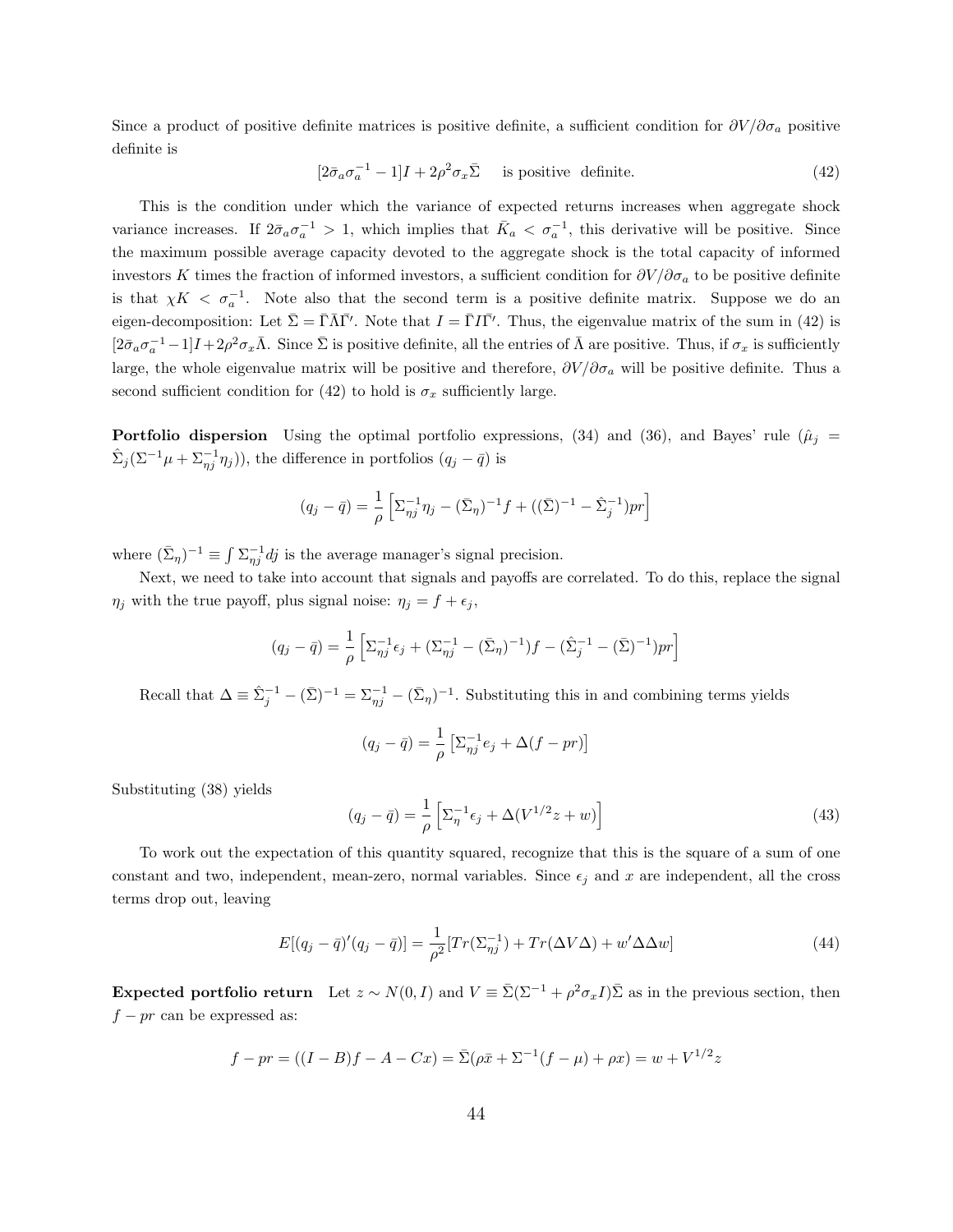Recalling (43), the expected profits are given by:

$$
E[(q_j - \bar{q})'(f - pr)] = \frac{1}{\rho} E\Big[ [\Sigma_{\eta j}^{-1} \epsilon_j + \Delta(V^{1/2} z + w)]'(V^{1/2} z + w) \Big]
$$
  
\n
$$
= \frac{1}{\rho} E\Big[ \epsilon_j' \Sigma_{\eta j}^{-1} w + \epsilon_j' \Sigma_{\eta j}^{-1} V^{1/2} z + (w' + z' V^{1/2}) \Delta(V^{1/2} z + w) \Big]
$$
  
\n
$$
= \frac{1}{\rho} E\Big[ \epsilon_j' \Sigma_{\eta j}^{-1} w + \epsilon_j' \Sigma_{\eta j}^{-1} V^{1/2} z + 2w' \Delta V^{1/2} z + w' \Delta w + z' V^{1/2} \Delta V^{1/2} z \Big]
$$
  
\n
$$
= \frac{1}{\rho} E\Big[ w' \Delta w + z' V^{1/2} \Delta V^{1/2} z \Big]
$$
  
\n
$$
= \frac{1}{\rho} \Big[ \rho^2 \bar{x}' \bar{\Sigma} \Delta \bar{\Sigma} \bar{x} + Tr \Big( V^{1/2} \Delta V^{1/2} E(zz') \Big) \Big]
$$
  
\n
$$
= \frac{1}{\rho} \Big[ \rho^2 \bar{x}' \bar{\Sigma} \Delta \bar{\Sigma} \bar{x} + Tr(\Delta V) \Big]
$$
  
\n
$$
= \rho Tr(\bar{x}' \bar{\Sigma} \Delta \bar{\Sigma} \bar{x}) + \frac{1}{\rho} Tr(\Delta V)
$$
 (45)

where the fourth equality comes from the fact that  $\epsilon_j$  and *z* are mean zero and uncorrelated.

**Dispersion of portfolio returns** Using results from the previous part, the dispersion in fund profits is given by:

$$
E[((q_j - \bar{q})'(f - pr))^2] = E\left[\left(\frac{1}{\rho}[\Sigma_{\eta}^{-1}e_j + \Delta V^{1/2}z + \Delta w]'(w + V^{1/2}z)\right)^2\right]
$$

Using the fact that for any random variable *x* we have that  $V(x) = E(x^2) - E^2(x)$ , the dispersion of funds' portfolio returns is equal to:

$$
E[((q_j - \bar{q})'(f - pr))^2] = \frac{1}{\rho^2} E\Big[\Big([\Sigma_{\eta j}^{-1} e_j + \Delta V^{1/2} z + \Delta w]'(V^{1/2} z + w)\Big)^2\Big]
$$
  

$$
= \frac{1}{\rho^2} Var\Big([\Sigma_{\eta j}^{-1} e_j + \Delta V^{1/2} z + \Delta w]'(V^{1/2} z + w)\Big)
$$
  

$$
+ \frac{1}{\rho^2} \Big(E[\Sigma_{\eta j}^{-1} e_j + \Delta V^{1/2} z + \Delta w]'(V^{1/2} z + w)\Big)^2
$$

We compute each term separately.

$$
Var(\cdot) = Var\Big[e_{j}'\Sigma_{\eta j}^{-1}w + e_{j}'\Sigma_{\eta j}^{-1}V^{1/2}z + 2w'\Delta V^{1/2}z + w'\Delta w + z'V^{1/2}\Delta V^{1/2}z\Big]
$$
  
\n
$$
= Var\Big[e_{j}'\Sigma_{\eta j}^{-1}w + e_{j}'\Sigma_{\eta j}^{-1}V^{1/2}z + 2w'\Delta V^{1/2}z + w'\Delta w + z'V^{1/2}\Delta V^{1/2}z\Big]
$$
  
\n
$$
= w'\Sigma_{\eta j}^{-1}w + 0 + 4w'\Delta V\Delta w + 0 + 2Tr(\Delta V\Delta V)
$$
  
\n
$$
= \rho^{2}Tr(\bar{x}'\bar{\Sigma}'\Sigma_{\eta j}^{-1}\bar{\Sigma}\bar{x}) + 4\rho^{2}Tr(\bar{x}'\bar{\Sigma}'\Delta V\Delta \bar{\Sigma}\bar{x}) + 2Tr(\Delta V\Delta V)
$$
  
\nand

and

$$
E(\cdot)^2 = (w'\Delta w)^2 + Tr^2(\Delta V) + 2w'\Delta w Tr(\Delta V)
$$
  
=  $\rho^4 Tr^2(\bar{x}'\bar{\Sigma}'\Delta\bar{\Sigma}\bar{x}) + Tr^2(\Delta V) + 2\rho^2 Tr(\bar{x}'\bar{\Sigma}'\Delta\bar{\Sigma}\bar{x})Tr(\Delta V)$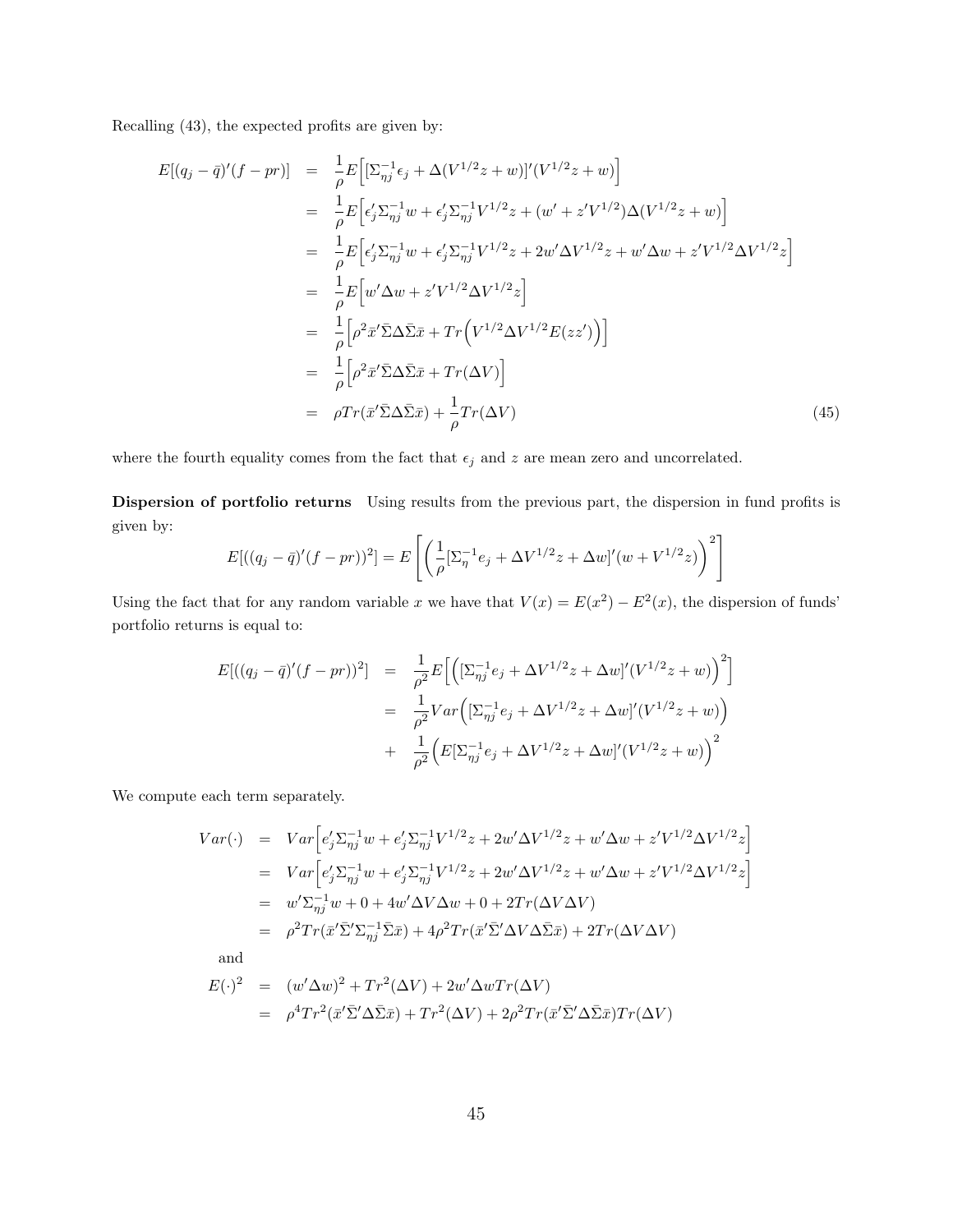Substituting back we have:

$$
E[((q_j - \bar{q})'(f - pr))^2] = Tr(\bar{x}'\bar{\Sigma}'\Sigma_{\eta j}^{-1}\bar{\Sigma}\bar{x}) + 4Tr(\bar{x}'\bar{\Sigma}'\Delta V\Delta\bar{\Sigma}\bar{x}) + \frac{2}{\rho^2}Tr(\Delta V\Delta V) + \rho^2 Tr^2(\bar{x}'\bar{\Sigma}'\Delta\bar{\Sigma}\bar{x}) + \frac{1}{\rho^2}Tr^2(\Delta V) + 2Tr(\bar{x}'\bar{\Sigma}'\Delta\bar{\Sigma}\bar{x})Tr(\Delta V)
$$
(46)

**Expected Utility** From (9) in the main text, we know that expected utility is

$$
U_{1j} = \frac{1}{2}trace(\hat{\Sigma}_j^{-1}Var[\hat{\mu}_j - pr]) + \frac{1}{2}E_1[\hat{\mu}_j - pr]'\hat{\Sigma}_j^{-1}E_1[\hat{\mu}_j - pr]
$$

where we have normalized initial wealth  $W_0 = 0$ . The excess return is given by:

$$
\hat{\mu}_j - pr = \hat{\Sigma}_j (\Sigma^{-1} \mu + \Sigma_{\eta j}^{-1} \eta_j) - A - Bf - Cx
$$

The signal *η* can be expressed as the true asset payoff *f*, plus orthogonal signal noise  $\epsilon_i$ .

$$
\hat{\mu}_j - pr = \hat{\Sigma}_j \Sigma^{-1} \mu - A + (\hat{\Sigma}_j \Sigma_{\eta j}^{-1} - B)f + \hat{\Sigma}_j \Sigma_{\eta j}^{-1} \epsilon_j - Cx
$$

Since  $\mu$  and *A* are known constants and *f*,  $\epsilon_j$ , and *x* are independent, with variances  $\Sigma$ ,  $\Sigma_{\eta j}$ , and  $\sigma_x I$ respectively, the variance term is given by:

$$
Var[\hat{\mu}_j - pr] = (\hat{\Sigma}_j \Sigma_{\eta j}^{-1} - B) \Sigma (\hat{\Sigma}_j \Sigma_{\eta j}^{-1} - B)' + \hat{\Sigma}_j \Sigma_{\eta j}^{-1} \hat{\Sigma}_j + CC' \sigma_x
$$

Substituting in for the price coefficients using  $(20)$ ,  $(21)$ , and  $(22)$  yields

$$
Var[\hat{\mu}_j - pr] = (\bar{\Sigma} - \hat{\Sigma}_j) \Sigma^{-1} (\bar{\Sigma} - \hat{\Sigma}_j)' + \hat{\Sigma}_j \Sigma_j^{-1} \hat{\Sigma}_j + \rho^2 \sigma_x \bar{\Sigma} \bar{\Sigma}
$$

Next, work out the second term by using the expression above for  $\hat{\mu}_j - pr$  and taking the expectation:  $E[\hat{\mu}_j - pr] = \hat{\Sigma}_j \Sigma^{-1} \mu - A + (\hat{\Sigma}_j \Sigma_{nj}^{-1} - B)\mu$ . Substituting in the coefficients A and B, and simplifying reveals that  $E[\hat{\mu}_j - pr] = \rho \bar{\Sigma} \bar{x}$ . Thus,

$$
E_1[\hat{\mu}_j - pr]' \hat{\Sigma}_j^{-1} E_1[\hat{\mu}_j - pr] = \rho^2 \bar{x}' \bar{\Sigma} \hat{\Sigma}_j^{-1} \bar{\Sigma} \bar{x}
$$

Thus, expected utility is

$$
U_{1j} = \frac{1}{2}trace\left(\hat{\Sigma}_j^{-1}(\bar{\Sigma} - \hat{\Sigma}_j)\Sigma^{-1}(\bar{\Sigma} - \hat{\Sigma}_j)' + \Sigma_{\eta j}^{-1}\hat{\Sigma}_j + \rho^2\hat{\Sigma}_j^{-1}\bar{\Sigma}\bar{\Sigma}\sigma_x\right) + \frac{\rho^2}{2}\bar{x}'\bar{\Sigma}\hat{\Sigma}_j^{-1}\bar{\Sigma}\bar{x}
$$

We can simplify the terms inside the trace to get the final expression which is convenient for the following proofs:

$$
U_{1j} = \frac{1}{2}trace\left(\hat{\Sigma}_j^{-1}[\bar{\Sigma}(\rho^2\sigma_x I + \Sigma^{-1})\bar{\Sigma}] + I - 2\Sigma^{-1}\bar{\Sigma}\right) + \frac{\rho^2}{2}\bar{x}'\bar{\Sigma}\hat{\Sigma}_j^{-1}\bar{\Sigma}\bar{x}
$$
(47)

or equivalently

$$
U_{1j} = \frac{1}{2}trace\left(\hat{\Sigma}_{j}^{-1}V + I - 2\Sigma^{-1}\bar{\Sigma}\right) + \frac{\rho^{2}}{2}\bar{x}'\bar{\Sigma}\hat{\Sigma}_{j}^{-1}\bar{\Sigma}\bar{x}
$$
\n(48)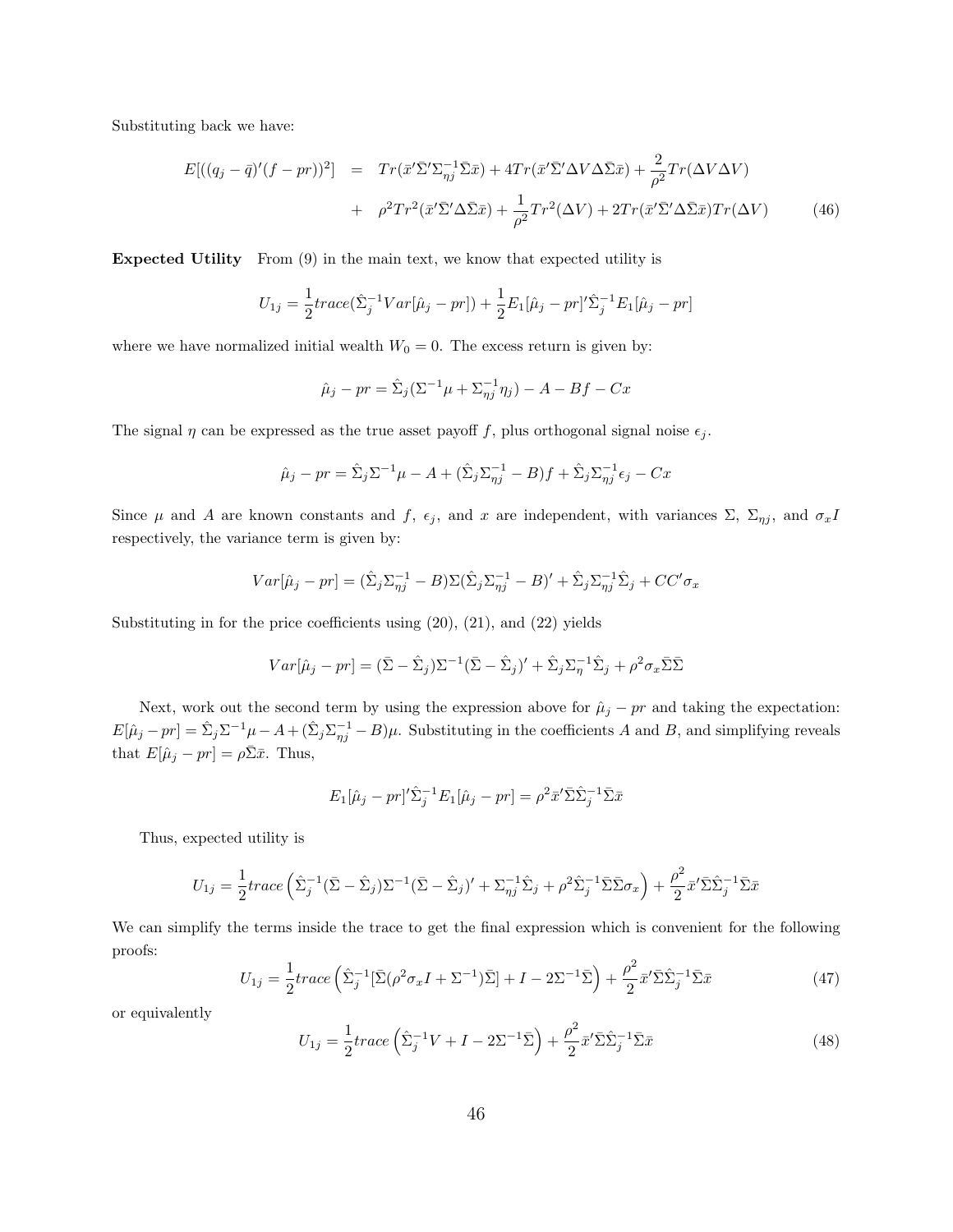### **A.3 Lemma 2: Investors Prefer Not To Learn Price Information**

The idea behind this result is that an investor who learns from price information, will infer that the asset is valuable when its price is high and infer that the asset is less valuable when its price is low. Buying high and selling low is generally not a way to earn high profits. This effect shows up as a positive correlation between  $\hat{\mu}$  and *pr*, which reduces the variance  $Var[\hat{\mu}_j - pr]$ .

*Mathematical Preliminaries*: Note that  $B^{-1}(pr - A) = f + B^{-1}Cx$ . Since *x* is a mean-zero shock, this is an unbiased signal about the true asset payoff *f*. The precision of this signal is  $\Sigma_p^{-1} \equiv \sigma_x^{-1} B'(CC')^{-1} B$ .

**Lemma 2.** *A manager who could choose either learning from prices and observing a signal*  $\tilde{\eta}$ | $f \sim N(f, \tilde{\Sigma}_{\eta})$ *or not learning from prices and instead getting a higher-precision signal*  $\eta$ |*f*  $\sim N(f, \Sigma_{\eta})$ *, where the signals are conditionally independent across agents, and where*  $\Sigma_{\eta}^{-1} = \Sigma_{p}^{-1} + \tilde{\Sigma}_{\eta}^{-1}$ , would prefer not to learn from *prices.*

*Proof.* From (9) in the main text, we know that expected utility is

$$
U_{1j} = \frac{1}{2}trace(\hat{\Sigma}_j^{-1}Var[\hat{\mu}_j - pr]) + \frac{1}{2}E_1[\hat{\mu}_j - pr]'\hat{\Sigma}_j^{-1}E_1[\hat{\mu}_j - pr]
$$

By Bayes' rule, the two options yield equally informative posterior beliefs:  $\hat{\Sigma}_j^{-1} = \Sigma^{-1} + \Sigma_{\eta}^{-1} = \Sigma^{-1} + \Sigma_p^{-1} + \Sigma_p^{-1}$  $\tilde{\Sigma}_{\eta}^{-1}$ . Likewise, since both possibilities give the manager unbiased signals, beliefs are a martingale, meaning that  $E_1[\hat{\mu}_j - pr]$ , is identical under the two options.

Thus, the only term in expected utility that is affected by the decision to learn information from prices is  $Var[\hat{\mu}_j - pr]$ . Let  $\hat{\mu}_j = E[f|\eta]$  be the posterior expected value of payoffs for the manager who learns from the conditionally independent signal and  $\tilde{\mu} = E[f|\tilde{p}, \tilde{\eta}]$  the posterior expected value for the manager that chooses to learn information in prices.

From properties of the variance we have that:

$$
Var[\hat{\mu}_j - pr] - Var[\tilde{\mu} - pr] = Var[\hat{\mu}_j] - Var[\tilde{\mu}] + 2(Cov[\tilde{\mu}, pr] - Cov[\hat{\mu}_j, pr])
$$

*Step 1: show that the first two terms are equal and thus cancel out.* By Bayes' law:  $\hat{\mu}_j = \hat{\Sigma}_j (\Sigma^{-1} \mu + \Sigma^{-1}_{\eta j} \eta)$ . Writing the signal as  $\eta = f + \epsilon$  (see Preliminaries) we have:

$$
\hat{\mu}_j = \hat{\Sigma}_j (\Sigma^{-1} \mu + \Sigma^{-1}_{\eta j} f + \Sigma^{-1}_{\eta j} \epsilon)
$$

Then  $Var[\hat{\mu}_j] = \hat{\Sigma}_j \Sigma_{\eta j}^{-1} (\Sigma \Sigma_{\eta j}^{-1} + I) \hat{\Sigma}_j$ .

Again, by Bayes' law,  $\tilde{\mu} = \hat{\Sigma}_j (\Sigma^{-1} \mu + \Sigma_p^{-1} B^{-1} (pr - A) + \tilde{\Sigma}_\eta^{-1} \tilde{\eta}).$  Write the signal as  $\tilde{\eta} = f + \tilde{\epsilon}$  and use the price equation  $pr = A + Bf + Cx$  we get:

$$
\tilde{\mu} = \hat{\Sigma}_j (\Sigma^{-1} \mu + \Sigma_p^{-1} B^{-1} (Bf + Cx) + \tilde{\Sigma}_\eta^{-1} (f + \tilde{\epsilon})) \n= \hat{\Sigma}_j (\Sigma^{-1} \mu + (\Sigma_p^{-1} + \tilde{\Sigma}_\eta^{-1}) f + \Sigma_p^{-1} B^{-1} Cx + \tilde{\Sigma}_\eta^{-1} \tilde{\epsilon}) \n= \hat{\Sigma}_j (\Sigma^{-1} \mu + \Sigma_\eta^{-1} f + \Sigma_p^{-1} B^{-1} Cx + \tilde{\Sigma}_\eta^{-1} \tilde{\epsilon})
$$

where the last equality comes from the assumption that  $\tilde{\Sigma}_{\eta}^{-1} + \Sigma_{p}^{-1} = \Sigma_{\eta}^{-1}$ .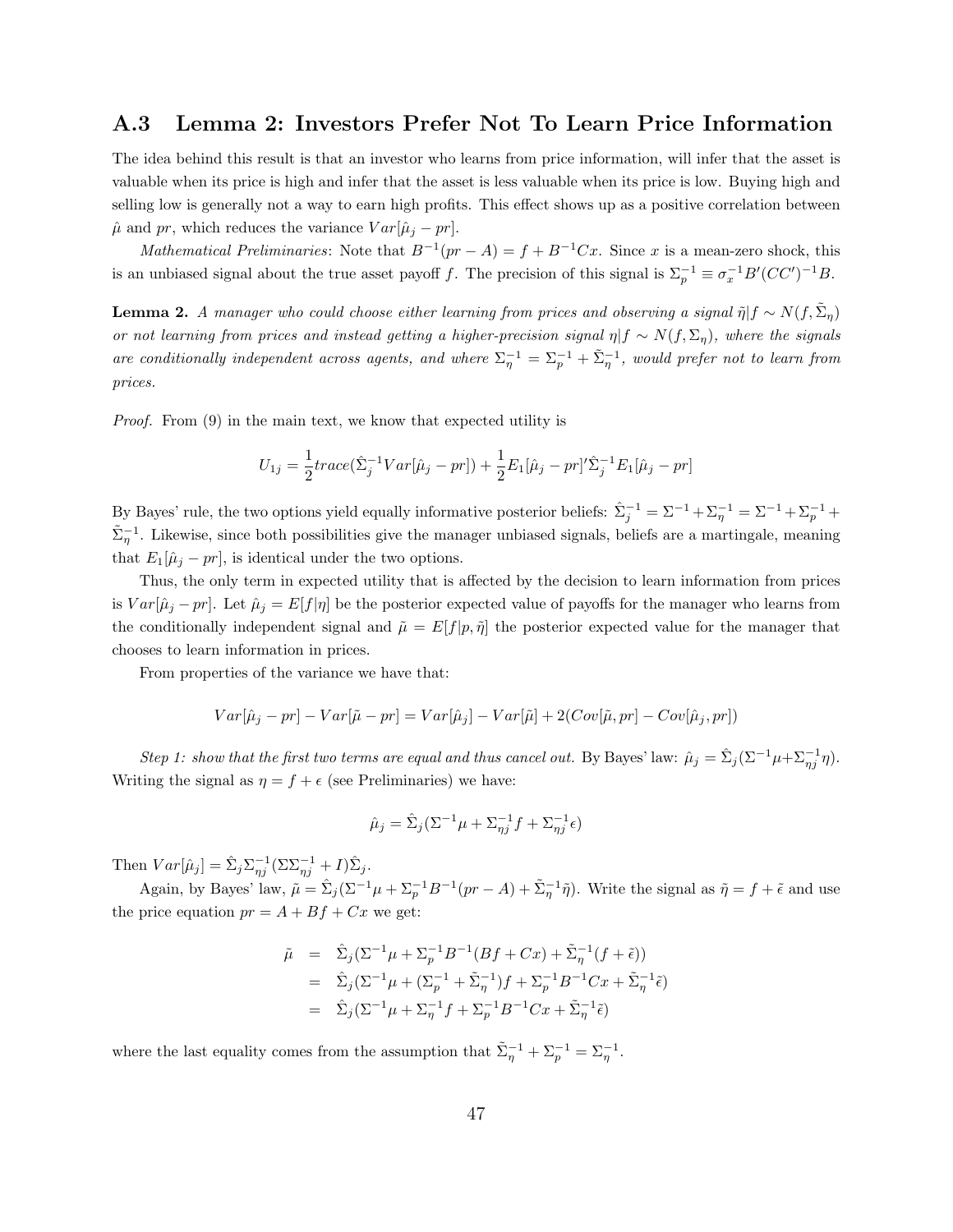Then taking variance:

$$
Var[\tilde{\mu}] = \hat{\Sigma}_j (\Sigma_{\eta}^{-1} \Sigma \Sigma_{\eta}^{-1} + \sigma_x \Sigma_p^{-1} B^{-1} C C' B^{-1} \Sigma_p^{-1} + \tilde{\Sigma}_{\eta}^{-1}] ) \hat{\Sigma}_j
$$
  
\n
$$
= \hat{\Sigma}_j \Sigma_{\eta}^{-1} (\Sigma \Sigma_{\eta}^{-1} + I) \hat{\Sigma}_j + \sigma_x \hat{\Sigma}_j (\Sigma_p^{-1} B^{-1} C C' B^{-1} \Sigma_p^{-1} - \Sigma_p^{-1}) \hat{\Sigma}_j
$$
  
\n
$$
= \hat{\Sigma}_j \Sigma_{\eta}^{-1} (\Sigma \Sigma_{\eta}^{-1} + I) \hat{\Sigma}_j + \hat{\Sigma}_j \Sigma_p^{-1} (\sigma_x B^{-1} C C' B^{-1} \Sigma_p^{-1} - I) \hat{\Sigma}_j
$$
  
\n
$$
= \hat{\Sigma}_j \Sigma_{\eta}^{-1} (\Sigma \Sigma_{\eta}^{-1} + I) \hat{\Sigma}_j
$$

where the last term cancels because  $\Sigma_p^{-1} \equiv \sigma_x^{-1} B' (CC')^{-1} B$ . Therefore,  $Var[\hat{\mu}_j] = Var[\tilde{\mu}]$ .

*Step 2: Show that*  $Cov[\tilde{\mu}, pr] > Cov[\hat{\mu}_j, pr]$ . Now we compute the covariance terms, using the fact that adding constant terms do not change change the value of the covariance.

$$
Cov[\hat{\mu}_j, pr] = Cov[\hat{\mu}_j - \hat{\Sigma}_j(\Sigma_{nj}^{-1} + \Sigma^{-1})\mu, pr - A]
$$
  
\n
$$
= Cov[\hat{\Sigma}_j \Sigma_{nj}^{-1}(f - \mu) + \hat{\Sigma}_j \Sigma_{nj}^{-1} \epsilon, B(f - \mu) + Cx]
$$
  
\n
$$
= Cov[\hat{\Sigma}_j \Sigma_{nj}^{-1}(f - \mu), B(f - \mu)]
$$
  
\n
$$
= E[\hat{\Sigma}_j \Sigma_{nj}^{-1}(f - \mu)(f - \mu)'B']
$$
  
\n
$$
= \hat{\Sigma}_j \Sigma_{nj}^{-1} \Sigma B'
$$

$$
Cov[\tilde{\mu}, pr] = Cov[\tilde{\mu} - \hat{\Sigma}_j(\Sigma_{\eta}^{-1} + \Sigma^{-1})\mu, pr - A]
$$
  
\n
$$
= Cov[\hat{\Sigma}_j \Sigma_{\eta j}^{-1} (f - \mu) + \hat{\Sigma}_j \Sigma_p^{-1} B^{-1} C x + \hat{\Sigma}_j \tilde{\Sigma}_\eta^{-1} \tilde{\epsilon}, B(f - \mu) + C x]
$$
  
\n
$$
= Cov[\hat{\Sigma}_j \Sigma_{\eta j}^{-1} (f - \mu), B(f - \mu)] + Cov[\hat{\Sigma}_j \Sigma_p^{-1} B^{-1} C x, C x]
$$
  
\n
$$
= \hat{\Sigma}_j \Sigma_{\eta j}^{-1} \Sigma B' + E[\hat{\Sigma}_j \Sigma_p^{-1} B^{-1} C x x' C']
$$
  
\n
$$
= \hat{\Sigma}_j \Sigma_{\eta j}^{-1} \Sigma B' + \hat{\Sigma}_j \Sigma_p^{-1} (\sigma_x^{-1} B'(CC')^{-1} B)^{-1} B'
$$
  
\n
$$
= Cov[\hat{\mu}_j, pr] + \hat{\Sigma}_j B'
$$

In summary, we have shown that  $Var[\hat{\mu}_j - pr] - Var[\tilde{\mu} - pr] > 0$ . The difference in utility from learning conditionally independent information and learning price information is given by

$$
\frac{1}{2} trace(\hat{\Sigma}_j^{-1}(Var[\hat{\mu}_j-pr] - [Var[\tilde{\mu} - pr]))
$$

Since the expression inside the trace is a product of positive definite matrices, the difference in expected utilities is positive.  $\Box$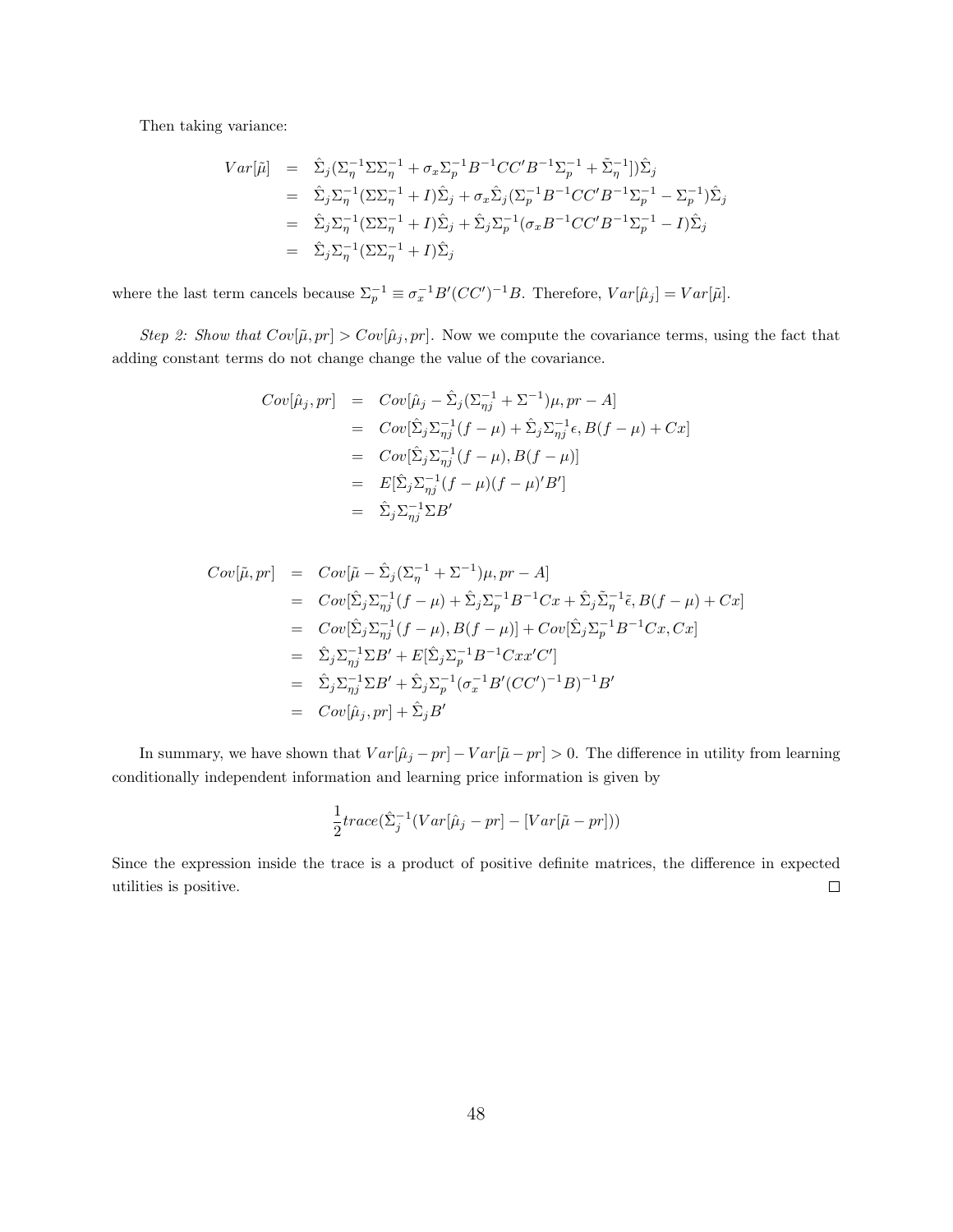### **A.4 Proof of Proposition 1**

*If (42) holds, then the marginal value of a given investor j reallocating an increment of capacity from stockspecific shock*  $i \in \{1,2\}$  *to the aggregate shock is increasing in the aggregate shock variance*  $\sigma_a$ *: If*  $K_{aj} = \tilde{K}$  $and K_{ij} = K - \tilde{K}$ , then  $\partial^2 U / \partial \tilde{K} \partial \sigma_a > 0$ .

*Proof.* We want to take a cross-partial derivative of utility with respect to  $\sigma_a$  and  $\tilde{K}$ . To do this, we will substitute out the  $\hat{\Sigma}_j^{-1}$  terms using (27), (28), and (29). Then, we will use the fact that, by the chain rule,  $\partial U/\partial \tilde{K} = \partial U/\partial K_{aj} - \partial U/\partial K_{ij}$ . Therefore,

$$
\partial^2 U / \partial \tilde{K} \partial \sigma_a = \partial^2 U / \partial K_{aj} \partial \sigma_a - \partial^2 U / \partial K_{ij} \partial \sigma_a
$$

We consider each of these two cross-partial derivatives separately in cases a and b.

Part a: *The marginal value of a given investor j having additional capacity Kaj devoted to learning about the aggregate shock a is increasing in the aggregate shock variance:*  $\partial^2 U/\partial K_{aj}\partial \sigma_a > 0$ .

Recall the expression for utility in (47):

$$
U_{1j} = \frac{1}{2}trace\left(\hat{\Sigma}_j^{-1}[\bar{\Sigma}(\rho^2\sigma_x I + \Sigma^{-1})\bar{\Sigma}] + I - 2\Sigma^{-1}\bar{\Sigma}\right) + \frac{\rho^2}{2}\bar{x}'\bar{\Sigma}\hat{\Sigma}_j^{-1}\bar{\Sigma}\bar{x}
$$

Sign last term:  $\frac{\rho^2}{2}$  $\frac{\partial^2}{2} \bar{x}^{\prime} \bar{\Sigma} \hat{\Sigma}_j^{-1} \bar{\Sigma} \bar{x}$ 

Note that  $K_{aj}$  appears only in  $\hat{\Sigma}_{j}^{-1}$ . Recall that  $\partial \hat{\Sigma}_{j}^{-1}/\partial \hat{\sigma_a}^{-1} = \Upsilon_a$ . Since  $\hat{\sigma_a}^{-1} = \sigma_a^{-1} + K_{aj}$ , the chain rule implies that  $\partial \hat{\Sigma}_j^{-1} / \partial K_{aj} = \Upsilon_a$ . Thus, the last term has  $K_{aj}$  derivative  $(\rho^2/2) \bar{x}^{\prime} \bar{\Sigma} \Upsilon_a \bar{\Sigma} \bar{x}$ . The only term in this expression that varies in  $\sigma_a$  is  $\bar{\Sigma}$ . Since  $\bar{\Sigma}$  has every entry increasing in  $\sigma_a$  (equation 31), and  $\bar{\Sigma}$ and  $\Upsilon_a$  are positive semi-definite matrices, this term has a positive cross-partial derivative  $\frac{\partial^2}{\partial K_j \partial \sigma_a} > 0$ . One can also compute it analytically and obtain:  $\frac{\rho^2}{2(1-\rho^2)}$  $\frac{\rho^2}{\sigma_a^2(\sigma_a^{-1}+\bar{K}_a)^2}$   $\Upsilon_a\bar{\Sigma}\bar{x}\bar{x}' > 0$ . Thus, a sufficient condition for  $\partial^2 U/\partial K_j \partial \sigma_a > 0$  is for the trace term to have a positive cross partial derivative.

 $\frac{\text{Sign trace: } trace(\hat{\Sigma}_{j}^{-1}[\bar{\Sigma}(\rho^{2}\sigma_{x}I + \Sigma^{-1})\bar{\Sigma}] + I - 2\Sigma^{-1}\bar{\Sigma})$ 

Observe that only the first element of the trace depends on  $K_{aj}$  and exclusively through  $\hat{\Sigma}_{j}^{-1}$ . We take derivative of the trace with respect to  $K_{aj}$  to get:

$$
trace(\Upsilon_a\bar{\Sigma}(\rho^2\sigma_x I + \Sigma^{-1})\bar{\Sigma})
$$

Note from equation (39) that  $\bar{\Sigma}(\rho^2 \sigma_x I + \Sigma^{-1})\bar{\Sigma} = V$ . We know that the derivative of *V* with respect to  $\sigma_a$  is positive if condition (42) holds. Since *upa* is invariant in  $\sigma_a$  and is positive semidefinite, the partial derivative of the product is positive semidefinite, and therefore the trace is  $\geq 0$  if (42) holds. Thus, (42) is a sufficient condition for the cross-partial to be positive.

 $\Box$ 

Part b: *The marginal value of a given investor j having additional capacity Kij devoted to learning about stock-specific shock i is constant in the aggregate shock variance:*  $\partial^2 U/\partial K_{ij}\partial \sigma_a = 0$ .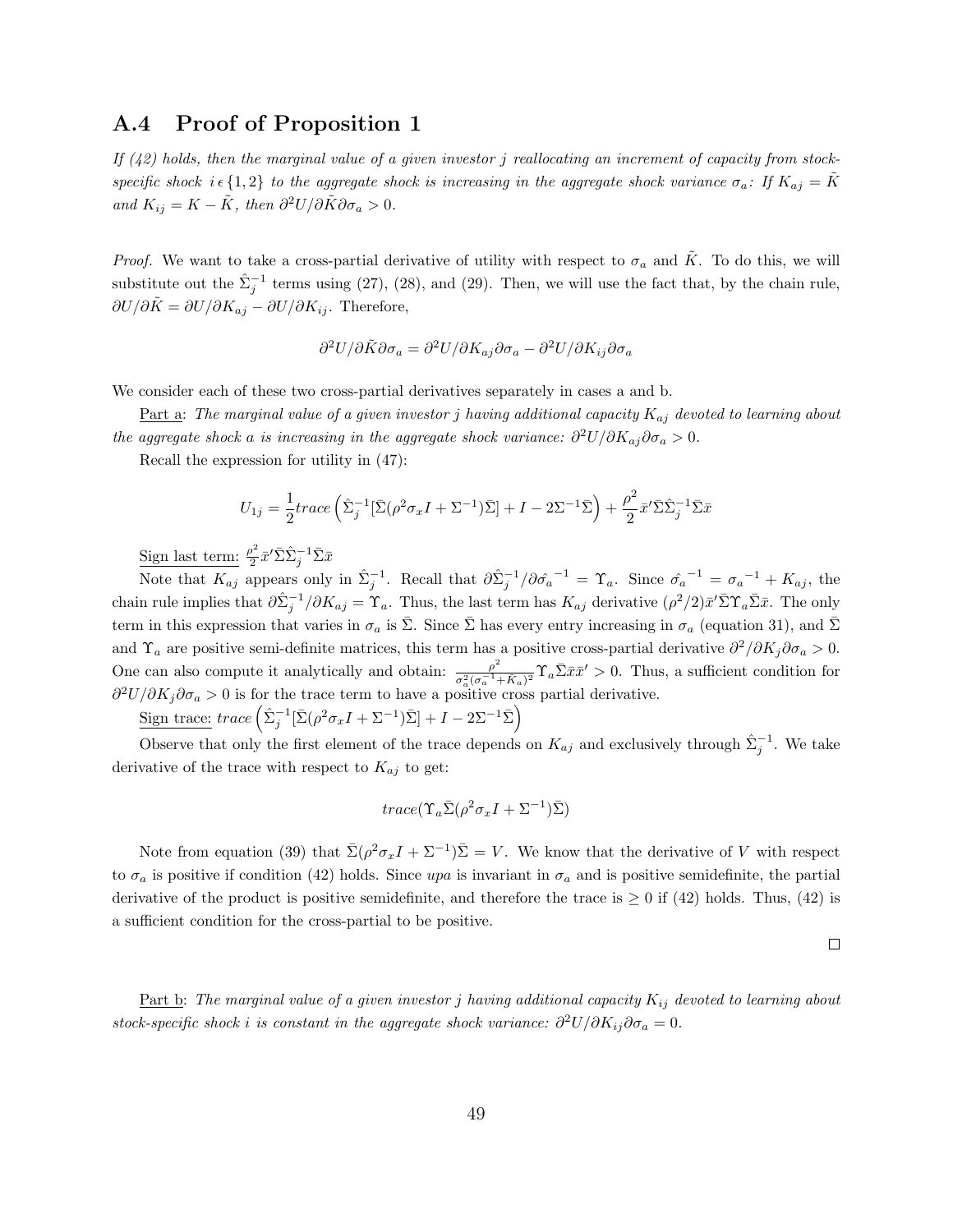*Proof.* Without loss of generality, we consider reallocating capacity from the asset 1 shock to the aggregate shock  $(i = 1)$ . The same proof follows if it were asset 2 instead.

Sign last term:  $\frac{\rho^2}{2}$  $\frac{\partial^2}{\partial x^2} \bar{x}' \bar{\Sigma} \hat{\Sigma}_j^{-1} \bar{\Sigma} \bar{x}.$ 

Note that  $K_{1j}$  appears only in  $\hat{\Sigma}_{j}^{-1}$ . Recall that  $\partial \hat{\Sigma}_{j}^{-1} / \partial \hat{\sigma_{1}}^{-1} = \Upsilon_{1}$ . Since  $\hat{\sigma_{1}}^{-1} = \sigma_{1}^{-1} + K_{1j}$ , using the chain rule, we get  $\partial \hat{\Sigma}_j^{-1} / \partial K_{1j} = \Upsilon_1$ . Therefore,  $\partial / \partial K_{1j} (\bar{x}^{\prime} \bar{\Sigma} \hat{\Sigma}_j^{-1} \bar{\Sigma} \bar{x}) = \bar{x}^{\prime} \bar{\Sigma} \Upsilon_1 \bar{\Sigma} \bar{x}$ .

Because of the structure of the  $\Upsilon_1$  matrix, it turns out that using (26) and (31) to multiply out the three matrices  $\bar{\Sigma}\Upsilon_1\bar{\Sigma}$  delivers

$$
\bar{\Sigma}\Upsilon_1\bar{\Sigma} = \begin{bmatrix} (\sigma_1^{-1} + \bar{K}_1)^{-2} & 0 & 0 \\ 0 & 0 & 0 \\ 0 & 0 & 0 \end{bmatrix} . \tag{49}
$$

Since this has no  $\sigma_a$  term in it and both  $\bar{x}$  and  $\rho$  are exogenous, the cross-partial derivative  $\partial^2/\partial K_{1j}\partial \sigma_a$  of the last terms is zero.

 $\text{Sign trace: } trace\left(\hat{\Sigma}_{j}^{-1}[\bar{\Sigma}(\rho^{2}\sigma_{x}I + \Sigma^{-1})\bar{\Sigma}] + I - 2\Sigma^{-1}\bar{\Sigma}\right)$ 

Observe that only the first element of the trace depends on  $K_{1j}$  and exclusively through  $\hat{\Sigma}_j^{-1}$ . We take derivative of the trace with respect to  $K_{1j}$  to get:

$$
trace(\Upsilon_1\bar{\Sigma}(\rho^2\sigma_x I + \Sigma^{-1})\bar{\Sigma})
$$

From the multiplication above, we have that  $trace(\bar{\Sigma}\Upsilon_1\bar{\Sigma}) = (\sigma_1^{-1} + \bar{K}_1)^{-2}$ . Also, the sparse form of  $\Upsilon_1$ causes the matrix multiplication of  $\Upsilon_1 \overline{\Sigma} \Sigma^{-1} \overline{\Sigma}'$  to turn out neatly. Using (23), (26) and (31) to multiply out the four matrices delivers

$$
\Upsilon_1 \bar{\Sigma} \Sigma^{-1} \bar{\Sigma}' = \begin{bmatrix} \sigma_1^{-1} (\sigma_1^{-1} + \bar{K}_1)^{-2} & 0 & 0 \\ 0 & 0 & 0 \\ -b_1 \sigma_1^{-1} (\sigma_1^{-1} + \bar{K}_1)^{-2} & 0 & 0 \end{bmatrix} . \tag{50}
$$

The trace of this matrix is  $\sigma_1^{-1}(\sigma_1^{-1} + \bar{K}_1)^{-2}$ . With these facts, the expression for  $\partial/\partial K_{ij}$  can be rewritten as:  $(\sigma_1^{-1} + \bar{K}_1)^2(\sigma_1^{-1} + \rho \sigma_x)$ . Since this expression has no  $\sigma_a$  term in it, the cross-partial derivative  $\partial^2/\partial K_{1j}\partial \sigma_a$ is zero.

In conclusion, if  $\bar{K}_a \leq \sigma_a^{-1}$  then  $\partial^2 U/\partial K_{aj}\partial \sigma_a > 0$  and  $\partial^2 U/\partial K_{ij}\partial \sigma_a = 0$  and the difference of the two terms is positive. Thus, if the average attention allocated to the aggregate shock is not too high, the marginal value of a given investor  $j$  reallocating an increment of capacity from shock 1 to the aggregate shock is increasing in the aggregate shock variance:  $\partial^2 U/\partial \tilde{K} \partial \sigma_a = \partial^2 U/\partial K_{aj} \partial \sigma_a - \partial^2 U/\partial K_{ij} \partial \sigma_a > 0$ .

### **A.5 Proof of Proposition 2**

*If the size of the composite asset*  $\bar{x}_3$  *is sufficiently large, then an increase in risk aversion increases the marginal utility of reallocating a unit of capacity from the idiosyncratic shock to the aggregate shock:*  $\partial/\partial \rho (\partial U/\partial (K_{aj} - K_{1j}) > 0.$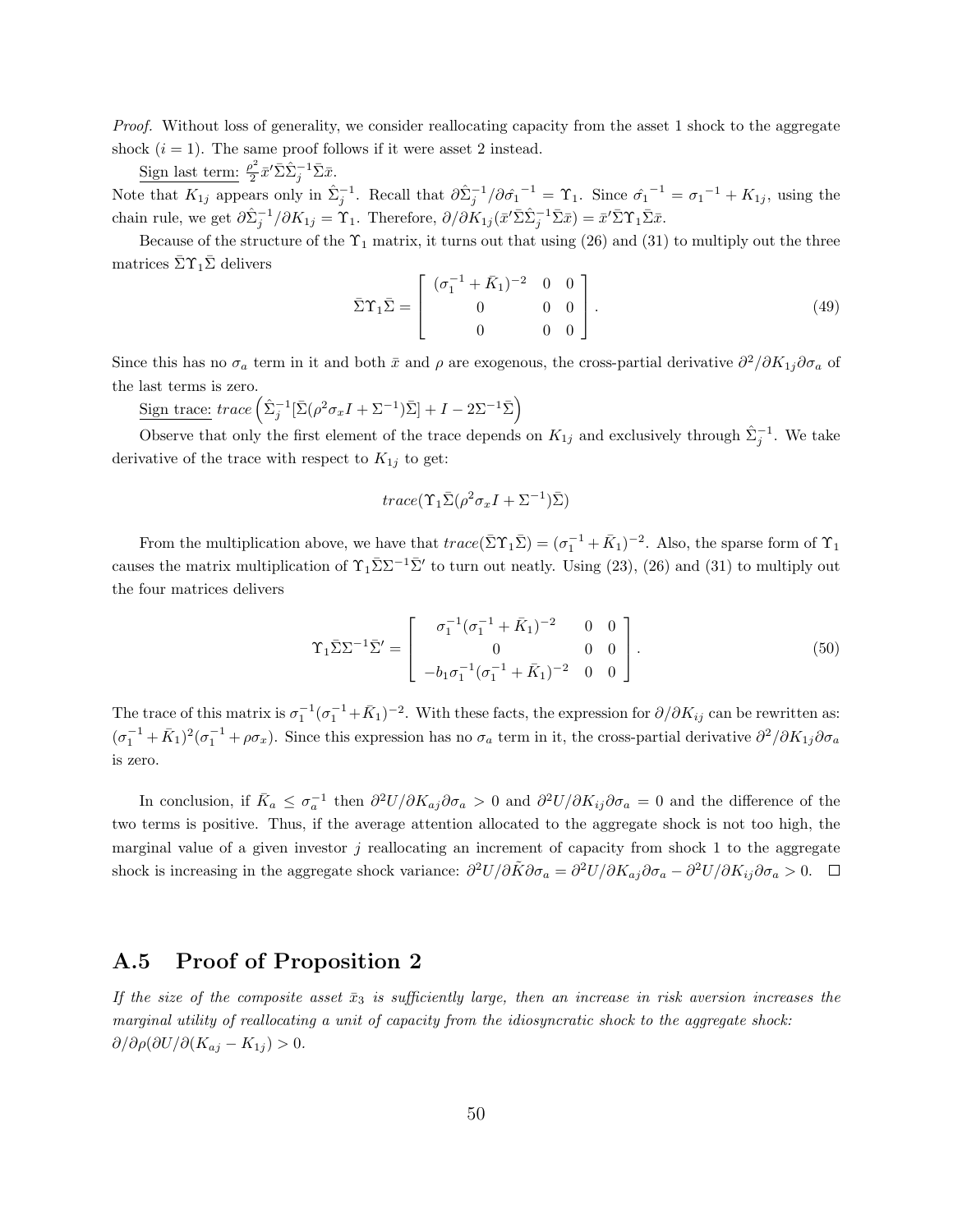*Proof.* We can rewrite  $\partial/\partial \rho (\partial U/\partial (\hat{\sigma}_{aj}^{-1} - \hat{\sigma}_{1j}^{-1}))$  as  $\partial^2 U/\partial \rho \partial \hat{\sigma}_{aj}^{-1} - \partial^2 U/\partial \rho \partial \hat{\sigma}_{1j}^{-1} > 0$ .

We will work out each of these two terms separately. But first, both depend on the partial derivative of utility with respect to risk aversion. Taking the partial derivative of utility in  $(47)$  with respect to  $\rho$  yields

$$
\frac{\partial U}{\partial \rho} = \rho \sigma_x Tr[\hat{\Sigma}_j^{-1} \bar{\Sigma} \bar{\Sigma}] + \bar{x}' \bar{\Sigma} \hat{\Sigma}_j^{-1} \bar{\Sigma} \bar{x}.
$$
\n(51)

The next step is to differentiate (51) with respect to  $\hat{\sigma}_{aj}^{-1}$ . Since  $\hat{\sigma}_{aj}^{-1}$  is the precision of agent *j*'s information, it does not affect aggregate variables such as  $\bar{\Sigma}$ . Recalling that  $\partial \hat{\Sigma}_j^{-1}/\partial \hat{\sigma}_{aj}^{-1} = \Upsilon_a$ ,

$$
\frac{\partial^2 U}{\partial \rho \partial \hat{\sigma}_{aj}^{-1}} = \rho \sigma_x Tr[\Upsilon_a \bar{\Sigma} \bar{\Sigma}] + \bar{x}' \bar{\Sigma} \Upsilon_a \bar{\Sigma} \bar{x}.
$$
\n(52)

Next, we follow the same steps to differentiate (51) with respect to  $\hat{\sigma}_{1j}^{-1}$ , which also affects only  $\hat{\Sigma}_j$ . Recalling that  $\partial \hat{\Sigma}_j^{-1} / \partial \hat{\sigma}_{1j}^{-1} = \Upsilon_1$ , and using the fact that the trace is invariant to matrix ordering,

$$
\frac{\partial^2 U}{\partial \rho \partial \hat{\sigma}_{1j}^{-1}} = \rho \sigma_x Tr[\bar{\Sigma} \Upsilon_1 \bar{\Sigma}] + \bar{x}' \bar{\Sigma} \Upsilon_1 \bar{\Sigma} \bar{x}.
$$
\n(53)

The extent to which risk aversion affects the utility of reallocating precision from risk 1 to risk *a* is the difference of  $(52)$  and  $(53)$ :

$$
\partial/\partial \rho (\partial U/\partial (\hat{\sigma}_{aj}^{-1} - \hat{\sigma}_{1j}^{-1})) = \rho \sigma_x Tr[\bar{\Sigma} (\Upsilon_a - \Upsilon_1) \bar{\Sigma}] + \bar{x}' \bar{\Sigma} (\Upsilon_a - \Upsilon_1) \bar{\Sigma} \bar{x}.
$$
\n(54)

If  $b_1 < 1$ , then  $\Upsilon_a - \Upsilon_1 =$  $\sqrt{ }$  $\overline{\phantom{a}}$ *−*1 0 *b*<sup>1</sup> 0 0 0  $b_1$  0 1 −  $b_1^2$ 1 is positive definite. Since  $\bar{\Sigma}$  is positive definite, both the

trade and the second term will be positive and we have the result.

We can derive a different sufficient condition as follows. Multiplying out term-by-term  $\bar{\Sigma}\Upsilon_a\bar{\Sigma}$  reveals that it equals  $\bar{\sigma}_a^2 bb'$ . Multiplying out  $\bar{\Sigma} \Upsilon_1 \bar{\Sigma}$  reveals that it equals

$$
\bar{\Sigma}\Upsilon_1\bar{\Sigma} = \left[\begin{array}{ccc} \bar{\sigma}_1^2 & 0 & 0 \\ 0 & 0 & 0 \\ 0 & 0 & 0 \end{array}\right]
$$

Thus,

$$
Tr[\bar{\Sigma}(\Upsilon_a - \Upsilon_1)\bar{\Sigma}] = \bar{\sigma}_a^2(b_1^2 + b_2^2 + 1) - \bar{\sigma}_1^2
$$

and

$$
\bar{x}'\bar{\Sigma}(\Upsilon_a - \Upsilon_1)\bar{\Sigma}\bar{x} = \bar{\sigma}_a^2(b_1\bar{x}_1 + b_2\bar{x}_2 + \bar{x}_3)^2 - \bar{x}_1^2\bar{\sigma}_1^2
$$

If these two terms are positive, then  $\partial/\partial \rho (\partial U/\partial (\hat{\sigma}_{aj}^{-1} - \hat{\sigma}_{1j}^{-1})) > 0$ .

Note that the whole second partial derivative is increasing in *x*3, the supply of the composite asset:

$$
\partial/\partial \rho (\partial U/\partial (\hat{\sigma}_{aj}^{-1} - \hat{\sigma}_{1j}^{-1})) = \rho \sigma_x (\bar{\sigma}_a^2 (b_1^2 + b_2^2 + 1) - \bar{\sigma}_1^2) + \bar{\sigma}_a^2 (b_1 \bar{x}_1 + b_2 \bar{x}_2 + \bar{x}_c)^2 - \bar{x}_1^2 \bar{\sigma}_1^2 \tag{55}
$$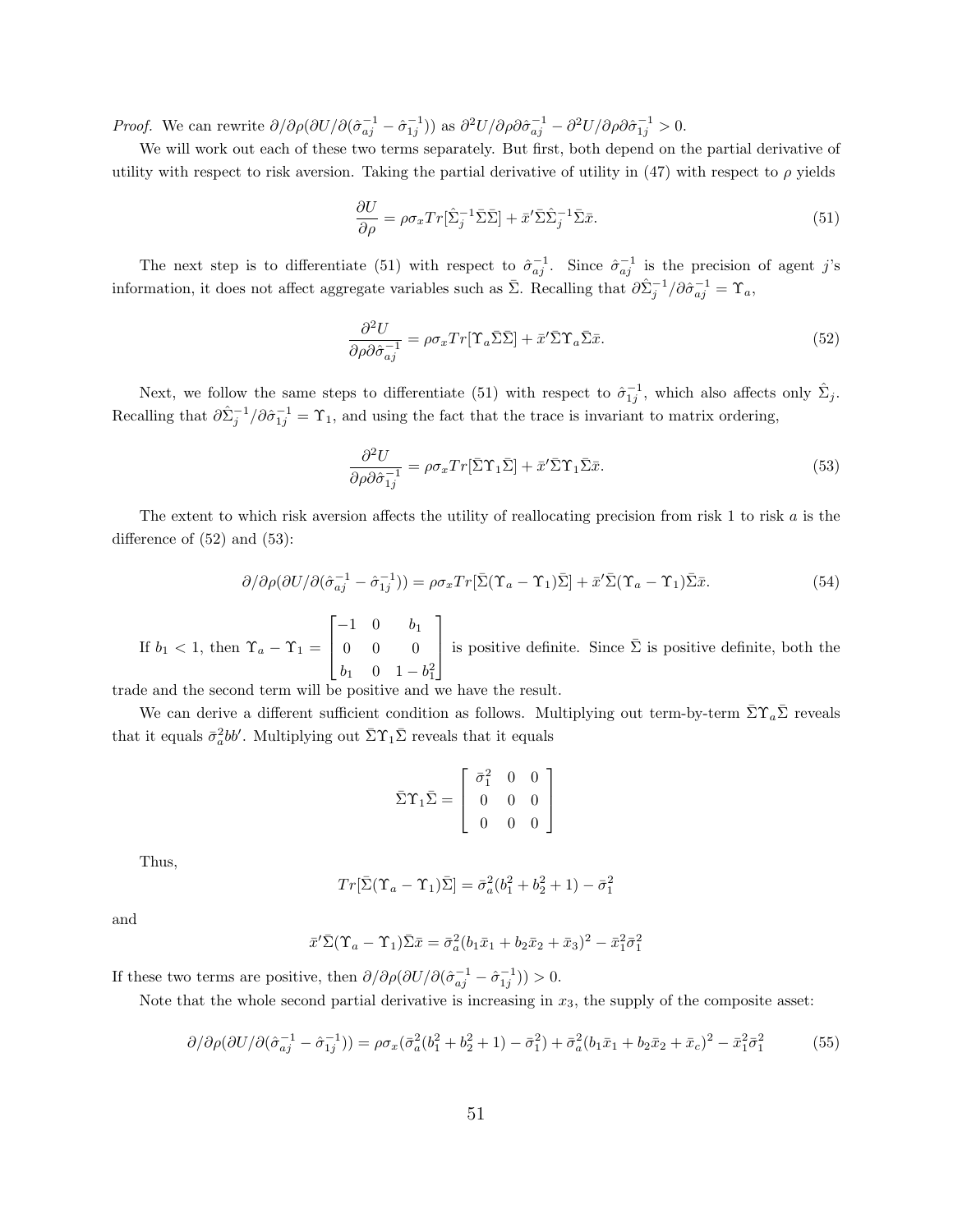Thus, as long as the composite asset, meant to represent the entire market capitalization, aside from the two assets 1 and 2, is large enough relative to assets 1 and 2, the cross-partial derivative will be positive.  $\square$ 

### **A.6 Proof of Proposition 3**

*If (42) holds, then for given precisions of an investor j who is more informed than the average (i.e. for* fixed  $K_{aj} > \bar{K}_a$  and  $K_{ij} > \bar{K}_i$  for  $i \in \{1,2\}$ ), an increase in aggregate risk  $\sigma_a$ : a) increases the dispersion of fund portfolios  $E[(q_j - \bar{q})'(q_j - \bar{q})]$  where  $\bar{q} \equiv \int q_j \, dj$  and b) increases the dispersion of funds' portfolio *returns*  $E[((q_j - \bar{q})'(f - pr))^2].$ 

Proof of Part a):

*Proof.* From equation (44) in the preliminaries, we know that portfolio dispersion is given by:

$$
E[(q_j - \bar{q})'(q_j - \bar{q})] = \frac{1}{\rho^2}Tr(\Delta V \Delta) + Tr(\bar{x}' \Delta \bar{\Sigma} \bar{\Sigma} \Delta \bar{x})
$$

Now we take partial derivatives with respect to  $\sigma_a$ .

Term 1: The first term depends only on information choice variables. So, holding choices fixed, the partial derivative with respect to  $\sigma_a$  is zero.

Term 2: Recall that  $\Delta \equiv \hat{\Sigma}_j^{-1} - (\bar{\Sigma})^{-1}$  depends only on information choices, which we hold fixed, and thus  $\partial Tr(\Delta V \Delta)/\partial \sigma_a = Tr(\Delta \left[ \partial V / \partial \sigma_a \right] \Delta)$ . Furthermore, if the posterior precision of the investor is higher than the average,  $\Delta$  is positive definite too. From the preliminaries we know that  $\frac{\partial V}{\partial \sigma_a}$  is positive semi-definite if condition (42) holds. Therefore, (42) is a sufficient condition for the second term to be positive.

Term 3: The derivative of term 3 with respect to  $\sigma_a$  is:  $Tr(\bar{x}' \Delta \left[ \partial(\bar{\Sigma} \bar{\Sigma}) / \partial \sigma_a \right] \Delta \bar{x})$ . This will be positive if  $\left[\partial(\bar{\Sigma}\bar{\Sigma})/\partial\sigma_a\right]$  is positive semi-definite. We have that  $\bar{\Sigma}\bar{\Sigma} = (\sigma_a^{-1} + \bar{K}_a)^{-2}b\bar{b}^{\prime}b\bar{b}^{\prime} + 2(\sigma_a^{-1} + \bar{K}_a)^{-1}b\bar{b}^{\prime}\Phi + \Phi^2$ and thus the derivative with respect to  $\sigma_a$  is:  $2\sigma_a^{-2}(\sigma_a^{-1}+\bar{K}_a)^{-3}bb'_{\varepsilon}$   $b^{\prime}b^{\prime}+2\sigma_a^{-2}(\sigma_a^{-1}+\bar{K}_a)^{-2}b^{\prime}\Phi>0$ .  $\Box$ 

In sum, all four terms in the expression for dispersion are increasing in  $\sigma_a$ .

#### Proof of Part b):

*Proof.* From equation (46) in the preliminaries, we know that dispersion of portfolio returns is given by:

$$
E[((q_j - \bar{q})'(f - pr))^2] = Tr(\bar{x}'\bar{\Sigma}'\Sigma_{\eta j}^{-1}\bar{\Sigma}\bar{x}) + \rho^2 Tr^2(\bar{x}'\bar{\Sigma}'\Delta\bar{\Sigma}\bar{x}) + 4Tr(\bar{x}'\bar{\Sigma}'\Delta V\Delta\bar{\Sigma}\bar{x})
$$
  
+ 
$$
\frac{2}{\rho^2}Tr(\Delta V\Delta V) + \frac{1}{\rho^2}Tr^2(\Delta V) + 2Tr(\bar{x}'\bar{\Sigma}'\Delta\bar{\Sigma}\bar{x})Tr(\Delta V)
$$

Observe that  $\Sigma_{\eta j}^{-1}$  and  $\Delta$  depend only on choice variables, which we hold fixed. Also, every entry of  $\bar{\Sigma}$ is increasing in  $\sigma_a$ . If condition (42) holds,  $\partial V/\partial \sigma_a$  is a positive semi-definite matrix, which guarantees that the whole expression is increasing in  $\sigma_a$ .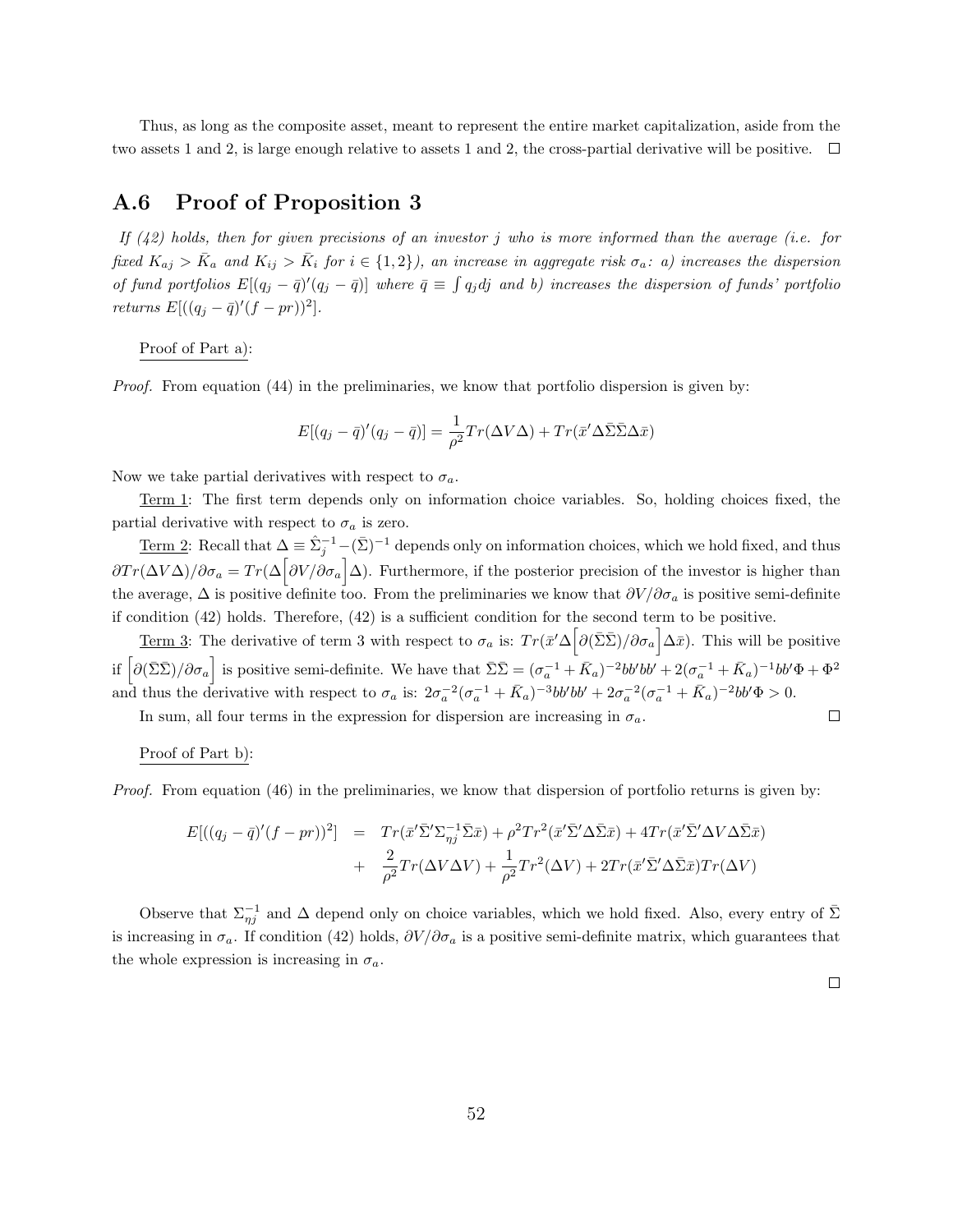### **A.7 Proposition 4**

*If*  $\sigma_x$  *is sufficiently high, then for given*  $K_{aj}$ ,  $K_{ij}$   $\forall j$ , *an increase in risk aversion ρ increases the dispersion of funds' portfolio returns*  $E[((q_j - \bar{q})'(f - pr))^2].$ 

*Proof.* From equation (46) in the preliminaries, we have that the dispersion of portfolio returns is given by:

$$
E[((q_j - \bar{q})'(f - pr))^2] = Tr(\bar{x}'\bar{\Sigma}'\Sigma_{\eta j}^{-1}\bar{\Sigma}\bar{x}) + 4Tr(\bar{x}'\bar{\Sigma}'\Delta V\Delta\bar{\Sigma}\bar{x}) + \frac{2}{\rho^2}Tr(\Delta V\Delta V) + \rho^2 Tr^2(\bar{x}'\bar{\Sigma}'\Delta\bar{\Sigma}\bar{x}) + \frac{1}{\rho^2}Tr^2(\Delta V) + 2Tr(\bar{x}'\bar{\Sigma}'\Delta\bar{\Sigma}\bar{x})Tr(\Delta V)
$$

Taking derivatives with respect to  $\rho$  we get:

$$
\frac{\partial E[((q_j - \bar{q})'(f - pr))^2]}{\partial \rho} = 4Tr(\bar{x}' \bar{\Sigma}' \Delta \frac{\partial V}{\partial \rho} \Delta \bar{\Sigma} \bar{x}) + \frac{2}{\rho^2} Tr(\frac{\partial (\Delta V \Delta V)}{\partial \rho}) - \frac{4}{\rho^3} Tr(\Delta V \Delta V) \n+ 2\rho Tr^2(\bar{x}' \bar{\Sigma}' \Delta \bar{\Sigma} \bar{x}) + \frac{2}{\rho^2} Tr(\Delta V) Tr(\Delta \frac{\partial V}{\partial \rho}) - \frac{2}{\rho^3} Tr^2(\Delta V) \n+ 2Tr(\bar{x}' \bar{\Sigma}' \Delta \bar{\Sigma} \bar{x}) Tr(\Delta \frac{\partial V}{\partial \rho})
$$

 $\frac{\partial \text{Substitute (39) for } V, \frac{\partial V}{\partial \rho}}{=} 2\rho \sigma_x \bar{\Sigma} \bar{\Sigma} \text{ and } \frac{\partial (\Delta V \Delta V)}{\partial \rho} = 4\rho \sigma_x \Delta \bar{\Sigma} \Sigma^{-1} \bar{\Sigma} \Delta \bar{\Sigma} \bar{\Sigma} + 4\rho^3 \sigma_x^2 \Delta \bar{\Sigma} \bar{\Sigma} \Delta \bar{\Sigma} \bar{\Sigma}.$ 

$$
= \underbrace{8\rho\sigma_x Tr(\bar{x}'\bar{\Sigma}'\Delta\bar{\Sigma}\bar{\Sigma}\Delta\bar{\Sigma}\bar{x})}_{>0} + \underbrace{2\rho Tr^2(\bar{x}'\bar{\Sigma}'\Delta\bar{\Sigma}\bar{x})}_{>0} + \underbrace{4\rho\sigma_x Tr(\bar{x}'\bar{\Sigma}'\Delta\bar{\Sigma}\bar{x})Tr(\Delta\bar{\Sigma}\bar{\Sigma})}_{>0}
$$
  
+ 
$$
\underbrace{Tr(\Delta\bar{\Sigma}\bar{\Sigma}\Big[4\rho\sigma_x^2\Delta\bar{\Sigma}-\frac{4}{\rho^3}\Sigma^{-1}\Delta\Sigma^{-1}\Big]\bar{\Sigma}\bar{\Sigma})}_{I} + \underbrace{2\rho\sigma_x^2 Tr^2(\Delta\bar{\Sigma}\bar{\Sigma}) - \frac{2}{\rho^3}Tr^2(\Delta\bar{\Sigma}\Sigma^{-1}\bar{\Sigma})}_{II}
$$

We need a condition such that  $I$  and  $II$  are positive and thus the derivative will be positive. For  $(I)$ , we need  $4\rho\sigma_x^2\Delta\bar{\Sigma} \geq \frac{4}{\rho^3}\Sigma^{-1}\Delta\Sigma^{-1}$ , or

$$
Tr(\Delta \bar{\Sigma}(\rho^4 \sigma_x^2 I - \Delta^{-1} \bar{\Sigma}^{-1} \Sigma^{-1} \Delta \Sigma^{-1})) \ge 0.
$$
\n
$$
(56)
$$

For  $(II)$ , we need  $2\rho \sigma_x^2 Tr^2(\Delta \bar{\Sigma} \bar{\Sigma}) \geq \frac{2}{\rho^3} Tr^2(\Delta \bar{\Sigma} \Sigma^{-1} \bar{\Sigma})$ , or

$$
Tr(\Delta \bar{\Sigma}(\rho^2 \sigma_x I - \Sigma^{-1}) \bar{\Sigma}) \ge 0. \tag{57}
$$

In both cases, if  $\sigma_x$  is sufficiently high, the conditions are met.

### **A.8 Proof of Proposition 5**

*If (42) holds, then an increase in aggregate shock variance increases the difference between an informed investor expected certainty equivalent return and the expected certainty equivalent return of an uninformed*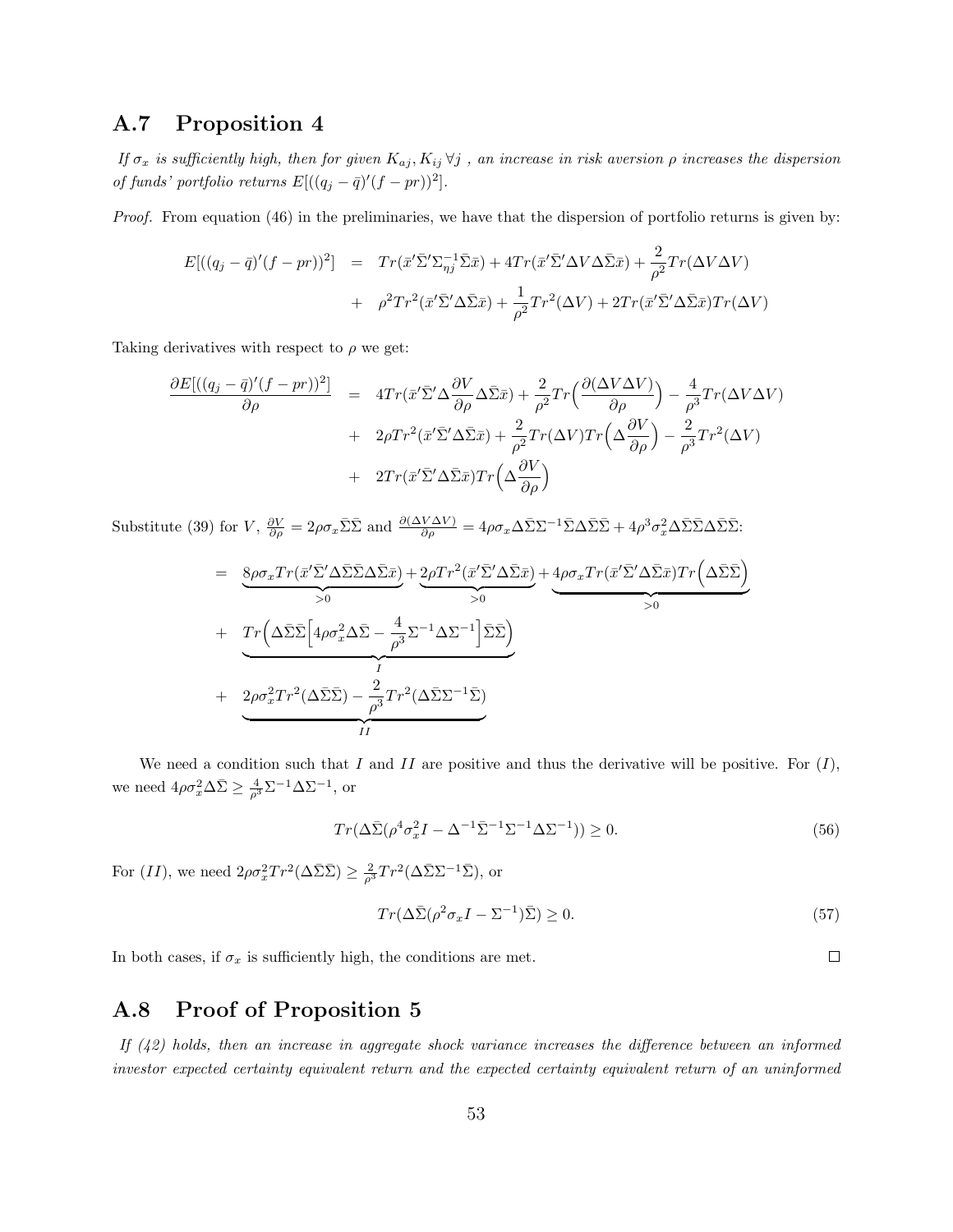$i$ *nvestor:*  $\partial(U_j - U^U)/\partial \sigma_a > 0$ .

*Proof.* From (48) we know that time-1 expected utility for an agent who has posterior belief precision  $\hat{\Sigma}_j^{-1}$ is given by

$$
U_{1j} = \frac{1}{2}trace\left(\hat{\Sigma}_j^{-1}V + I - 2\Sigma^{-1}\bar{\Sigma}\right) + \frac{\rho^2}{2}\bar{x}'\bar{\Sigma}\hat{\Sigma}_j^{-1}\bar{\Sigma}\bar{x}
$$

Since the result is about the difference in utility between an informed and an uninformed agent, who has posterior belief precision  $\hat{\Sigma}_j = \Sigma$ , we take the difference of these two expected utilities:

$$
U_j - U^U = \frac{1}{2}trace\left([\hat{\Sigma}_j^{-1} - \Sigma^{-1}]V\right) + \frac{\rho^2}{2}\bar{x}'\bar{\Sigma}[\hat{\Sigma}_j^{-1} - \Sigma^{-1}]\bar{\Sigma}\bar{x}
$$

Recall that  $\hat{\Sigma}_j^{-1} - \Sigma^{-1} = \Sigma_{\eta j}^{-1}$ , then:

$$
U_j - U^U = \frac{1}{2}trace\left(\Sigma_{\eta j}^{-1}V\right) + \frac{\rho^2}{2}\bar{x}'\bar{\Sigma}\Sigma_{\eta j}^{-1}\bar{\Sigma}\bar{x}
$$

Since  $\Sigma_{\eta j}^{-1}$  is a choice variable it does not change in  $\sigma_a$ . Therefore we have that the partial derivative of the utility difference with respect to  $\sigma_a$  is:

$$
\frac{\partial (U_j - U^U)}{\partial \sigma_a} = \frac{1}{2}trace\left(\Sigma_{\eta j}^{-1} \left[\frac{\partial V}{\partial \sigma_a}\right]\right) + \rho^2 trace\left(\bar{x}'\Sigma_{\eta j}^{-1} \left[\frac{\partial \bar{\Sigma}}{\partial \sigma_a}\right] \bar{\Sigma}\bar{x}\right)
$$

Differentiating (31) tells us that  $\partial \bar{\Sigma}/\partial \sigma_a$  is a positive scalar times *bb'*, which is positive semi-definite. If (42) holds, then *∂V /∂σ<sup>a</sup>* is also positive semi-definite. Therefore, both trace terms are positive and  $\partial(U_j - U^U)/\partial \sigma_a > 0.$ 

### **A.9 Proof of Corollary 1**

*If (42) holds, then for given precisions of an investor j who is more informed than the average (i.e. for* fixed  $K_{aj} > \bar{K}_a$  and  $K_{ij} > \bar{K}_i$  for  $i \in \{1,2\}$  strictly positive), an increase in aggregate risk  $\sigma_a$  increases the *expected profit of an informed fund,*  $E[(q_j - \bar{q})'(f - pr)]$ *, where*  $\bar{q} \equiv \int q_j d_j$ *.* 

*Proof.* From (45), the expected profits are given by:

$$
E[(q_j - \bar{q})'(f - pr)] = \rho Tr(\bar{x}' \bar{\Sigma} \Delta \bar{\Sigma} \bar{x}) + \frac{1}{\rho} Tr(\Delta V)
$$

Then

$$
\frac{\partial E[(q_j-\bar{q})'(f-pr)]}{\partial \sigma_a} = 2\rho Tr(\bar{x}'\Delta \left[\frac{\partial \bar{\Sigma}}{\partial \sigma_a}\right] \bar{\Sigma}\bar{x}) + \frac{1}{\rho} Tr\left(\Delta \left[\frac{\partial V}{\partial \sigma_a}\right]\right) > 0
$$

since  $\Delta = \sum_{\eta}^{-1} - (\bar{\Sigma}_{\eta})^{-1}$  does not depend on  $\sigma_a$  and both  $\bar{\Sigma}$  and V are increasing in  $\sigma_a$  as long as condition (42) holds. The requirement that the investor is more informed than the average ensures that  $\Delta$  is positive semi-definite.

 $\Box$